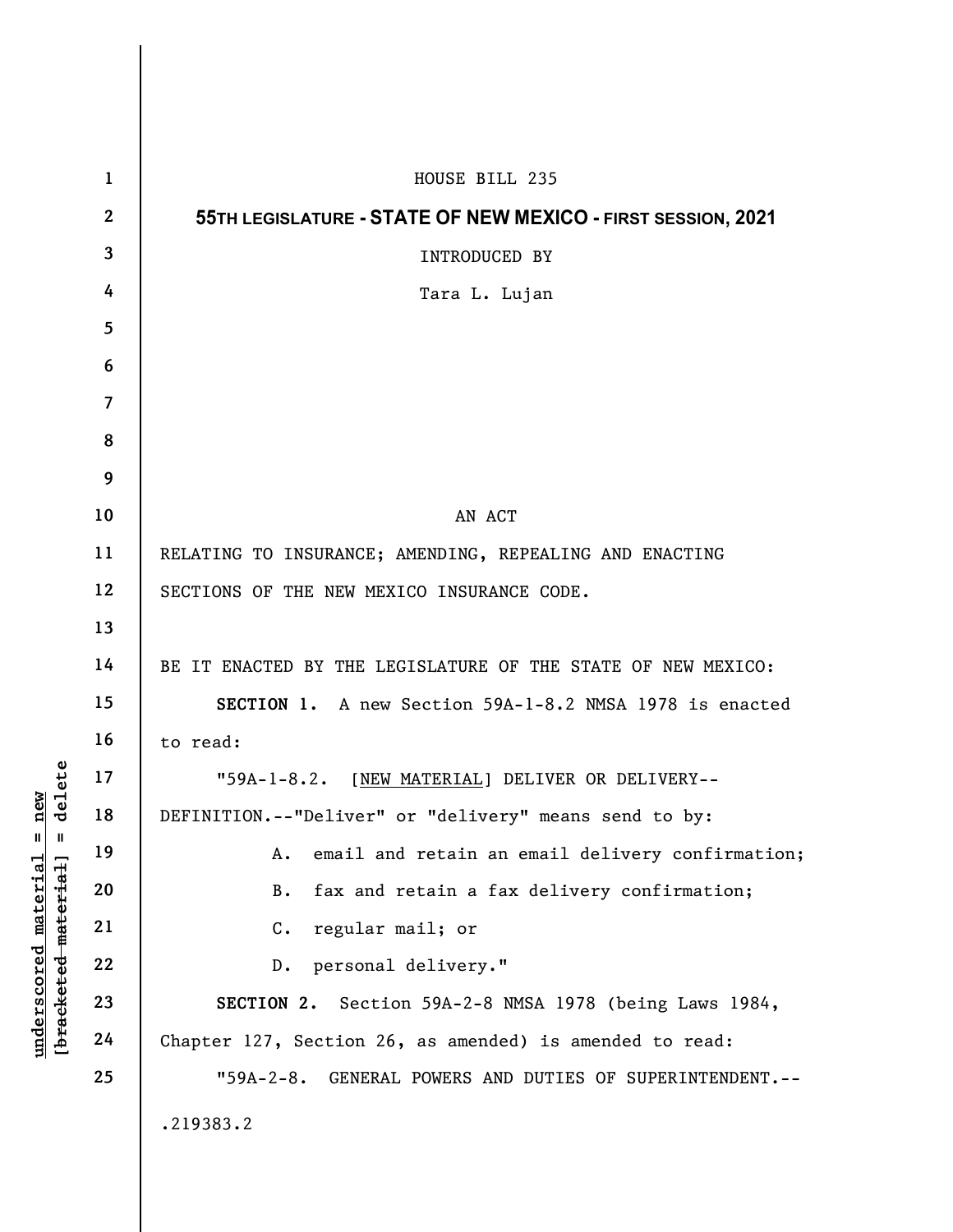1 The superintendent shall:

underscored material material end of the set of the convenient or desirable material powers and functions<br>gradient 22<br>underscore convenient or desirable 22<br>understand material powers and functions<br>code;<br>H. preparalled and 2 3 4 5 6 7 8 9 10 11 12 13 14 15 16 17 18 19 20 21 22 A. organize and manage the office of superintendent of insurance and direct and supervise all its activities; B. execute the duties imposed upon the superintendent by the Insurance Code; C. enforce those provisions of the Insurance Code that are administered by the superintendent; D. have the powers and authority expressly conferred by or reasonably implied from the provisions of the Insurance Code; E. conduct such examinations and investigations of insurance matters, in addition to those expressly authorized, as the superintendent may deem proper upon reasonable and probable cause to determine whether a person has violated a provision of the Insurance Code or to secure information useful in the lawful enforcement or administration of the provision; F. have the power to sue or be sued; G. have the power to make, enter into and enforce all contracts, agreements and other instruments necessary, convenient or desirable in the exercise of the superintendent's powers and functions and for the purposes of the Insurance Code;

H. prepare an annual budget for the office of superintendent of insurance;

I. have the right to require performance bonds of .219383.2  $- 2 -$ 

24 25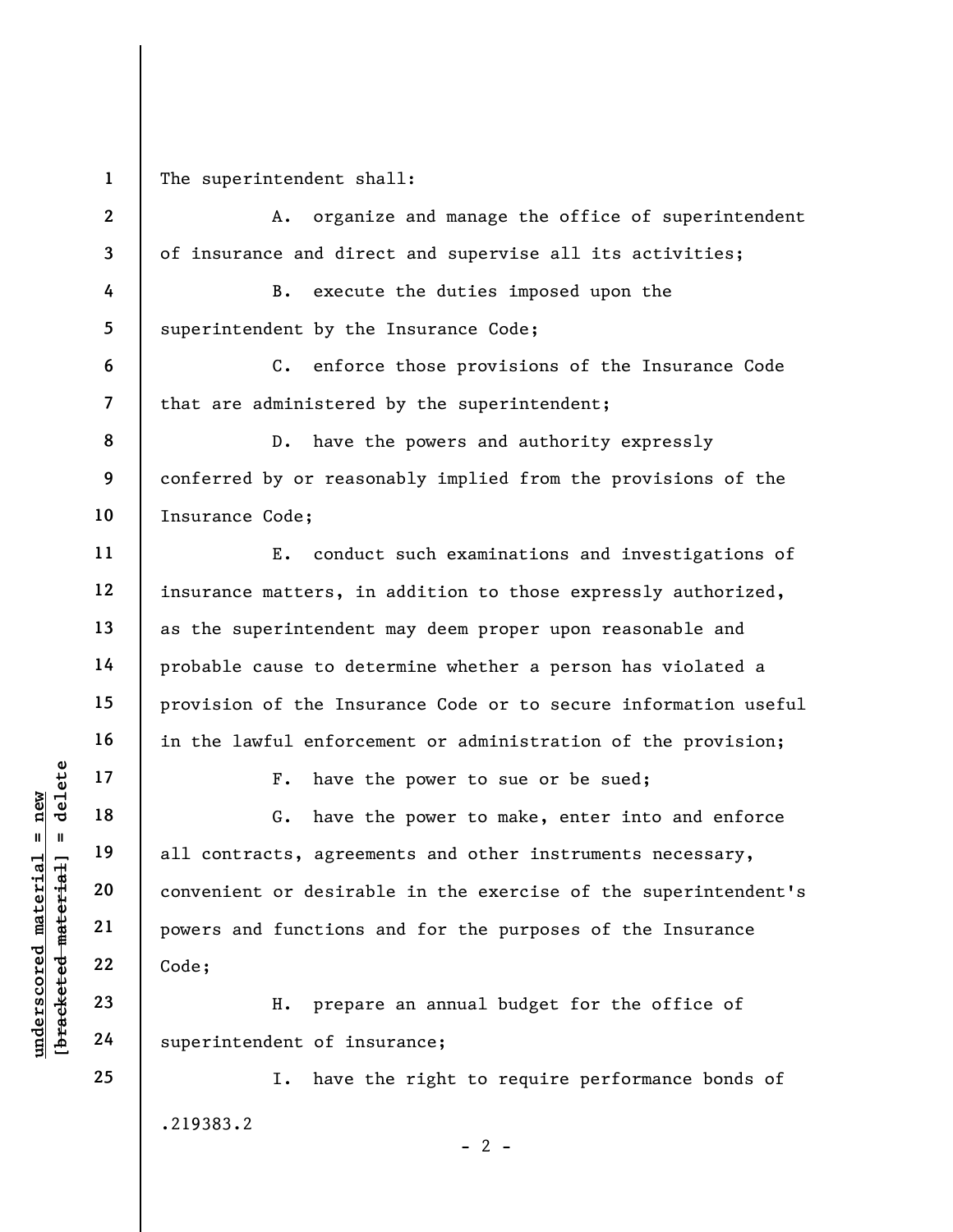underscored material = new [bracketed material] = delete 1 2 3 4 5 6 7 8 9 10 11 12 13 14 15 16 17 18 19 20 21 22 23 24 25 employees as the superintendent deems necessary pursuant to the Surety Bond Act. The office of superintendent of insurance shall pay the cost of required bonds; J. comply with the provisions of the Administrative Procedures Act; [and] K. upon the invocation of a state of emergency under the All Hazard Emergency Management Act or the Public Health Emergency Response Act by the governor, take all such actions necessary to maintain affordable access to insurance and health care and to address other insurance-related needs due to or associated with the emergency. Such authority shall extend through the declared period and for sixty days thereafter unless, after a hearing, the superintendent determines that the actions are still necessary to respond to the emergency; and  $[K_{\tau}]$  L. have such additional powers and duties as may be provided by other laws of this state." SECTION 3. Section 59A-4-15 NMSA 1978 (being Laws 1984, Chapter 127, Section 59, as amended by Laws 2011, Chapter 127, Section 3 and by Laws 2011, Chapter 144, Section 1) is amended to read: "59A-4-15. HEARINGS--IN GENERAL.-- A. The superintendent may hold a hearing, without request by others, for any purpose within the scope of the Insurance Code. .219383.2

 $-3 -$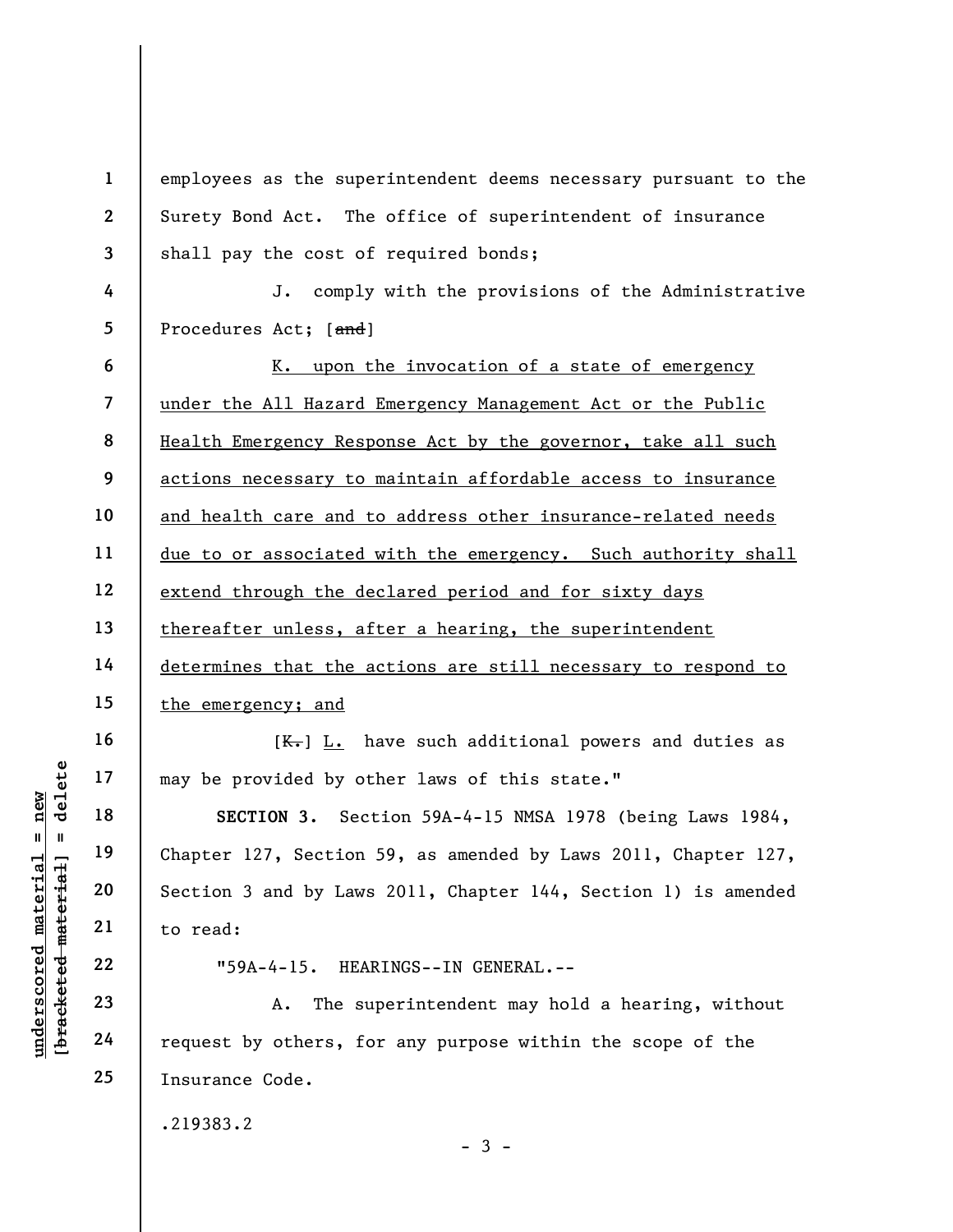underscored material = new [bracketed material] = delete 2 3 4 5 6 7 8 9 10 11 12 13 14 15 16 17 18 19 20 21 22 23 (1) if required by any other provision of the Insurance Code; or (2) upon written request for a hearing by a person aggrieved by any act, threatened act or failure of the superintendent to act or by any report, rule or order of the superintendent, other than an order for the holding of a hearing or order on hearing or pursuant to such an order on a hearing of which the person had notice. C. The request for a hearing shall briefly state the respects in which the applicant is so aggrieved, the relief to be sought and the grounds to be relied upon as basis for relief. The request shall be received by the superintendent no later than thirty days from the date of the act, threatened act or failure of the superintendent to act or the date of the superintendent's report, rule or order. D. If the superintendent finds that the request is made in good faith, that the applicant would be so aggrieved if the stated grounds are established and that such grounds otherwise justify the hearing, the superintendent shall commence the hearing within thirty days after filing of the request, unless postponed by mutual consent. No postponement shall be later than ninety days after the filing of the

B. The superintendent shall hold a hearing:

E. Pending the hearing and decision, the .219383.2

 $- 4 -$ 

24 25

request.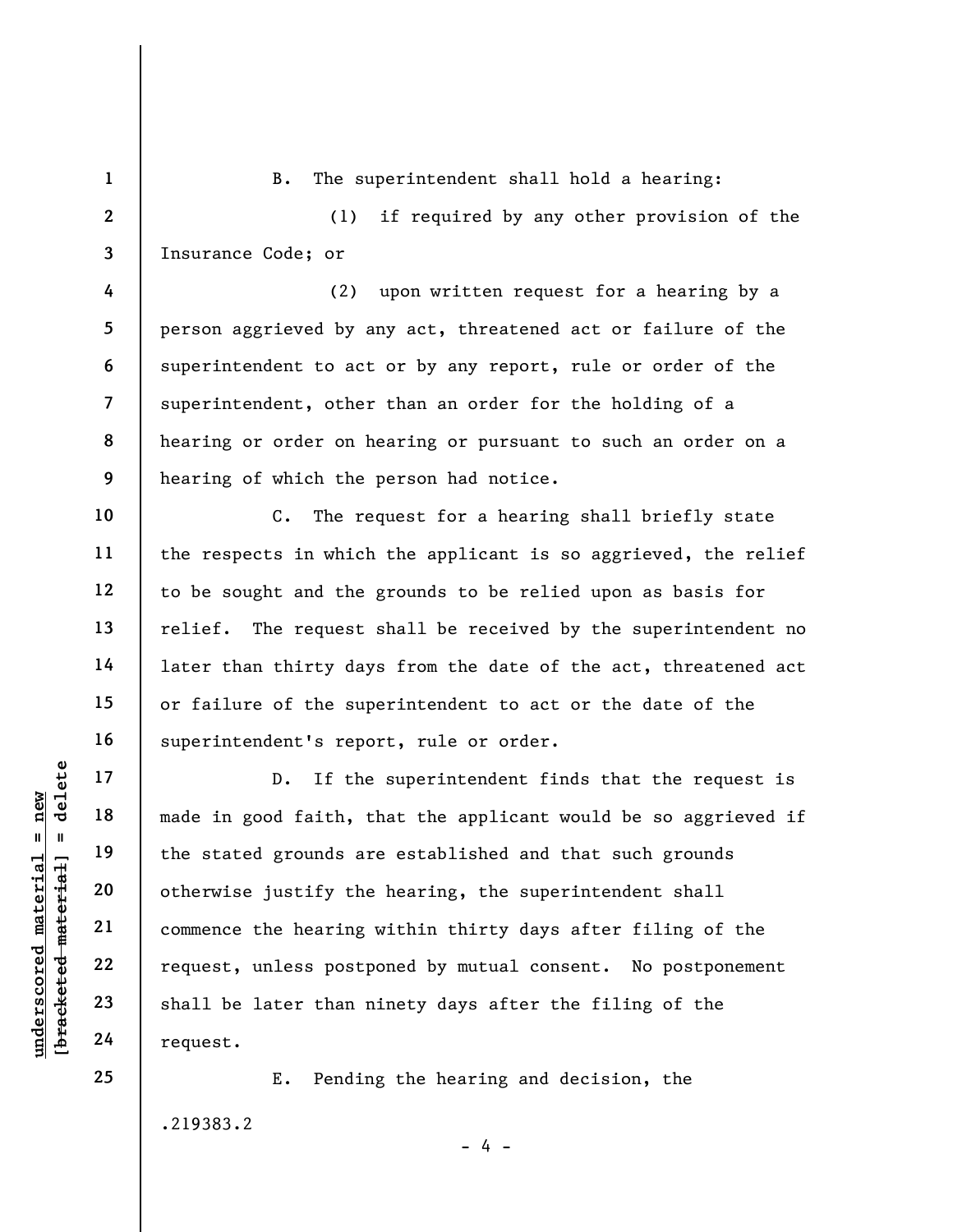1 2 3 4 5 6 7 8 superintendent may suspend or postpone the effective date of the action as to which the hearing is requested. If upon request the superintendent refuses to grant the suspension or postponement, the person requesting the hearing may apply no later than twenty days from the superintendent's refusal to the district court of Santa Fe county for a stay of the superintendent's action or proposed action pending the hearing and the superintendent's order.

9 10 11 F. Except as otherwise expressly provided, this section does not apply to hearings relative to matters arising under Chapter 59A, Article 17 NMSA 1978.

G. The superintendent may appoint a hearing officer to preside over hearings [on reconsideration of rate filings]. The hearing officer shall provide the superintendent with a recommended decision on the matter assigned to the hearing officer, including findings of fact and conclusions of law."

SECTION 4. Section 59A-5-23 NMSA 1978 (being Laws 1984, Chapter 127, Section 90) is amended to read:

"59A-5-23. CONTINUANCE, EXPIRATION, REINSTATEMENT OF CERTIFICATE OF AUTHORITY.--

UN SECTION 4. Section<br>
17 18 Chapter 127, Section<br>
19 19 19 19 19 19 1984-5-23. CONT<br>
19 1984-5-23. CONTENTIFICATE OF AUTHOR<br>
21 22 10 1984-94 1984-4<br>
23 10 1984-4<br>
24 10 1984-1984 1984-1985<br>
24 10 1994-1995<br>
24 10 1995<br>
2 A. A certificate of authority shall continue in force as long as the insurer is entitled thereto under the Insurance Code, and until suspended or revoked by the superintendent or terminated at the insurer's request, subject, however, to continuance of the certificate by the insurer each .219383.2

 $- 5 -$ 

12

13

14

15

16

17

18

19

20

21

22

23

24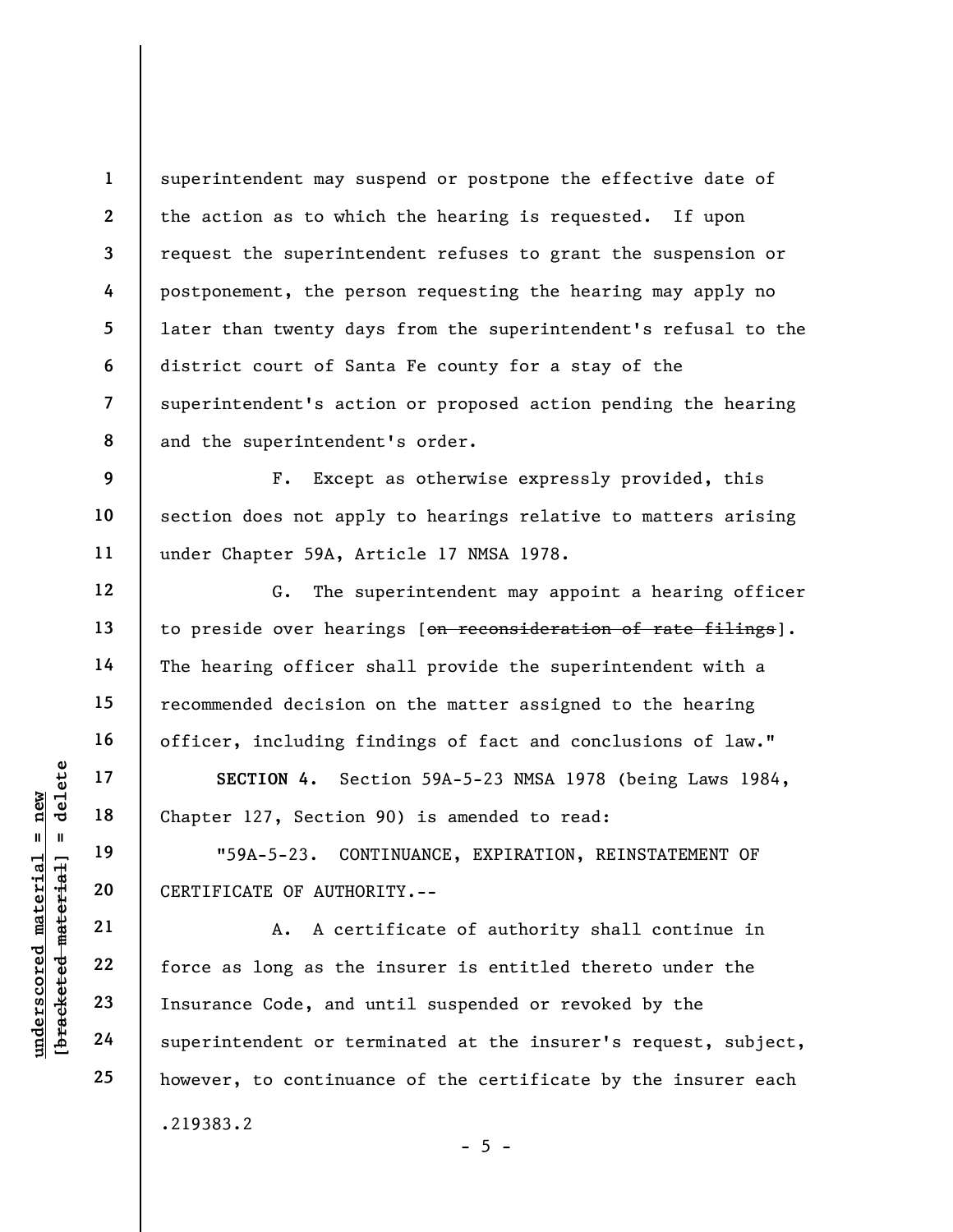underscored material = new [bracketed material] = delete 1 2 3 4 5 6 7 8 9 10 11 12 13 14 15 16 17 18 19 20 21 22 23 24 25 year by: (1) payment on or before March 1 of the continuation fee referred to in Section [101 (fee schedule) of the Insurance Code] 59A-6-1 NMSA 1978; (2) due filing by the insurer of its annual statement for the next preceding calendar year as required by Section [96 of this article] 59A-5-29 NMSA 1978; and (3) payment by the insurer when due of premium taxes with respect to the preceding calendar year. B. If not so continued by the insurer its certificate of authority shall expire at midnight on the date of failure of the insurer to continue it in force, unless earlier revoked as provided in Sections [91 through 93 of this article] 59A-5-24 through 59A-5-26 NMSA 1978. C. Upon the insurer's request made within three  $[\frac{4}{3}]$  months after expiration, the superintendent may reinstate a certificate of authority [which] that the insurer inadvertently permitted to expire, after the insurer has fully cured all its failures [which] that resulted in the expiration, and upon payment by the insurer of the fee for reinstatement specified in Section [101 (fee schedule) of the Insurance Code] 59A-6-1 NMSA 1978. Otherwise the superintendent shall grant the insurer another certificate of authority only after filing an application therefor and meeting all other requirements as for an original certificate of authority in this state. .219383.2

 $- 6 -$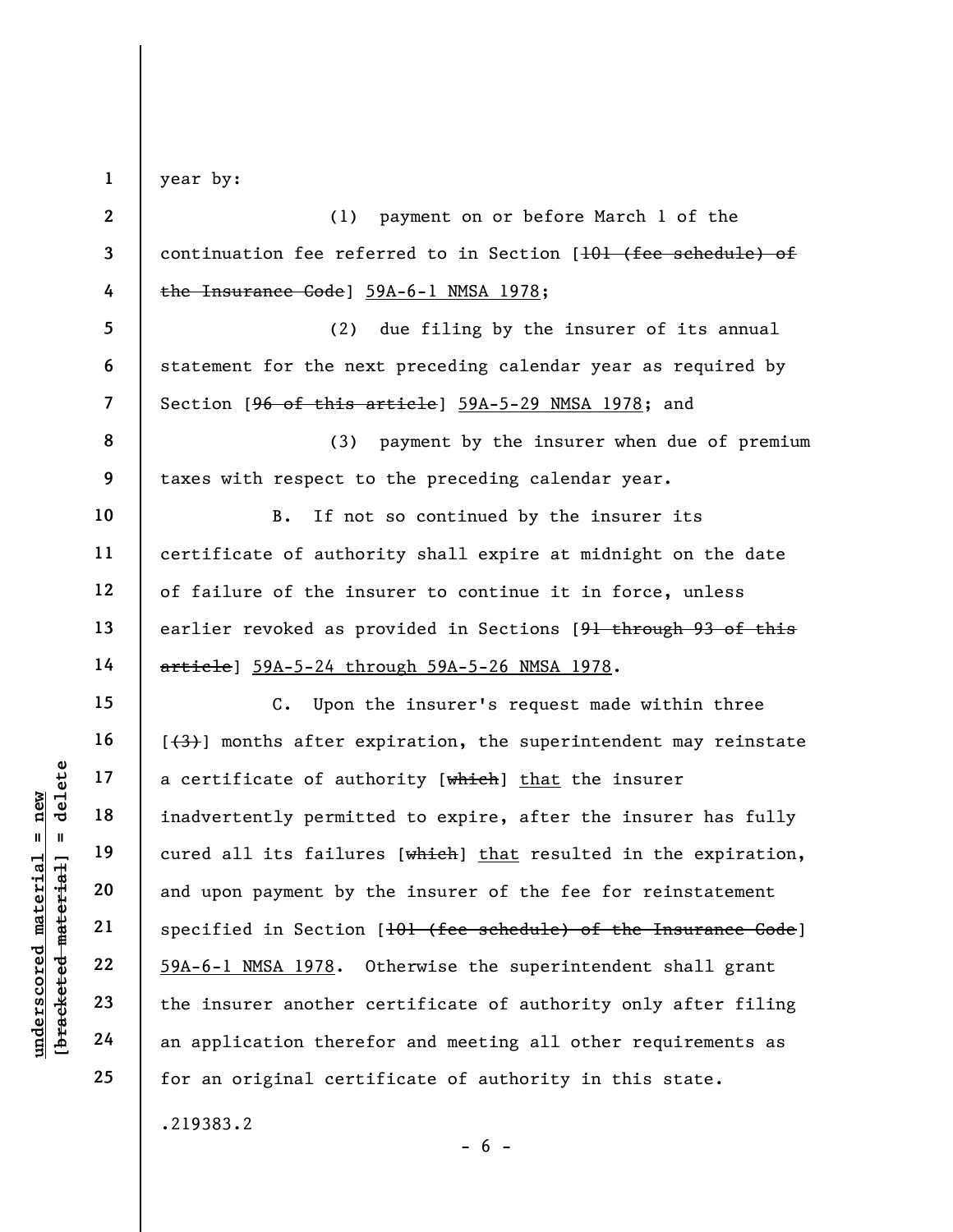|                                       | $\mathbf{1}$             | D. If an insurer allows a certificate of authority                          |
|---------------------------------------|--------------------------|-----------------------------------------------------------------------------|
|                                       | $\mathbf{2}$             | issued by the superintendent to expire, the holder of the                   |
|                                       | 3                        | expired certificate shall remain subject to the provisions of               |
|                                       | 4                        | the Insurance Code but is not authorized to transact any                    |
|                                       | 5                        | insurance business. If the insurer reinstates the expired                   |
|                                       | 6                        | certificate of authority within three months after expiration,              |
|                                       | $\overline{\mathcal{L}}$ | the reinstatement shall relate back to the date of the                      |
|                                       | 8                        | expiration; provided that this shall not excuse any violation               |
|                                       | 9                        | of the Insurance Code that occurred during the intervening                  |
|                                       | 10                       | period."                                                                    |
|                                       | 11                       | SECTION 5. Section 59A-5-32 NMSA 1978 (being Laws 1984,                     |
|                                       | 12                       | Chapter 127, Section 99) is amended to read:                                |
|                                       | 13                       | "59A-5-32. SERVING PROCESS--TIME TO PLEAD.--                                |
|                                       | 14                       | Service of process against an insurer for whom<br>Α.                        |
|                                       | 15                       | the superintendent is attorney shall be made by delivering by               |
|                                       | 16                       | email to [and leaving with] the superintendent, [his deputy, or             |
| delete                                | 17                       | a person in apparent charge of the office during the                        |
| new                                   | 18                       | superintendent's absence, two (2) copies] or the                            |
| Ш<br>- 11<br>LG.                      | 19                       | superintendent's designee, an electronic copy of the process                |
| material<br>materi                    | 20                       | together with the fee [therefor] specified in Section [ <del>101 (fee</del> |
|                                       | 21                       | schedule) of the Insurance Code] 59A-6-1 NMSA 1978, taxable as              |
|                                       | 22                       | costs in the action.                                                        |
| $\bm{{\rm underscore}}$<br>[bracketed | 23                       | Upon such service the superintendent shall<br>B.                            |
|                                       | 24                       | [forthwith forward by prepaid registered or certified mail                  |
|                                       | 25                       | return receipt requested one of the copies of] deliver by email             |
|                                       |                          | .219383.2                                                                   |

- 7 -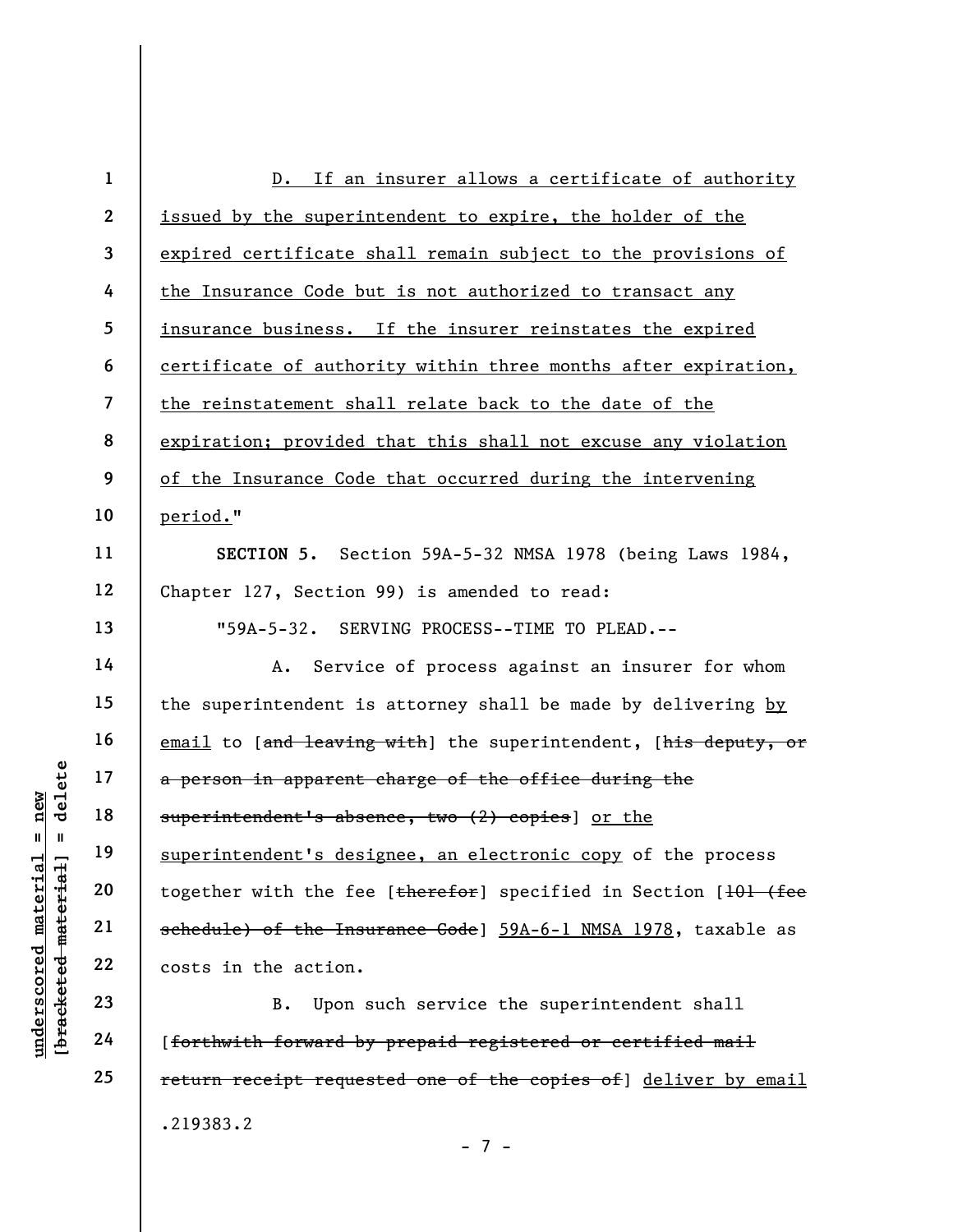1 2 3 4 5 6 7 8 such process showing the date and time of service on the superintendent, to the email address of the person currently designated by the insurer to receive [the copy] such process as provided in Section [98 (appointment of superintendent as process agent) of this article] 59A-5-31 NMSA 1978. Service of process on the insurer shall be complete upon [receipt, or, in the event of refusal to accept, the date of such refusal) such electronic delivery of the process.

C. Process served as provided in this section shall for all purposes constitute valid and binding personal service within this state upon the insurer. If summons is served under this section, the time within which the insurer is required to appear shall be extended an additional ten  $\{+10\}$  days beyond that otherwise allowed by New Mexico rules of civil procedure.

D. The superintendent shall keep record of the day and time of service of legal process under this section.

UNDER 17<br>
UNDER 18<br>
UNDER 19<br>
UNDER 19<br>
UNDER 19<br>
UNDER 19<br>
UNDER 19<br>
20<br>
22<br>
23<br>
UNDER 19<br>
22<br>
<u>DUER 19</u><br>
22<br>
<u>DUER 19</u><br>
22<br>
<u>DUER 19</u><br>
23<br>
<u>DUER 19<br>
24<br>
Summons is served und</u><br>
24<br>
<u>Summons is served und</u> E. If the electronic delivery requirements of this section create a hardship for any person, that person may contact the superintendent or the superintendent's designee regarding an alternative manner of delivery. Process served in accordance with the superintendent's alternative manner of delivery shall for all purposes constitute valid and binding personal service within this state upon the insurer. If summons is served under this subsection, the time within which the insurer is required to appear shall be extended an

- 8 -

.219383.2

9

10

11

12

13

14

15

16

17

18

19

20

21

22

23

24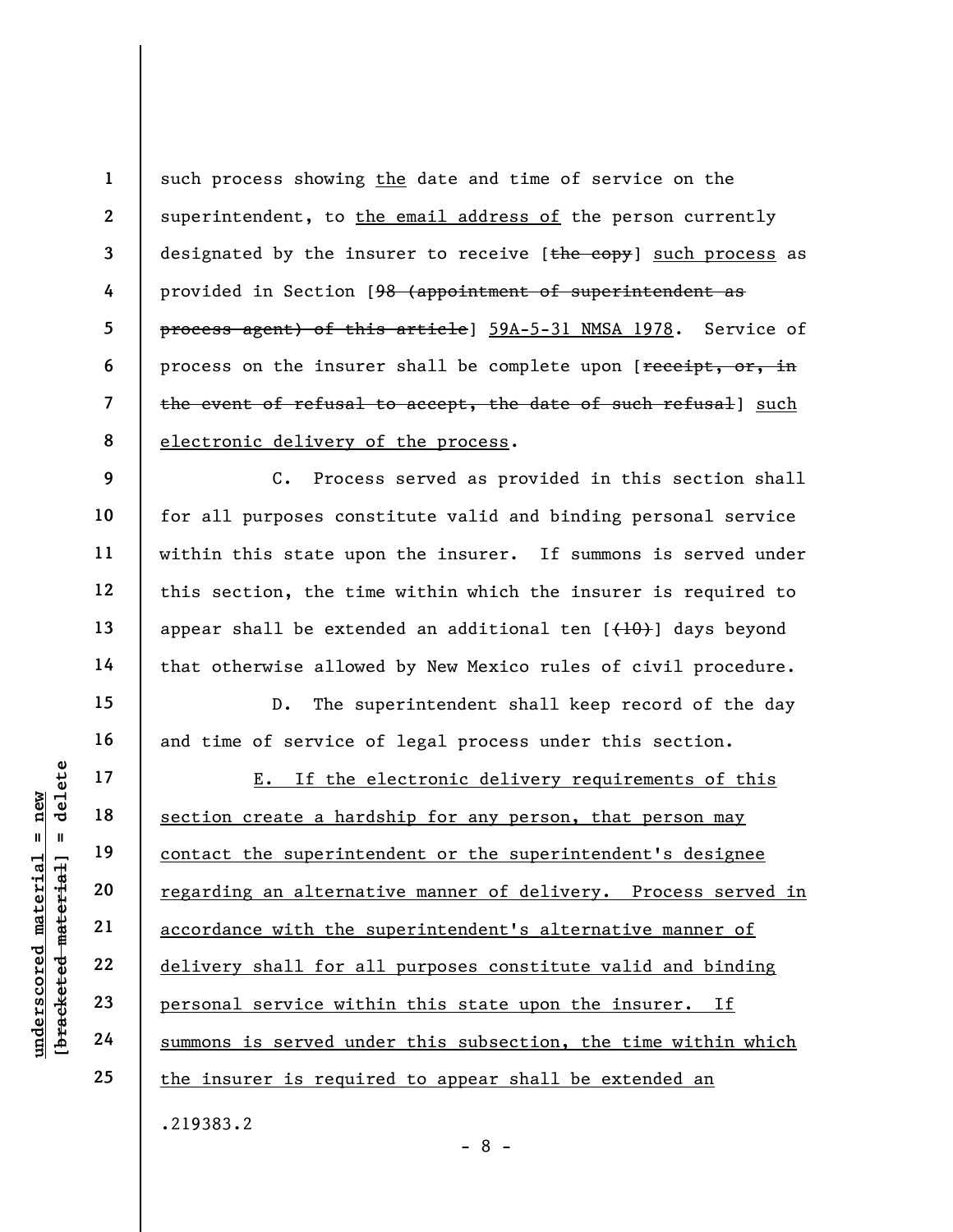|                                                | $\mathbf{1}$   | additional ten days beyond that otherwise allowed by New Mexico  |
|------------------------------------------------|----------------|------------------------------------------------------------------|
|                                                | $\mathbf{2}$   | rules of civil procedure."                                       |
|                                                | 3              | SECTION 6. Section 59A-11-10 NMSA 1978 (being Laws 1984,         |
|                                                | 4              | Chapter 127, Section 189, as amended) is amended to read:        |
|                                                | 5              | "59A-11-10. CONTINUATION, EXPIRATION OF LICENSE.--               |
|                                                | 6              | The term of the license shall be perpetual,<br>A.                |
|                                                | $\overline{7}$ | contingent upon payment of fees and completion of any            |
|                                                | 8              | continuing education requirements.                               |
|                                                | 9              | Individual licenses shall renew and continue on a<br><b>B</b> .  |
|                                                | 10             | biennial basis on the last day of the licensee's month of        |
|                                                | 11             | birth. Business entity licenses shall renew and continue on a    |
|                                                | 12             | biennial basis on March 1 of the biennial year; except for       |
|                                                | 13             | those types of business entity licenses that, pursuant to        |
|                                                | 14             | Section 59A-6-1 NMSA 1978, renew and continue on an annual       |
|                                                | 15             | basis, in which case those licenses shall renew and continue on  |
|                                                | 16             | March 1 of every year. Business entity affiliations shall        |
| delete                                         | 17             | renew and continue on an annual basis on March 1 of every year.  |
| new<br>$\mathsf{II}$<br>- 11                   | 18             | Any license referred to in this section that is<br>$c_{\bullet}$ |
| đ                                              | 19             | not so continued shall be deemed to have terminated as of        |
| materi                                         | 20             | midnight on the last day of the licensee's month of birth if an  |
|                                                | 21             | individual license and as of midnight of March 1 if a business   |
| [bracketed material<br>$\bm{{\rm underscore}}$ | 22             | entity license; except that the superintendent may effectuate a  |
|                                                | 23             | request for continuation received within thirty days thereafter  |
|                                                | 24             | if accompanied by a continuation fee equal to one hundred fifty  |
|                                                | 25             | percent of the continuation fee otherwise required.              |

.219383.2

 $- 9 -$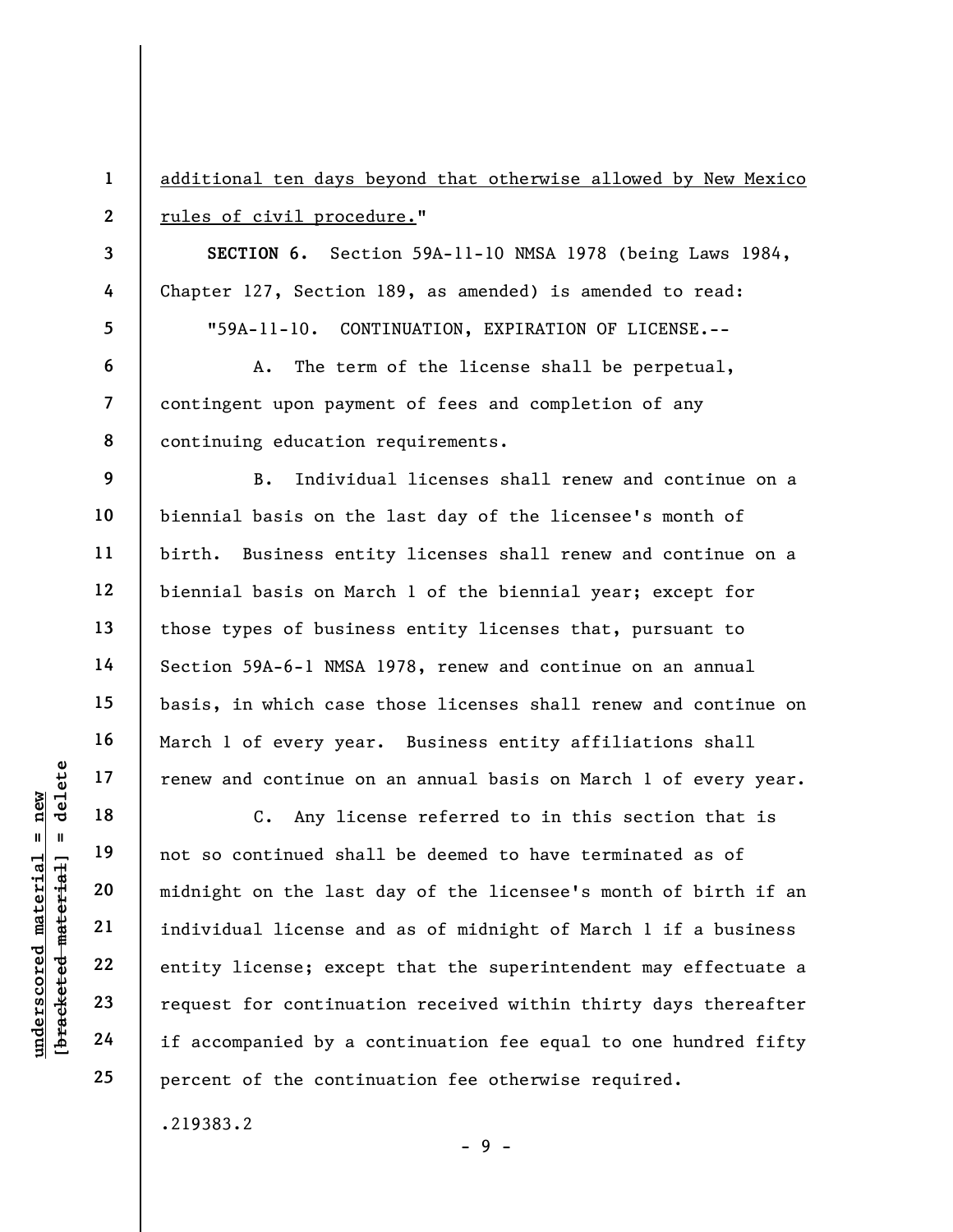under 17<br>
= 18<br>
= 18<br>
= 19<br>
= 19<br>
= 19<br>
= 19<br>
= 19<br>
= 19<br>
= 19<br>
= 19<br>
= 19<br>
= 19<br>
= 19<br>
= 19<br>
= 19<br>
= 19<br>
= 19<br>
= 19<br>
= 19<br>
= 11<br>
= 10<br>
= 11<br>
= 10<br>
= 11<br>
= 10<br>
= 11<br>
= 10<br>
= 11<br>
= 11<br>
= 11<br>
= 11<br>
= 11<br>
= 11<br>
= 11<br>
= 11<br>
= 1 2 3 4 5 6 7 8 9 10 11 12 13 14 15 16 17 18 19 20 21 D. If the superintendent has reason to believe that the competence of any licensee, or individual designated to exercise license powers, is questionable, the superintendent may require as condition of continuation of the license or license powers that the licensee or individual take and pass a written examination as required under the Insurance Code of new individual applicants for the same license. E. [This section shall not apply as to temporary licenses, which shall be for such duration and subject to extension as provided in the respective sections of the Insurance Code by which such licenses are authorized.] An insurance producer who allows the insurance producer's license to lapse may, within twelve months from the due date of the license renewal fee, reinstate the license without being required to pass a written examination; provided that the office of superintendent of insurance shall require a criminal history background investigation of the applicant by means of fingerprint checks in accordance with Subsections E and F of Section 59A-11-2 NMSA 1978 and shall assess a penalty in the amount of double the unpaid renewal fee for any renewal fee received after its due date.

F. All licenses and appointments of an insurer or other principal that ceases to be authorized to transact business in this state shall automatically terminate without notice as of date of such cessation.

.219383.2

22

23

24

25

 $- 10 -$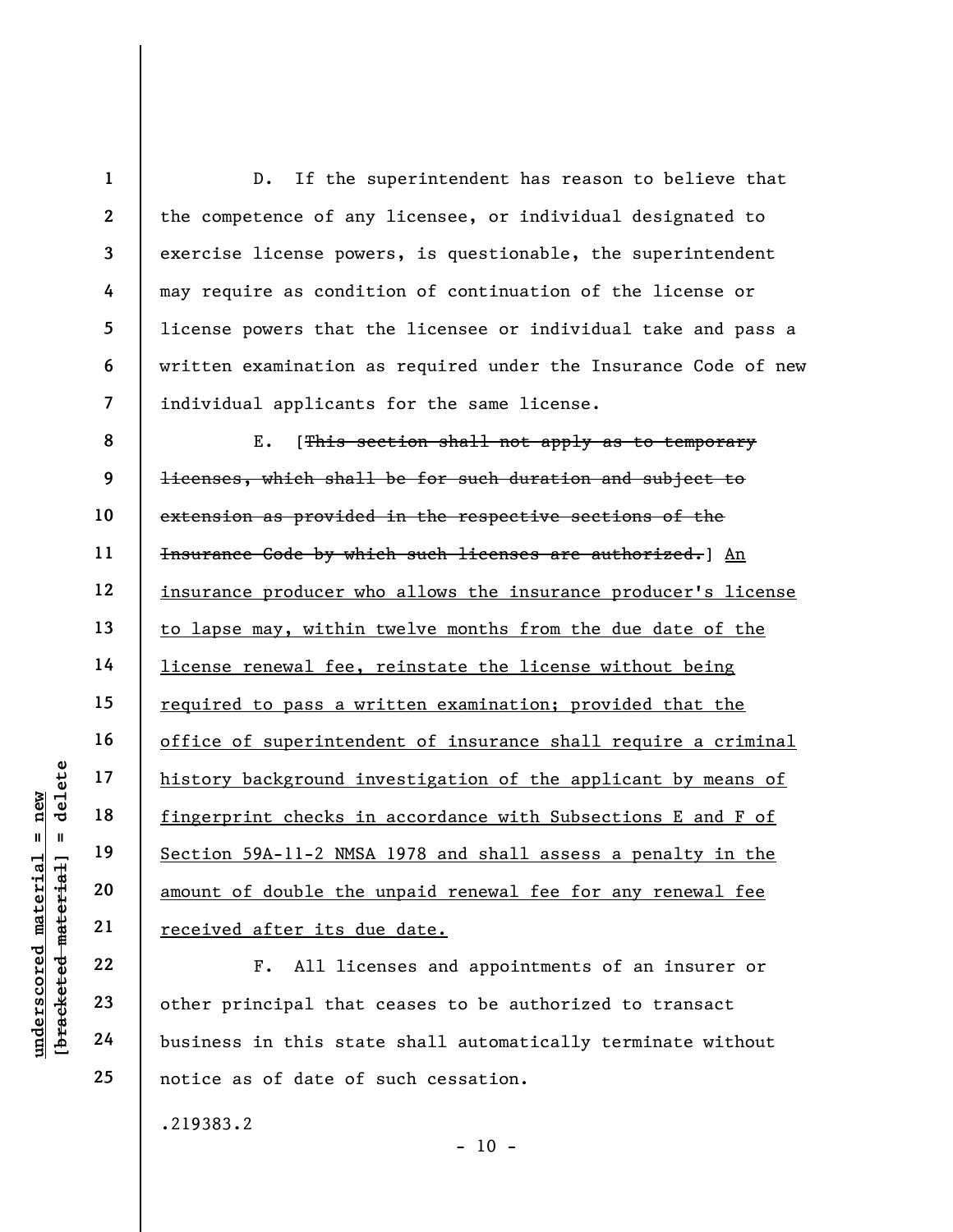underscored material = new [bracketed material] = delete 1 2 3 4 5 6 7 8 9 10 11 12 13 14 15 16 17 18 19 20 21 22 23 24 25 G. A license shall terminate upon death of the licensee, if an individual, or dissolution, if a corporation, or change in partners, if a partnership; provided that, in the case of a partnership, the license may be continued for a reasonable period while application for new license is being made or pending, as provided by rule." SECTION 7. Section 59A-12-2 NMSA 1978 (being Laws 2016, Chapter 89, Section 26) is amended to read: "59A-12-2. DEFINITIONS.--As used in Chapter 59A, Article 12 NMSA 1978: A. "affiliate" means a person that controls, is controlled by or is under common control with the insurance producer; B. "business entity" means a corporation, association, partnership, limited liability company, limited liability partnership or other legal entity; C. "home state" means the District of Columbia and any state or territory of the United States in which an insurance producer maintains the insurance producer's principal place of residence or principal place of business and is licensed to act as an insurance producer; D. "insurance" means any of the lines of authority in Chapter 59A, Article 7 NMSA 1978; E. "insurance producer" means a person required to be licensed under the laws of this state to sell, solicit or .219383.2 - 11 -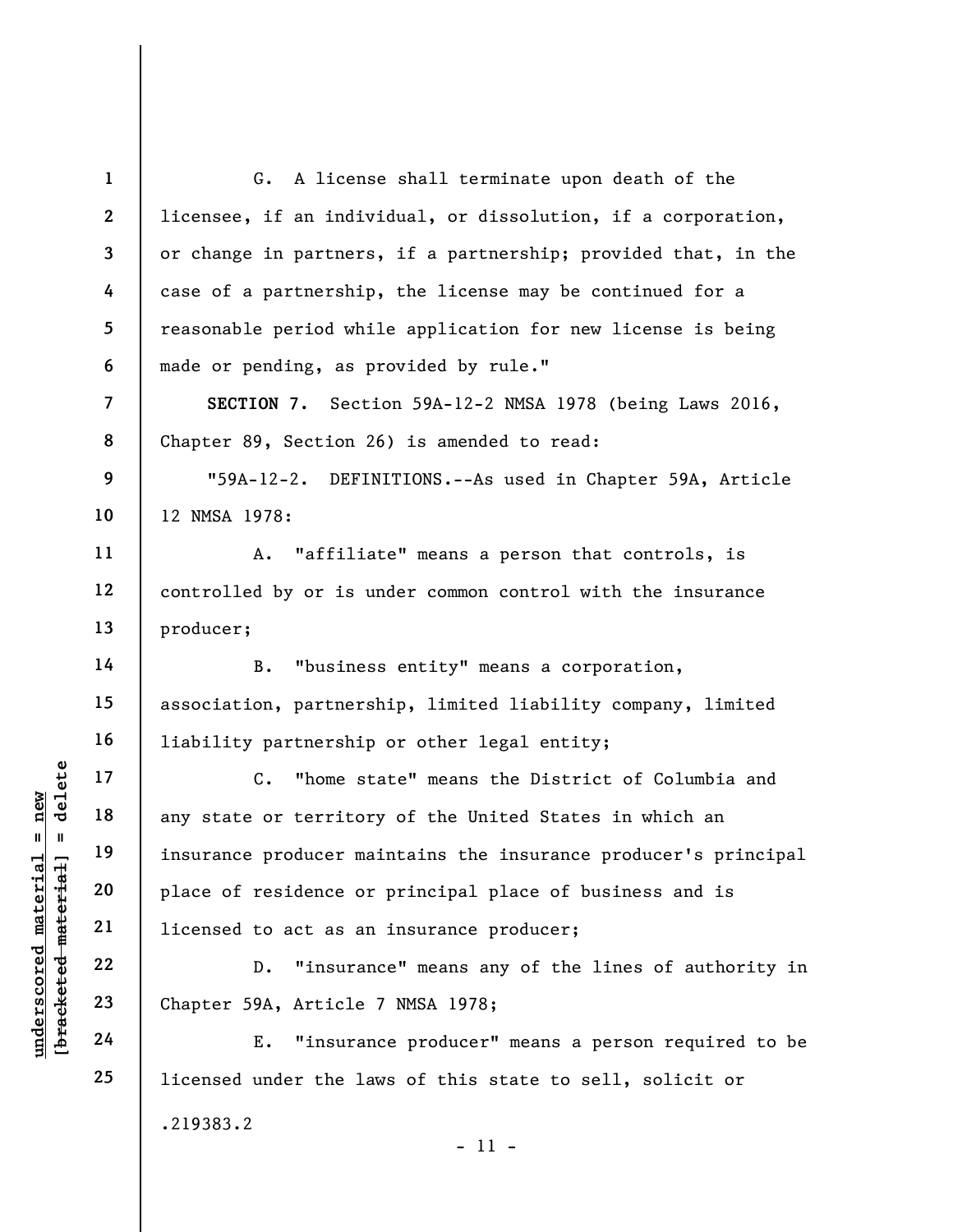1 negotiate insurance;

2

3

4

5

6

7

8

9

10

11

12

13

14

15

16

17

18

19

20

21

22

23

24

25

F. "insurer" means every person engaged as principal and as indemnitor, surety or contractor in the business of entering into contracts of insurance;

G. "license" means a document issued by the superintendent authorizing a person to act as an insurance producer for the lines of authority specified in the document. The license itself does not create any authority, actual, apparent or inherent, in the holder to represent or commit an insurance carrier;

H. "limited line credit insurance" includes credit life, credit disability, credit property, credit unemployment, involuntary unemployment, mortgage life, mortgage guaranty, mortgage disability, guaranteed automobile protection insurance and any other form of insurance offered in connection with an extension of credit that is limited to partially or wholly extinguishing that credit obligation;

under 17<br>
= 18<br>
= 18<br>
= 19<br>
= 19<br>
= 19<br>
= 19<br>
= 19<br>
= 19<br>
= 19<br>
= 19<br>
= 11<br>
= 11<br>
= 11<br>
= 11<br>
= 11<br>
= 11<br>
= 11<br>
= 11<br>
= 11<br>
= 11<br>
= 11<br>
= 11<br>
= 11<br>
= 11<br>
= 11<br>
= 11<br>
= 11<br>
= 11<br>
= 11<br>
= 11<br>
= 11<br>
= 11<br>
= 11<br>
= 11<br>
= 11<br>
= I. "limited line credit insurance producer" means a person who sells, solicits or negotiates one or more forms of limited line credit insurance coverage to individuals through a master, corporate, group or individual policy;

J. "limited lines insurance" means those lines of insurance referred to in Section 59A-12-18 NMSA 1978 or any other line of insurance that the superintendent deems necessary to recognize for the purposes of complying with Subsection E of .219383.2

```
- 12 -
```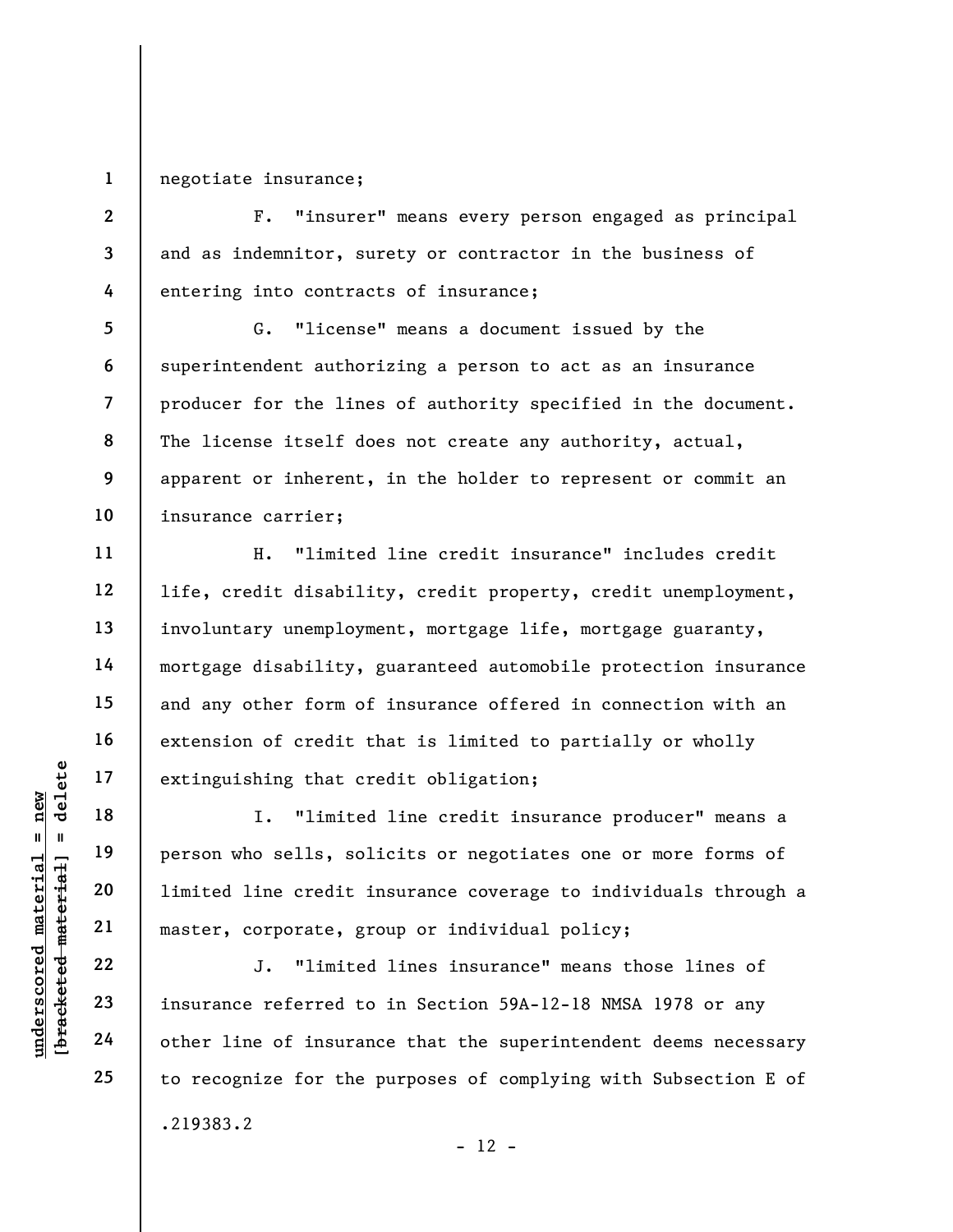1 2

3

4

5

6

7

8

9

10

11

12

13

14

15

16

17

18

19

20

21

22

23

24

25

Section [23 of this 2016 act] 59A-11-24 NMSA 1978;

K. "limited lines producer" means a person authorized by the superintendent to sell, solicit or negotiate limited lines insurance;

L. "negotiate" means the act of conferring directly with or offering advice directly to a purchaser or prospective purchaser of a particular contract of insurance concerning any of the substantive benefits, terms or conditions of the contract; provided that the person engaged in that act either sells insurance or obtains insurance from insurers for purchasers;

M. "personal lines insurance producer" means a general lines producer who is limited to transacting business related to property and casualty insurance sold to individuals and families for noncommercial purposes;

understand of an insurer;<br>
we have that antionity that reading that and the same scope and condit<br>
we were the lapse;<br>
and the same scope and condit<br>
before the lapse;<br>
(M-) <u>O.</u> "se<br>
insurance by any mean<br>
of an insurer;<br> N. "reinstatement" means reestablishment of a licensee's authority to transact insurance after a lapse of that authority that restores the licensee's authority to the same scope and condition that pertained to that authority before the lapse;

 $[M_{\tau}]$  0. "sell" means to exchange a contract of insurance by any means, for money or its equivalent, on behalf of an insurer;

 $[N<sub>1</sub>]$   $P<sub>2</sub>$  "solicit" means attempting to sell insurance or asking or urging a person to apply for a particular kind of .219383.2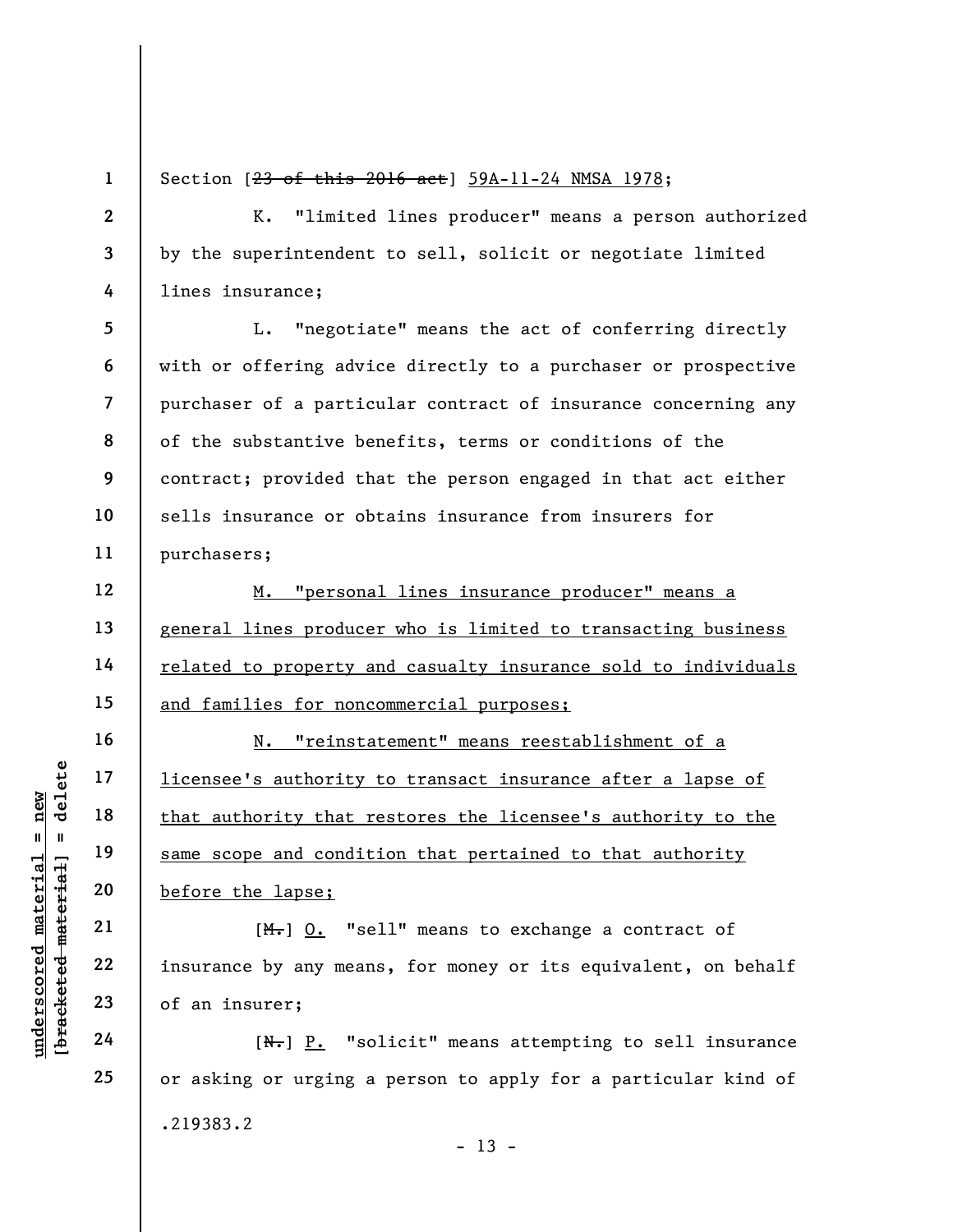1 insurance from a particular insurer;

 $[0, 0]$  "terminate" means to cancel the relationship between an insurance producer and the insurer or to terminate an insurance producer's authority to transact insurance;

[P.] R. "uniform application" means the current version of the national association of insurance commissioners uniform application for resident and nonresident insurance producer licensing; and

 $[Q_{\overline{\bullet}}]$  S. "uniform business entity application" means the current version of the national association of insurance commissioners uniform business entity application for resident and nonresident business entities."

SECTION 8. Section 59A-12-3 NMSA 1978 (being Laws 1984, Chapter 127, Section 203, as amended) is amended to read:

"59A-12-3. "BROKER" [AND "SERVICE REPRESENTATIVE"]

understand material material end of the insurer,<br>  $\begin{array}{c|c|c|c} \mathbf{u} & \mathbf{u} & \mathbf{u} & \mathbf{u} & \mathbf{u} & \mathbf{u} & \mathbf{u} & \mathbf{u} & \mathbf{u} & \mathbf{u} & \mathbf{u} & \mathbf{u} & \mathbf{u} & \mathbf{u} & \mathbf{u} & \mathbf{u} & \mathbf{u} & \mathbf{u} & \mathbf{u} & \mathbf{u} & \mathbf{u} & \mathbf{u} & \mathbf{$ DEFINED.--For the purpose of the Insurance Code  $[A, \cdot]$ , a "broker" is a type of insurance producer who, not being an agent of the insurer, as an independent contractor and on behalf of the insured solicits, negotiates or procures insurance or annuity contracts or renewal or continuation thereof for insureds or prospective insureds other than the broker. "Broker" does not include a surplus line broker, as defined in Chapter 59A, Article 14 NMSA 1978 [and

B. "Service representative" means an individual, regularly employed on salary by an insurer, group of insurers .219383.2

2

3

4

5

6

7

8

9

10

11

12

13

14

15

16

17

18

19

20

21

22

23

24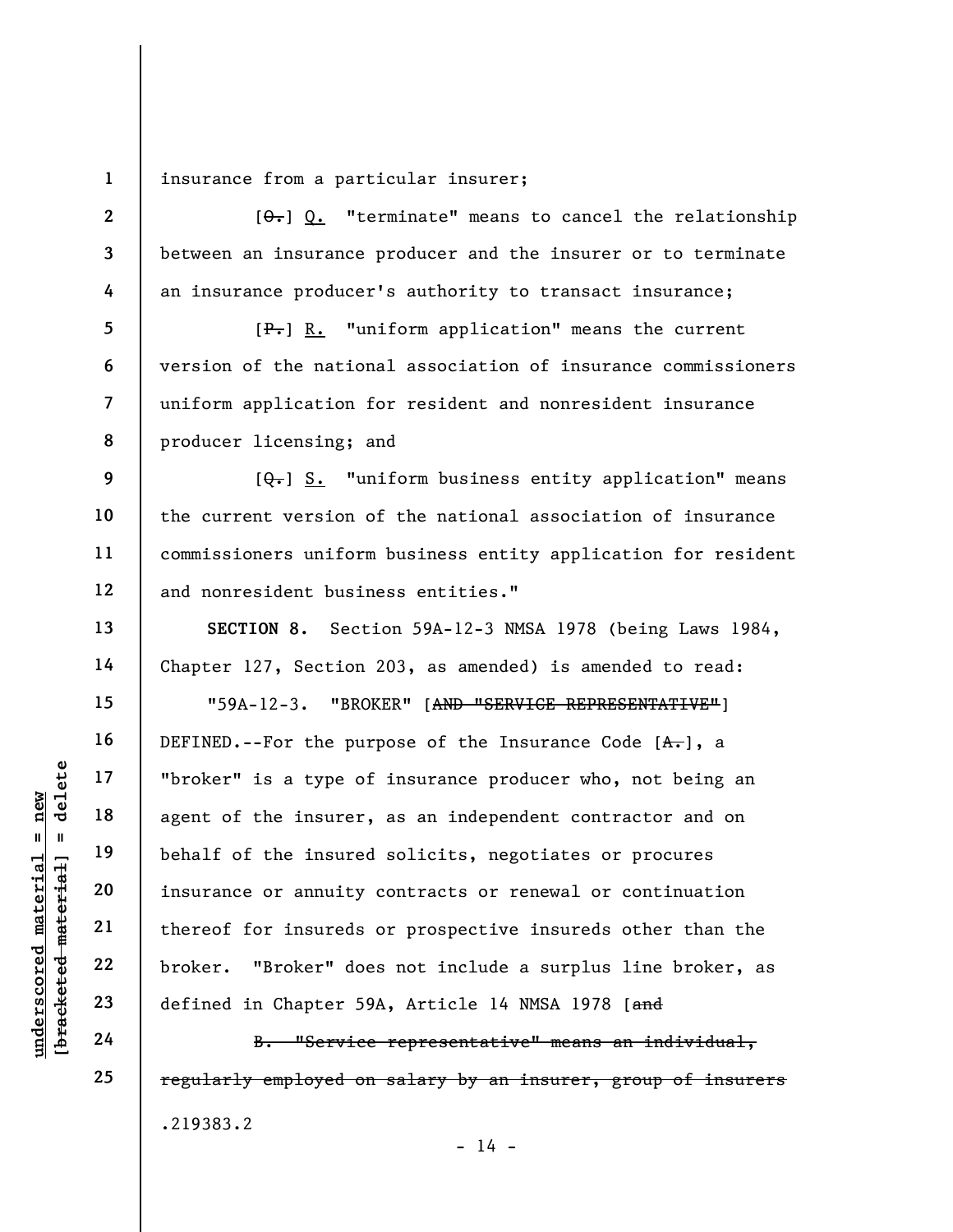or managing general agent, who assists insurance producers in soliciting, negotiating and effectuating insurance for such insurer, group or managing general agent and, in conduct of their business, receives no part of the commission on insurance written. A service representative is not required to be licensed, nor shall the service representative independently solicit or negotiate insurance or annuity contracts]."

SECTION 9. Section 59A-12-16 NMSA 1978 (being Laws 1984, Chapter 127, Section 217, as amended) is amended to read: "59A-12-16. EXAMINATION FOR LICENSE.--

understand material and the insurance law<br>
required by this sect<br>
required by this sect<br>
rules prescribed by t<br>
rules prescribed by t<br>
rules prescribed by t<br>
rules prescribed by t<br>
B. The supe<br>
testing service for a<br>
the n A. A resident individual applying for an insurance producer license shall, prior to issuance of license, personally take and pass a written examination. The examination shall test the knowledge of the individual concerning the lines of authority for which application is made, the duties and responsibilities of an insurance producer and the insurance laws and rules of this state. Examinations required by this section shall be developed and conducted under rules prescribed by the superintendent.

B. The superintendent may contract with an outside testing service for administering examinations and collecting the nonrefundable fee set forth in Section 59A-6-1 NMSA 1978.

C. Each individual applying for an examination shall remit a nonrefundable fee as prescribed by the superintendent as set forth in Section 59A-6-1 NMSA 1978.

.219383.2

1

2

3

4

5

6

7

8

9

10

11

12

13

14

15

16

17

18

19

20

21

22

23

24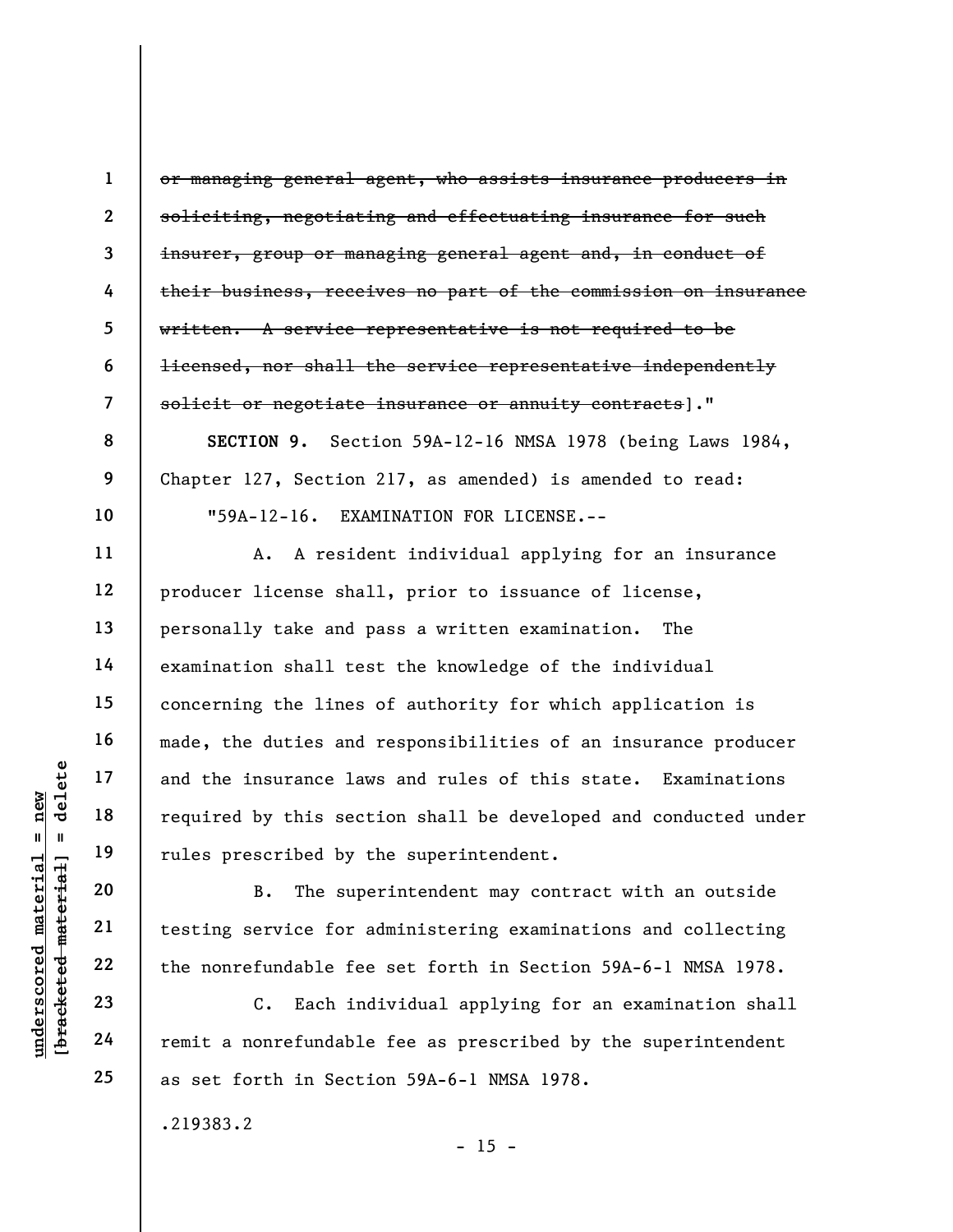underscored material material end of the set of a property and casualty<br>
institute for charter<br>  $\begin{array}{c|c|c|c} \hline \text{u} & \text{u} & \text{u} & \text{u} \\ \hline \text{u} & \text{u} & \text{u} & \text{u} \\ \hline \text{u} & \text{u} & \text{u} & \text{u} \\ \hline \text{u} & \text{u} & \text{u} & \text{u} \\ \hline \$ 1 2 3 4 5 6 7 8 9 10 11 12 13 14 15 16 17 18 19 20 21 22 23 24 25 D. An individual who fails to appear for the examination as scheduled or fails to pass the examination shall reapply for an examination and remit all required fees and forms before being rescheduled for another examination. E. No examination shall be required: (1) for renewal or continuance of an existing license, except as provided in Subsection D of Section 59A-11-10 NMSA 1978; (2) of an applicant for limited license as provided in Section 59A-12-18 NMSA 1978; (3) of applicants with respect to life and annuities or accident and health insurances who hold the chartered life underwriter designation by the American college of financial services; (4) of applicants with respect to property and casualty insurance who hold the designation of chartered property and casualty underwriter designation by the American institute for chartered property casualty underwriters; (5) of applicants for temporary license as provided for in Section 59A-12-19 NMSA 1978; (6) of an applicant for a license covering the same kind or kinds of insurance as to which licensed in this state under a similar license within [five years] one year preceding date of application for the new license, unless the previous license was suspended, revoked or continuation thereof .219383.2

 $- 16 -$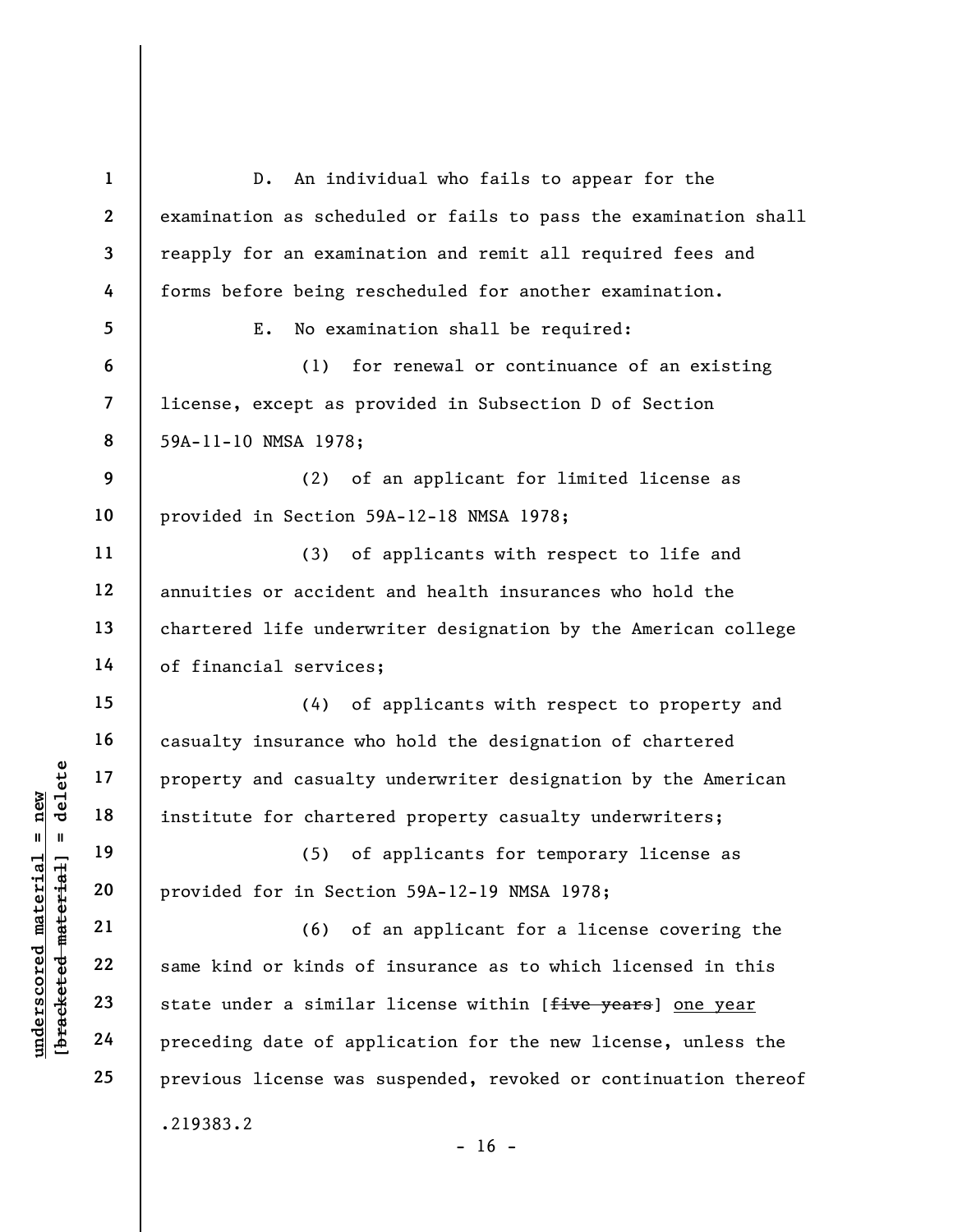1 refused by the superintendent;

2

3

4

5

6

7

8

9

10

11

12

13

14

15

16

17

18

19

20

21

22

23

24

25

(7) of an applicant for insurance producer license, if the applicant took and passed a similar examination in a state in which already licensed, subject to Section 59A-5-33 NMSA 1978; or

(8) of an applicant for self-service storage insurance producer license.

underscored material = new [bracketed material] = delete F. An individual who applies for an insurance producer license in this state who was previously licensed for the same lines of authority in another state shall not be required to take an examination. This exemption is only available if the person is currently licensed in that state or if the application is received within ninety days of the cancellation of the applicant's previous license and if the prior state issues a certification that, at the time of cancellation, the applicant was in good standing in that state or the state's insurance producer database records, maintained by the national association of insurance commissioners, its affiliates or subsidiaries, indicate that the insurance producer is or was licensed in good standing for the line of authority requested.

G. A person licensed as an insurance producer in another state who moves to this state shall apply within ninety days of establishing legal residence to become a resident insurance producer. No examination shall be required of that .219383.2

```
- 17 -
```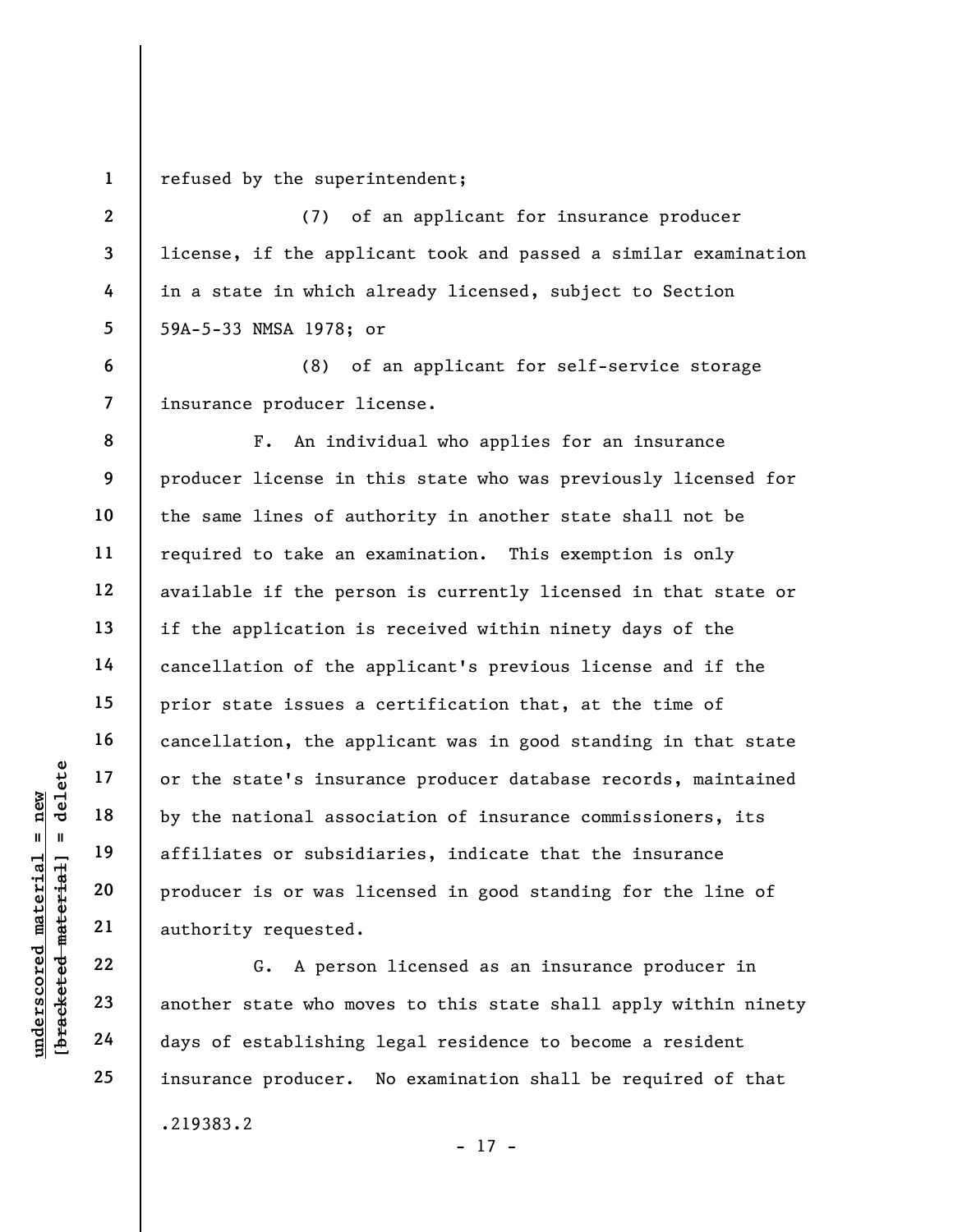person to obtain any line of authority previously held in the prior state except where the superintendent determines otherwise by rule."

SECTION 10. Section 59A-13-8 NMSA 1978 (being Laws 1984, Chapter 127, Section 236, as amended) is amended to read:

"59A-13-8. POWERS CONFERRED BY ADJUSTER LICENSE.--An independent adjuster shall have the powers granted by its principal to investigate, report upon, adjust and settle claims on behalf of an insurer or self insurer and have additional powers as to claims and losses as may be conferred by the principal. A staff adjuster shall have only such powers with respect to claims and losses as granted by the adjuster's employer or affiliates of the adjuster's employer. [A temporary adjuster shall, as to claims and losses, have the powers of the employer, subject to extension or limitation by contract.]"

SECTION 11. A new Section 59A-16-5.1 NMSA 1978 is enacted to read:

"59A-16-5.1. [NEW MATERIAL] ADVERTISING--FILINGS-- REVIEW.--

UN SECTION 11. A metal material material is to read:<br>  $\begin{array}{c|ccc}\n\text{Equation 19} & \text{Equation 19} & \text{Equation 19} \\
\text{Equation 20} & \text{REVIEW} & - & \text{Equation 21} \\
\text{Equation 22} & \text{Equation 22} & \text{Equation 23} \\
\text{Equation 24} & \text{equation 24} & \text{equation 25} & \text{equation 26} & \text{equation 27} \\
\text{Equation 28} & \text{Equation 29$ A. No insurer, health plan or producer shall use any advertising to solicit, or generate interest in, an insurance product or health plan unless the advertising has been filed with and approved by the superintendent. An advertising filed with, but not affirmatively approved or disapproved by the .219383.2 - 18 -

1

2

3

4

5

6

7

8

9

10

11

12

13

14

15

16

17

18

19

20

21

22

23

24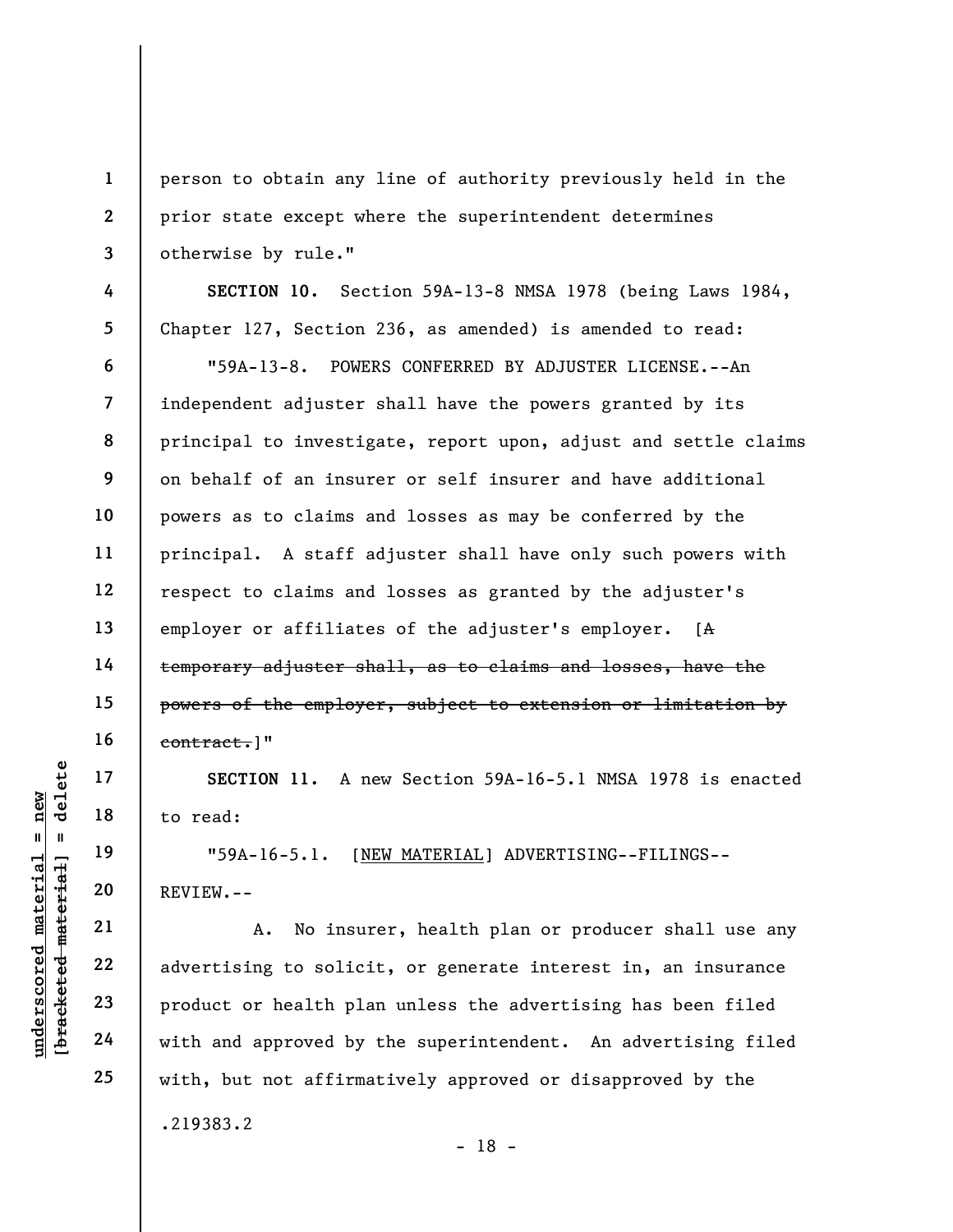1 2 superintendent within sixty days of the filing, shall be deemed approved.

B. The superintendent, by rule, order or bulletin, may require any entity subject to the superintendent's jurisdiction to file for informational purposes, or for prior approval, any other types of promotional materials that, in the superintendent's discretion, should also be deemed advertising.

C. The superintendent may withdraw approval of an advertisement upon notice to the filer, who shall have thirty days from delivery of the notice to request a hearing to contest the withdrawn approval. The superintendent's notice shall specify the date after which a withdrawn form shall not be used.

D. The provisions of this section apply to any product or plan subject to the superintendent's jurisdiction.

underscored material = new [bracketed material] = delete E. As used in this section, "advertising" means any standardized consumer-facing promotional material, no matter how disseminated, that includes information about the terms, cost, benefits or relative merits of an insurance or health plan product, but does not mean any quote or other customized information or material that is prepared for presentation to a specific or proposed insured."

SECTION 12. Section 59A-16-15 NMSA 1978 (being Laws 1984, Chapter 127, Section 281) is amended to read:

- 19 -

"59A-16-15. DISCRIMINATION--REBATES AND CERTAIN .219383.2

3

4

5

6

7

8

9

10

11

12

13

14

15

16

17

18

19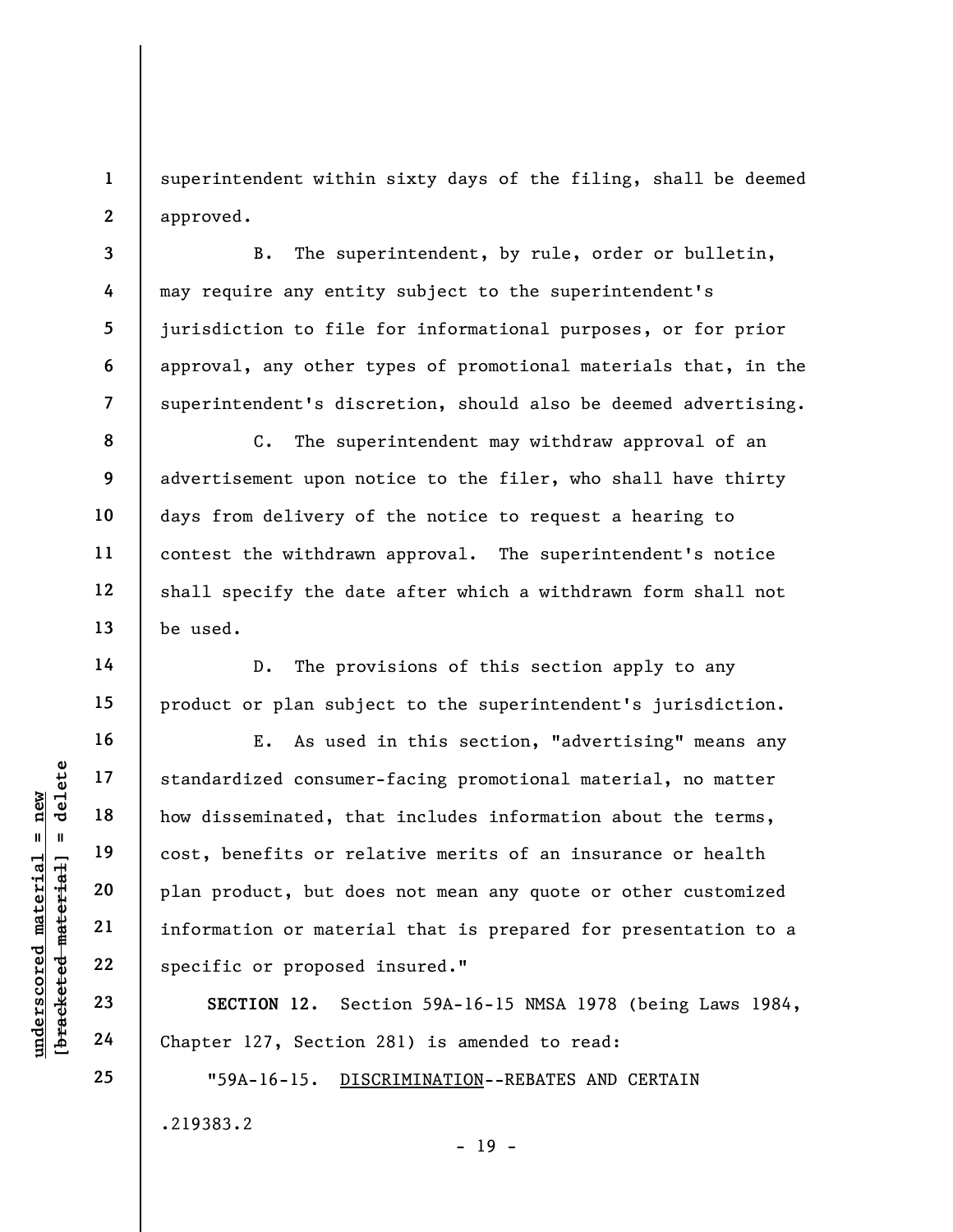INDUCEMENTS PROHIBITED--LIFE, HEALTH AND ANNUITY CONTRACTS.-- Except as otherwise expressly provided by law, no person shall [knowingly] directly or indirectly, as an inducement to any contract of life, annuity or health insurance:

5 6 7 8 9 10 11 12 13 14 15 16 17 A. [permit to be made or offer to make or make any contract of life insurance, life annuity or health insurance, or agreement as to such contract, other than as plainly expressed in the contract issued, or pay or allow, or give or offer to pay, allow or give, directly or indirectly, or knowingly accept, as an inducement to such insurance or annuity any rebate of premiums payable on the contract, or any special favor or advantage in the dividends or other benefits thereon, or any paid employment or contract for services of any kind, or[ any valuable consideration or inducement whatever not specified in the contract] offer, pay or accept any special favor or advantage, any rebate of premiums or any valuable consideration or promise whatsoever; or

understand material material of the research material entire to such in the rew ith, whether or expected and profits, or any sensible 24 interest present or c B. [directly or indirectly give or sell or purchase or offer or agree to give, sell, purchase, or allow as an inducement to such insurance or annuity or in connection therewith, whether or not to be specified in the policy or contract, any agreement of any form or nature promising returns and profits, or any stocks, bonds or other securities, or interest present or contingent therein or as measured thereby, of any insurer or other person, or any dividends or profits .219383.2

 $- 20 -$ 

18

19

20

21

22

23

24

25

1

2

3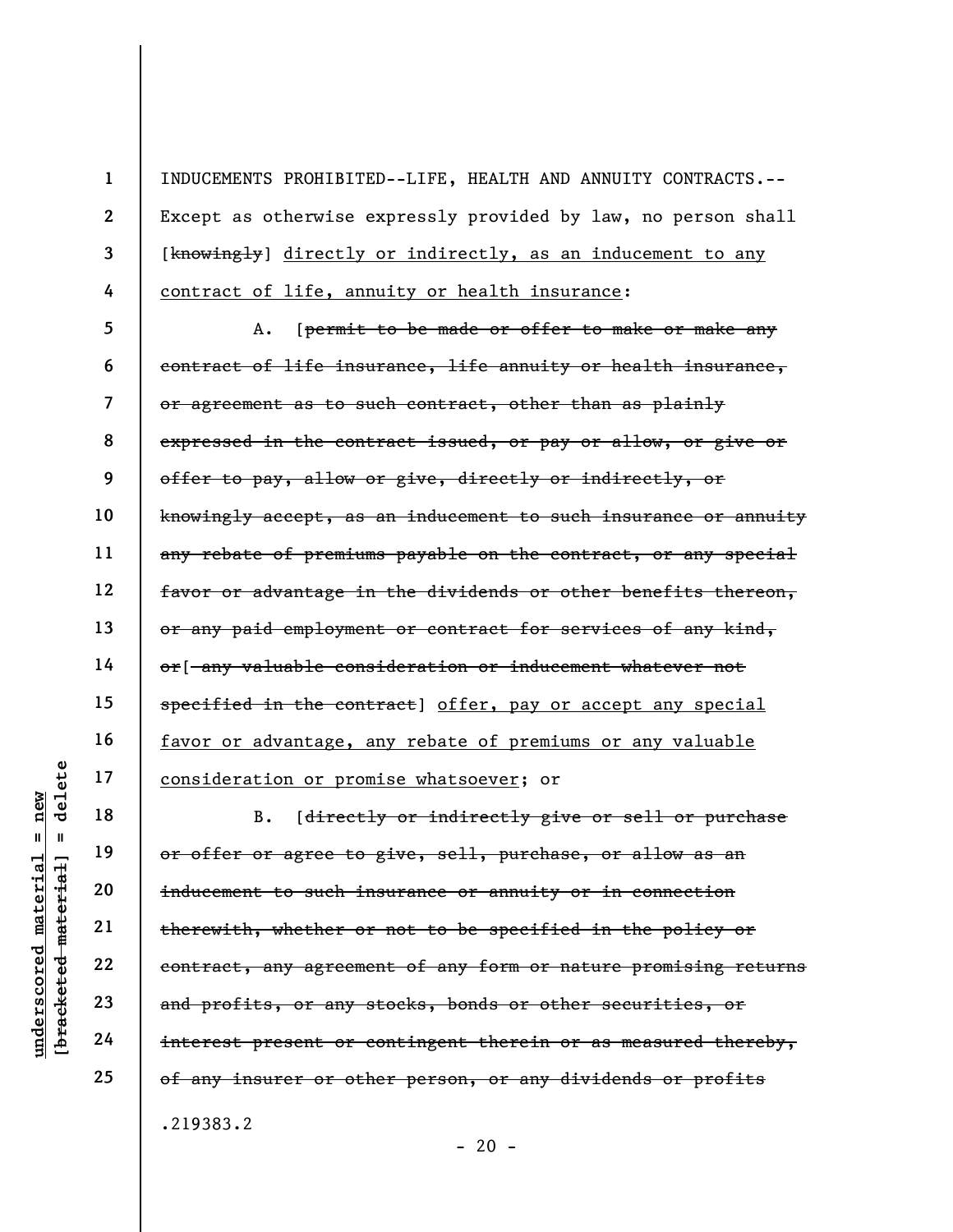underscored material = new [bracketed material] = delete 1 2 3 4 5 6 7 8 9 10 11 12 13 14 15 16 17 18 19 20 21 22 23 24 accrued or to accrue thereon] promise any returns or profits, interest or dividends, whether or not specified in the contract." SECTION 13. Section 59A-16-16 NMSA 1978 (being Laws 1984, Chapter 127, Section 282) is amended to read: "59A-16-16. EXCEPTIONS TO DISCRIMINATION, REBATE AND INDUCEMENT PROHIBITION--LIFE, HEALTH AND ANNUITY CONTRACTS.-- A. Nothing in [Sections 279 or 281 of this article] Section 59A-16-11 or 59A-16-15 NMSA 1978 shall be construed as including within the definition of discrimination or rebates any of the following practices: (1) in the case of any contract of life insurance or life annuity, paying bonuses to policyholders or otherwise abating their premiums in whole or in part out of surplus accumulated from nonparticipating insurance, provided that any such bonuses or abatement of premiums shall be fair and equitable to policyholders and for the best interests of the insurer and its policyholders; (2) in the case of life insurance policies issued on the industrial or debit plan, making allowance, in an amount which fairly [represensts] represents the saving in collection expense, to policyholders who have continuously for a specified period made premium payments directly to an office of the insurer;

> (3) readjusting the rate of premiums for a group .219383.2

> > $-21 -$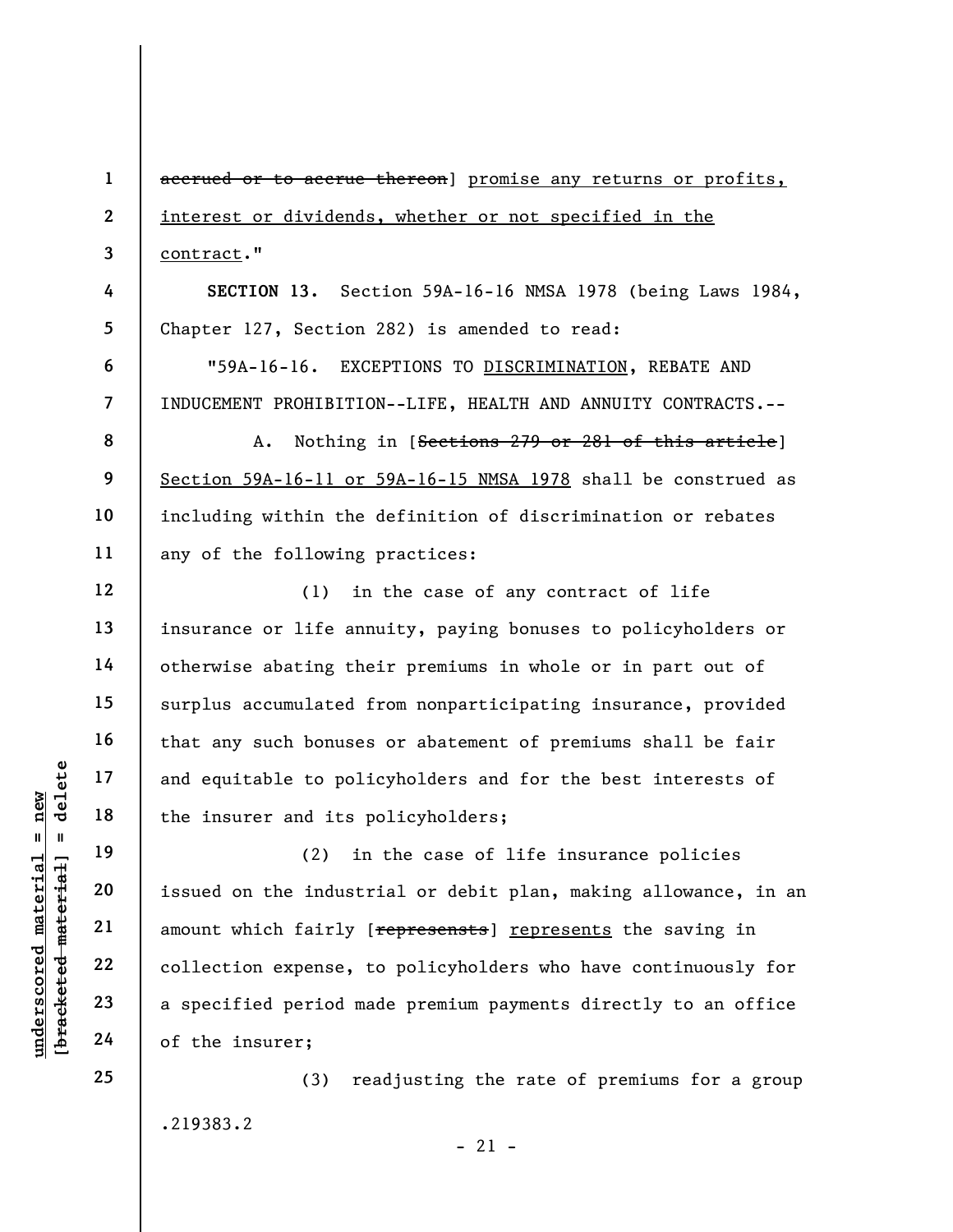insurance policy based on the loss or expense experience thereunder, at the end of the first or any subsequent policy year of insurance thereunder, which may be made retroactive only for such policy year;

5 6 7 8 9 (4) reducing the premium rate for policies of large amounts, but not exceeding savings in issuance and administration expenses reasonably attributable to such policies as compared with policies of similar plan issued in smaller amounts;

10 11 12 13 14 (5) reducing the premium rates for life or health insurance policies or annuity contracts on salary savings, payroll deduction, preauthorized check, bank draft or similar plans in amounts reasonably commensurate with the savings made by the use of such plans;  $[ $\sigma$  r]$ 

(6) extending credit for the payment of any premium, and for which credit a reasonable rate of interest is charged and collected; or

(7) offering or providing any value-added product or service in conformance with Subsection G of Section 59A-16-17 NMSA 1978.

underscored material = new [bracketed material] = delete B. Nothing in [this article] Chapter 59A, Article 16 NMSA 1978 shall be construed as including within the definition of securities as inducements to purchase insurance the selling or offering for sale, contemporaneously with life insurance, of mutual fund shares or face amount certificates of regulated .219383.2

 $- 22 -$ 

1

2

3

4

15

16

17

18

19

20

21

22

23

24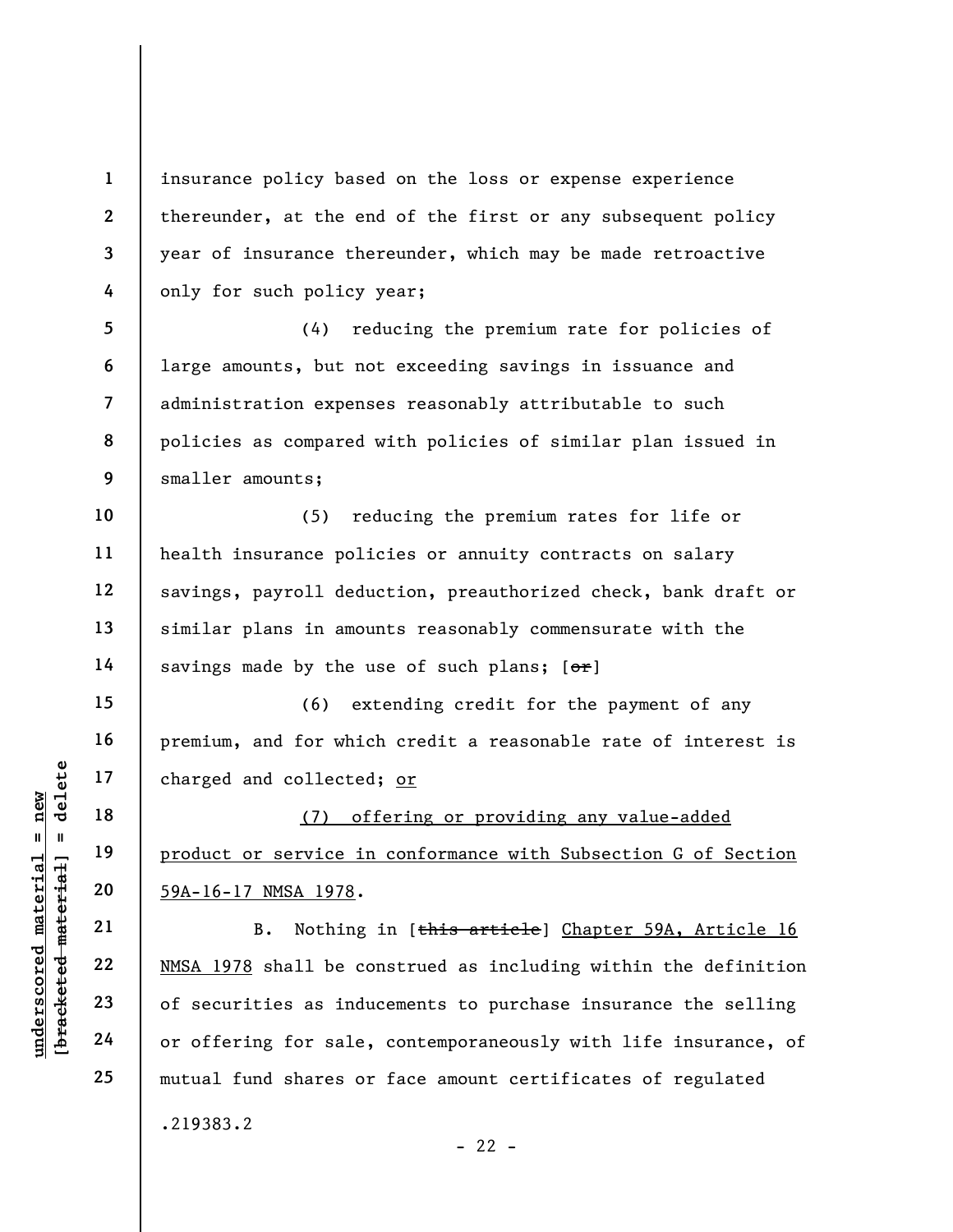investment companies under offerings registered with the securities and exchange commission where such shares or such face amount certificates or such insurance may be purchased independently of and not contingent upon purchase of the other, at the same price and upon similar terms and conditions as where purchased independently."

SECTION 14. Section 59A-16-17 NMSA 1978 (being Laws 1984, Chapter 127, Section 283, as amended) is amended to read:

"59A-16-17. [UNFAIR] DISCRIMINATION, REBATES AND CERTAIN INDUCEMENTS PROHIBITED--OTHER COVERAGES.--

understand material states of after in<br>
and the material states discount, about the material material material<br>
dividends or other be<br>
ensideration or induced the policy of dividends or other be<br>
ensideration or induced th 11 12 13 14 15 16 17 18 19 20 21 22 23 A. [No property, casualty or title insurer, or nonprofit health care or prepaid dental plan or other insurance-type organization, or any employee or representative thereof, and no insurance producer or other representative shall pay, allow or give, or offer to pay, allow or give, directly or indirectly, as an inducement to insurance or coverage, or after insurance or coverage has been effected, any rebate, discount, abatement, credit or reduction of the premium named in a policy, or any special favor or advantage in the dividends or other benefits to accrue thereon, or any valuable consideration or inducement whatever, not specified or provided for in the policy] No person subject to the superintendent's jurisdiction shall induce or attempt to induce another person to enter into or continue a contract of insurance by directly or indirectly offering to pay or accept any special favor or .219383.2

24 25

1

2

3

4

5

6

7

8

9

10

 $- 23 -$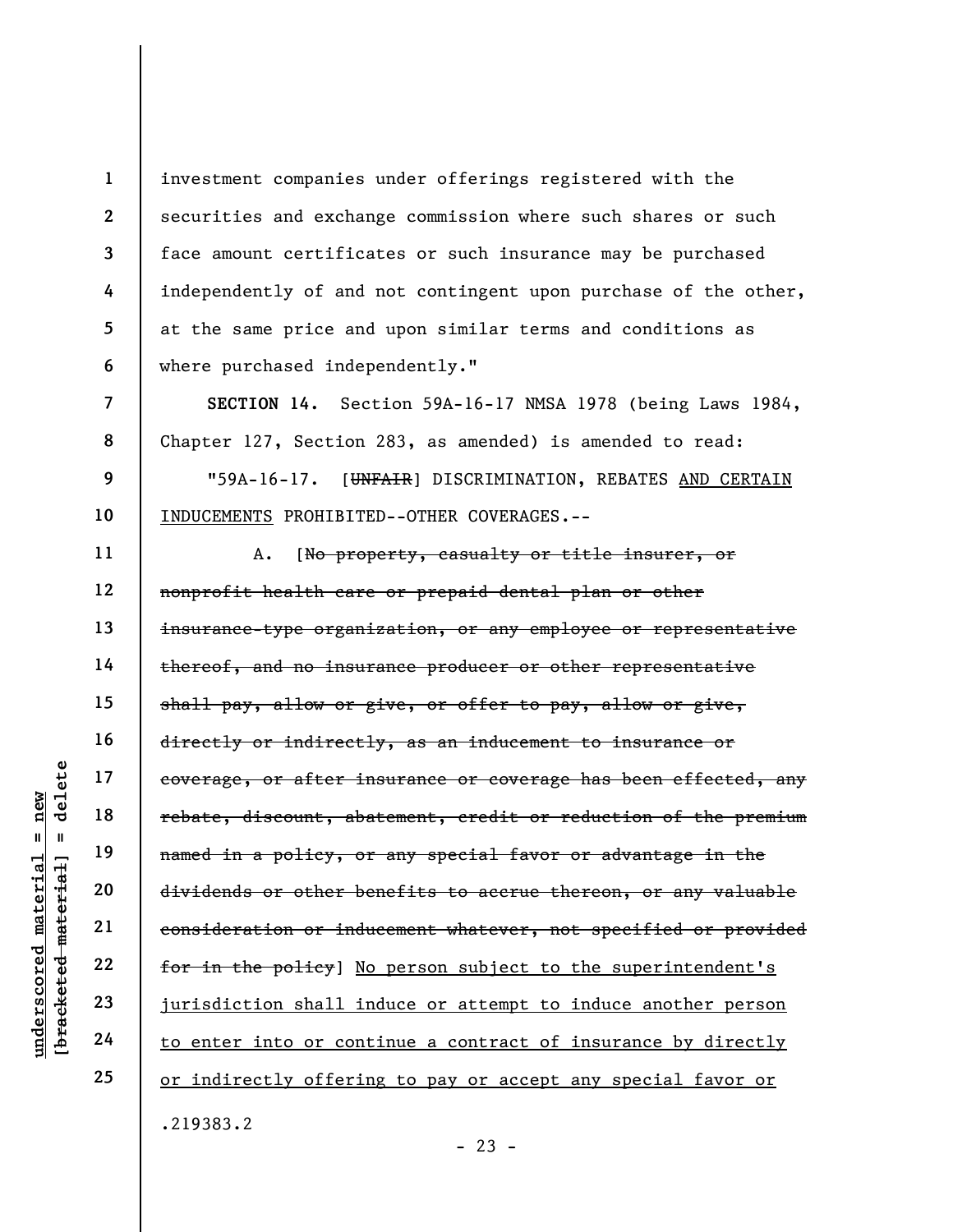advantage, any rebate of premiums or any valuable consideration or promise whatsoever not specified in the insurance contract, except to the extent provided for in an applicable filing with the superintendent as provided by law or as allowed by this section.

B. No title insurer or title insurance producer shall:

8 9 10 11 12 13 14 15 16 17 (1) pay, directly or indirectly, to the insured or any person acting as agent, representative, attorney or employee of the owner, lessee, mortgagee, existing or prospective, of the real property, or interest therein, that is the subject matter of title insurance or as to which a service is to be performed any commission or part of its fee or charges or other consideration as inducement or compensation for the placing of any order for a title insurance policy or for performance of any escrow or other service by the insurer with respect thereto;

understand material material material material connection with which<br>
expect there to:<br>
(2) is<br>
(2) is<br>
connection with which<br>
person has paid or co<br>
person has paid or co<br>
or inducement in viol<br>
(3) gi<br>
consideration or t (2) issue any policy or perform any service in connection with which it or any insurance producer or other person has paid or contemplates paying any commission, rebate or inducement in violation of this section;

(3) give or receive, directly or indirectly, any consideration or thing of value for the referral of title insurance business or escrow or other service provided by a title insurer or title insurance producer unless otherwise .219383.2  $- 24 -$ 

18

19

20

21

22

23

24

25

1

2

3

4

5

6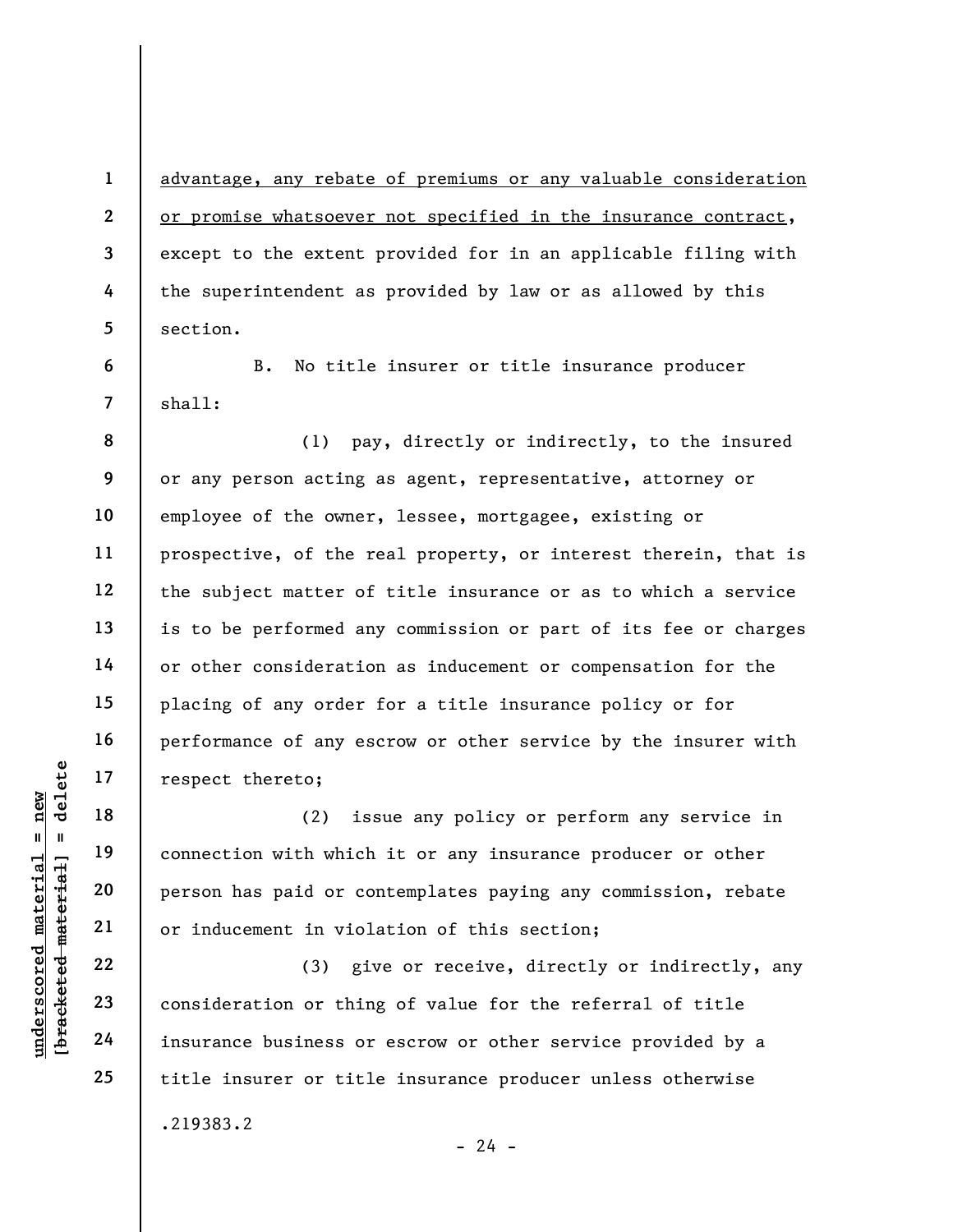1

2

3

4

5

6

7

8

9

10

11

12

13

14

15

16

17

18

19

20

21

22

23

24

25

permitted by regulation of the superintendent; or

(4) enter into a reinsurance agreement with an affiliate of a real estate developer, real estate agency, mortgage lender or referrer of title business without the prior written approval of the superintendent.

C. No insured named in a policy or any employee of such insured shall knowingly receive or accept, directly or indirectly, any rebate, discount, abatement, credit or reduction of premium, or any special favor or advantage or valuable consideration or inducement, except as allowed by this section.

D. No insurer or organization shall make or permit any unfair discrimination between insureds or property having like insuring or risk characteristics, in the premium or rates charged for insurance or coverage, or in the dividends or other benefits payable thereon or in any other of the terms and conditions of the insurance or coverage.

underscored material = new [bracketed material] = delete E. Nothing in this section shall be construed as prohibiting the payment of commissions or other compensation to licensed insurance producers or other representatives; or as prohibiting the extension of credit to an insured for the payment of any premium and for which credit a reasonable rate of interest is charged and collected; or as prohibiting any insurer or insurance producer from allowing or returning to its participating policyholders, members or subscribers, dividends, .219383.2

 $- 25 -$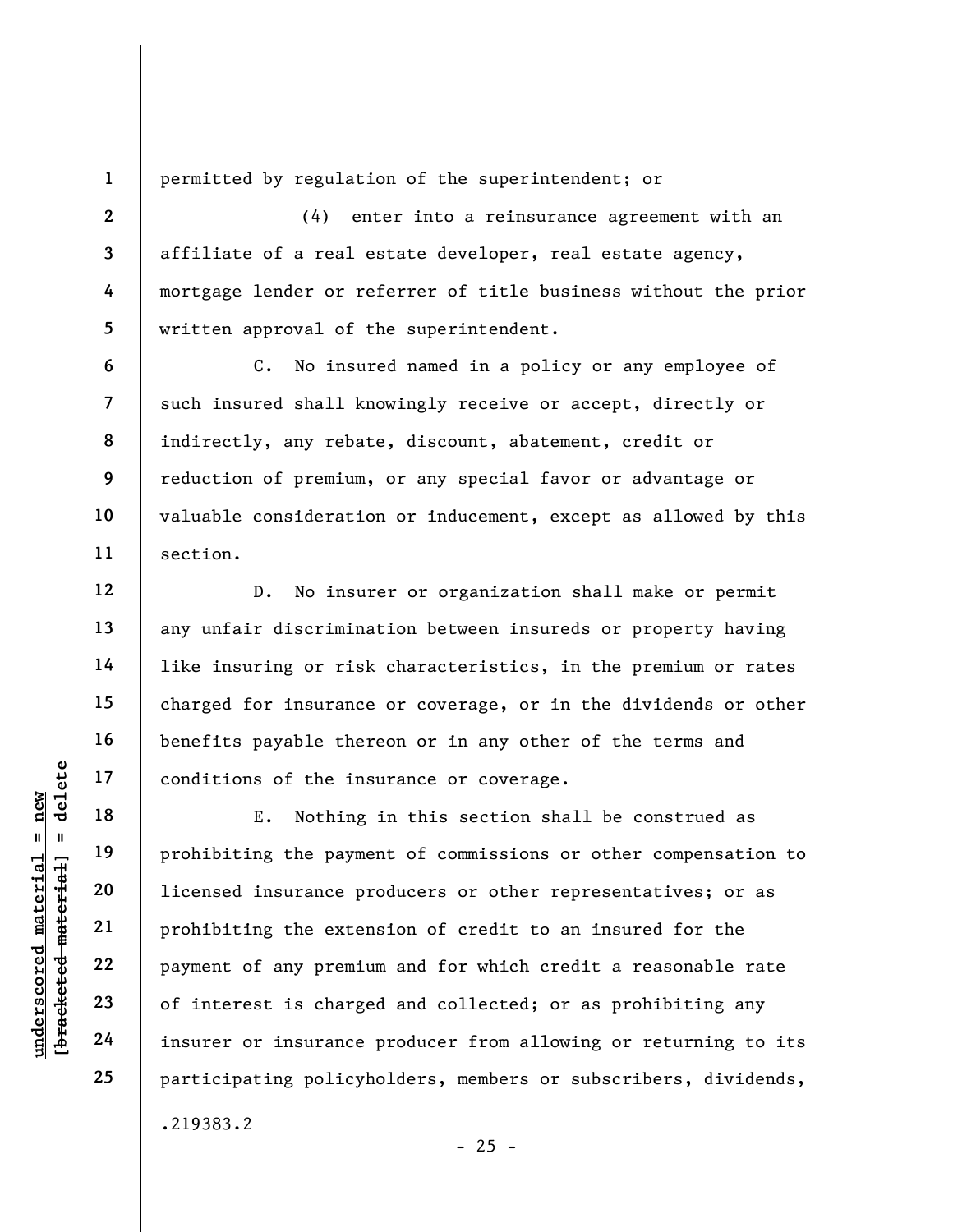savings or unabsorbed premium deposits. As to title insurance, nothing in this section shall prohibit bulk rates or special rates for customers of prescribed classes if such bulk or special rates are provided for in the currently effective schedule of fees and charges of the title insurer as filed with the superintendent.

7 8 9 10 11 12 13 14 15 F. The provisions of this section shall not prohibit a property or casualty insurer, or any employee or representative thereof, or a property or casualty insurance producer or other representative thereof from providing to customers or prospective customers prizes and gifts, including goods, gift cards, gift certificates, charitable donations, raffle entries, meals, event tickets and other items not exceeding one hundred dollars (\$100) in the aggregate in value per customer or prospective customer in any one calendar year.

underscored material = new [bracketed material] = delete G. A person subject to the superintendent's jurisdiction may offer or provide value-added products or services at no or reduced cost, even when such products or services are not specified in the insurance contract, if the product or service:

(1) relates to the insurance coverage; (2) is offered at a cost that is reasonable in comparison to the insured's or prospective insured's premiums; (3) has its availability based on documented objective evidence and offered in a manner that is not unfairly .219383.2

1

2

3

4

5

6

16

17

18

19

20

21

22

23

24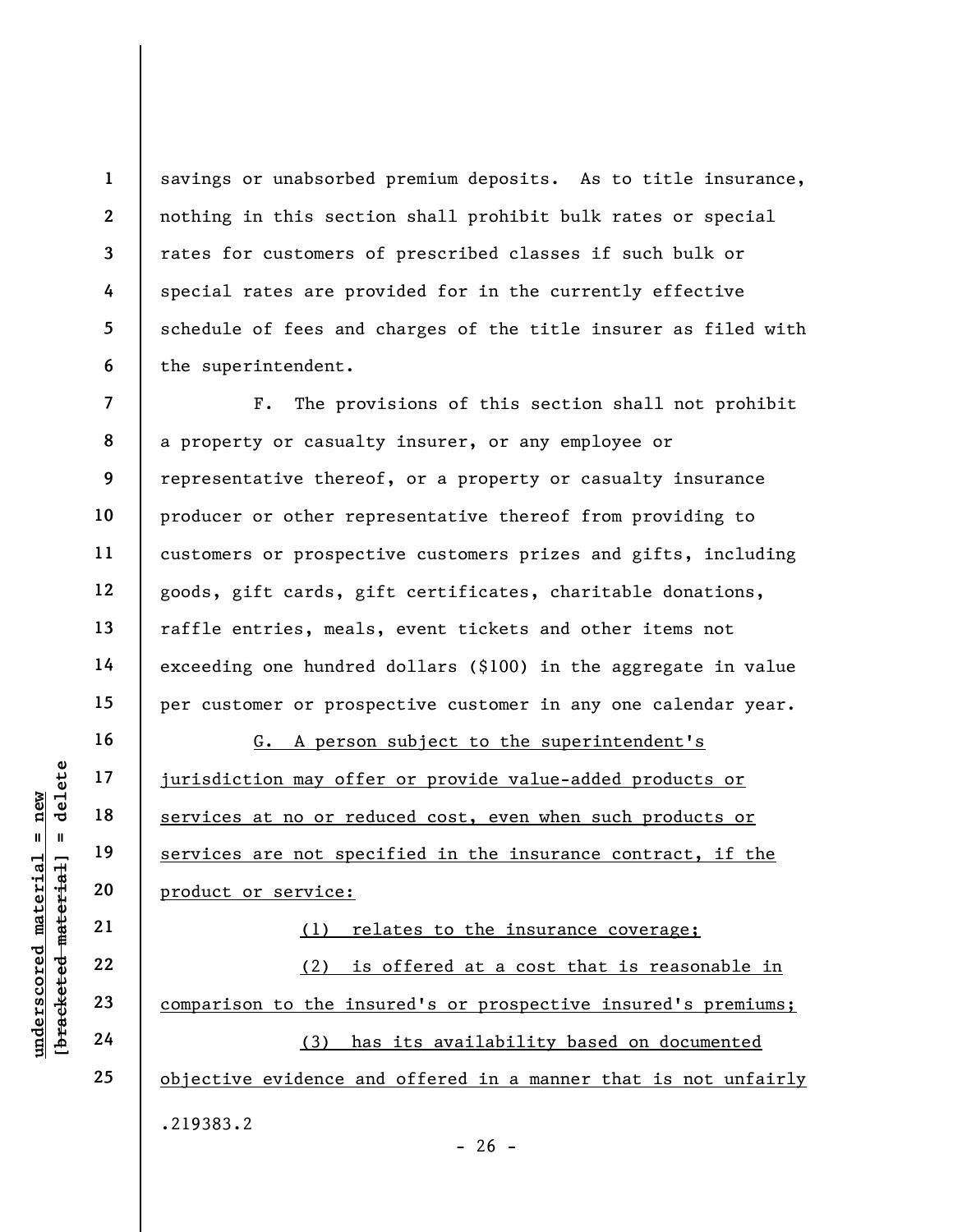|                                                                      | $\mathbf{1}$             | discriminatory; and                                             |
|----------------------------------------------------------------------|--------------------------|-----------------------------------------------------------------|
|                                                                      | $\overline{2}$           | <u>is primarily designed to:</u><br>(4)                         |
|                                                                      | 3                        | provide loss mitigation or loss control;<br>(a)                 |
|                                                                      | 4                        | (b)<br>reduce claim costs or claim settlement                   |
|                                                                      | 5                        | costs;                                                          |
|                                                                      | 6                        | monitor or assess risk, identify sources<br>(c)                 |
|                                                                      | $\overline{\mathcal{L}}$ | of risk or develop strategies for eliminating or reducing risk; |
|                                                                      | 8                        | enhance health;<br>(d)                                          |
|                                                                      | 9                        | enhance financial wellness through items<br>(e)                 |
|                                                                      | 10                       | such as education or financial planning services;               |
|                                                                      | 11                       | provide post-loss services;<br>(f)                              |
|                                                                      | 12                       | incentivize behavioral changes to<br>(g)                        |
|                                                                      | 13                       | improve the health or reduce the risk of death or disability of |
|                                                                      | 14                       | an insured or prospective insured;                              |
|                                                                      | 15                       | (h) assist in the administration of employee                    |
|                                                                      | 16                       | or retiree benefit insurance coverage; or                       |
| delete                                                               | 17                       | provide education about liability risks<br>(i)                  |
| new                                                                  | 18                       | or risk of loss to persons or property.                         |
| $\mathbf{II}$<br>Ш                                                   | 19                       | Prior to offering or providing a value-added<br>н.              |
| underscored material<br>[ <del>brack</del> ete <del>d material</del> | 20                       | product or service, a person shall file with the superintendent |
|                                                                      | 21                       | a request to approve the offer or benefit. Any such filing      |
|                                                                      | 22                       | that has not been denied within sixty days shall be deemed      |
|                                                                      | 23                       | approved."                                                      |
|                                                                      | 24                       | SECTION 15.<br>Section 59A-16-21 NMSA 1978 (being Laws 1984,    |
|                                                                      | 25                       | Chapter 127, Section 287, as amended by Laws 2017, Chapter 15,  |
|                                                                      |                          | .219383.2                                                       |

- 27 -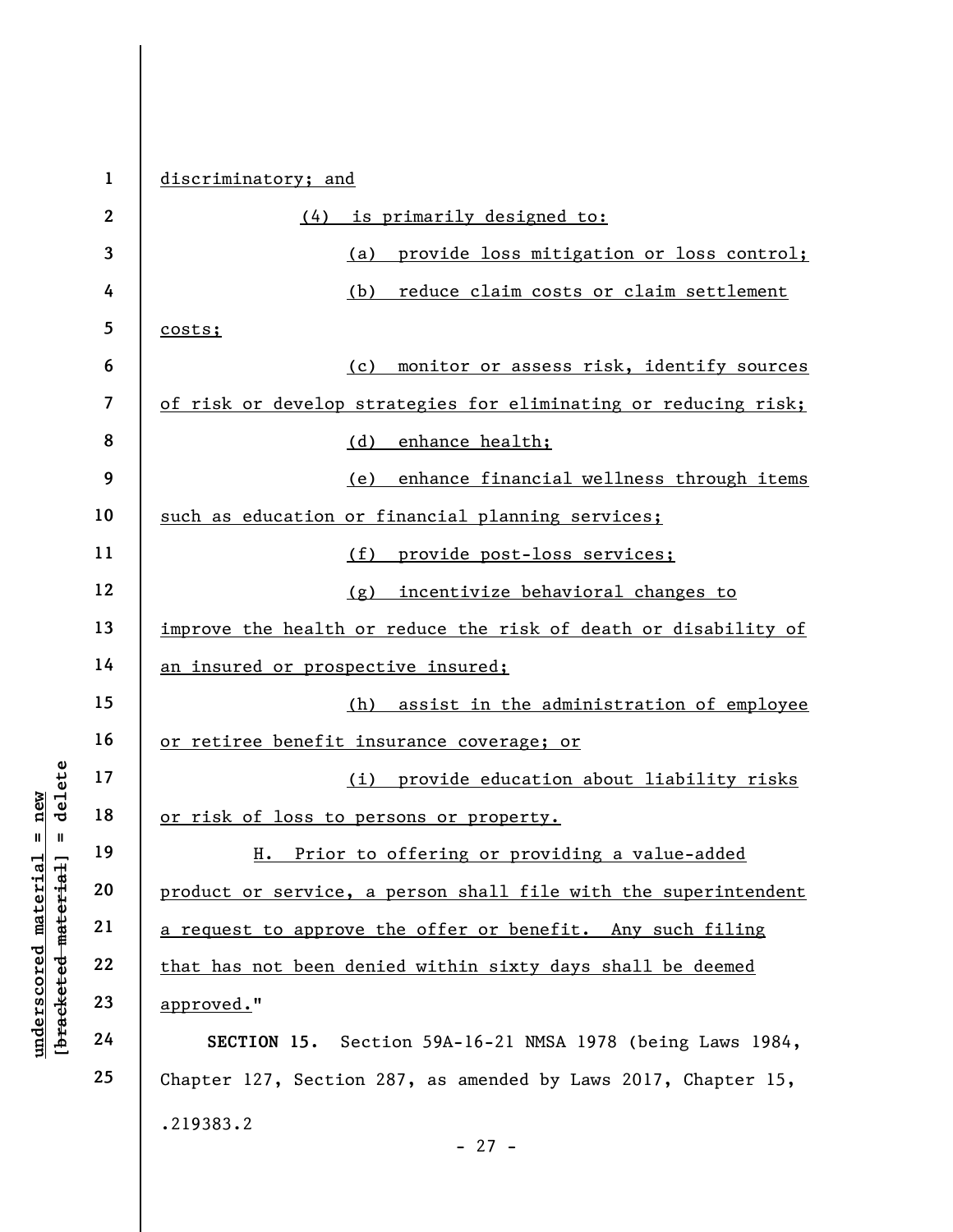Section 1 and by Laws 2017, Chapter 130, Section 12) is amended to read:

"59A-16-21. PAYMENT OF CLAIM BY CHECK, DRAFT OR ELECTRONIC TRANSFER--FAILURE TO PAY--INTEREST.--

underscored material = new [bracketed material] = delete A. An insurer shall pay promptly claims arising under its policies with checks or drafts, or, if a claimant requests, may pay by electronic transfer of funds. Without amending other statutes dealing with checks, drafts or electronic transfer of funds, a resident of New Mexico is granted a cause of action for ten percent of the amount of any check, draft or electronic transfer of funds that is not paid or lawfully rejected within ten days of forwarding by a New Mexico financial institution, but in no case to be less than five hundred dollars (\$500) plus costs of suit and attorney fees. The insurer shall not be required to pay such civil damages for delay if it proves that the delay in processing and payment was caused by a financial institution or postal or delivery service and the check, draft or electronic transfer of funds was paid or lawfully rejected within forty-eight hours of actual receipt of the draft, check or electronic transfer of funds by the person on whom drawn.

B. Notwithstanding any provision of the Insurance Code, any insurer issuing any policy, certificate or contract of insurance, surety, guaranty or indemnity of any kind or nature that fails for a period of forty-five days, after

.219383.2

- 28 -

1

2

3

4

5

6

7

8

9

10

11

12

13

14

15

16

17

18

19

20

21

22

23

24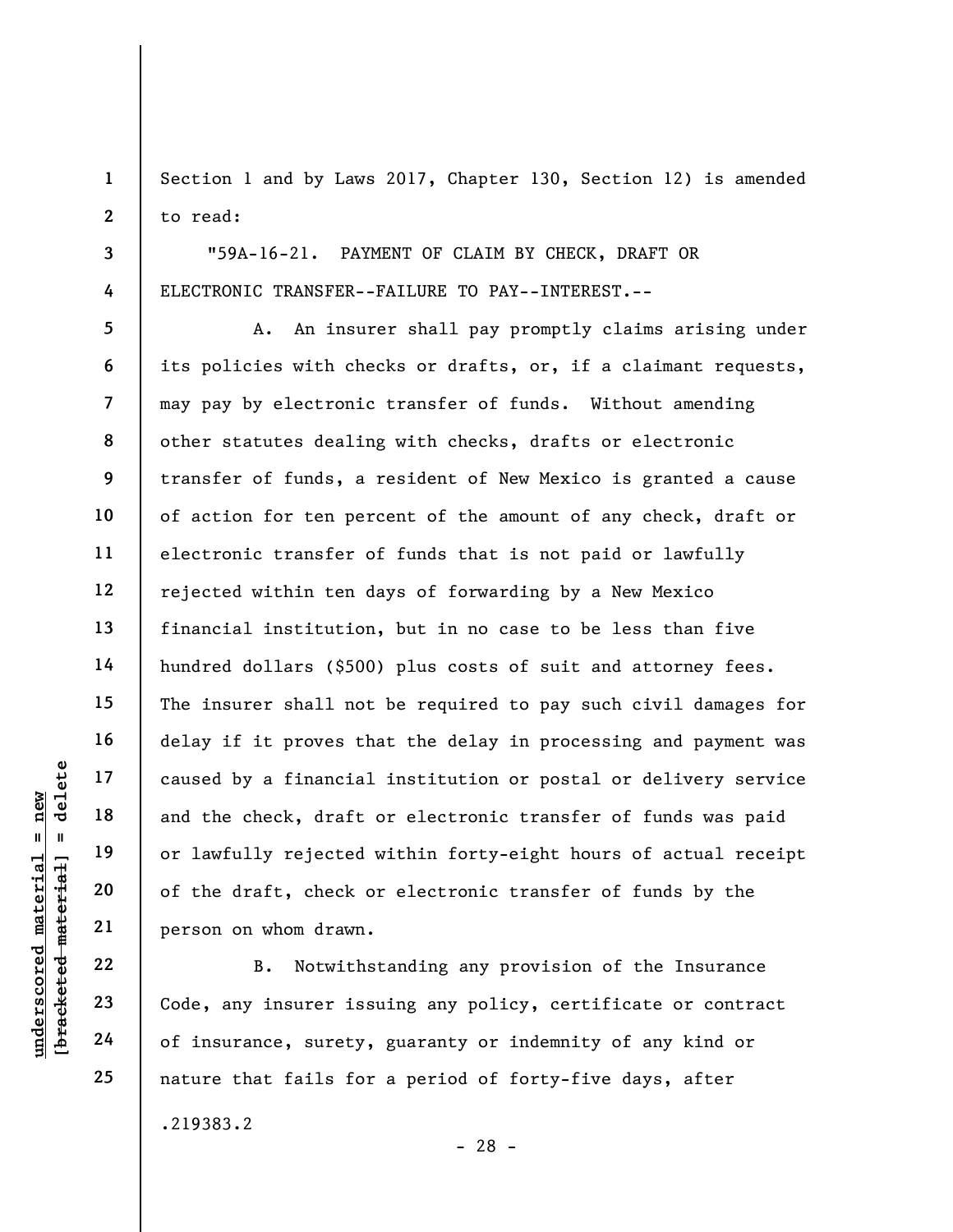1 2 3 4 5 6 7 8 required proof of loss has been furnished, to pay to the person entitled the amount justly due shall be liable for the amount due and unpaid with interest on that amount at the rate of one and one-half times the prime lending rate [as determined by the superintendent] for New Mexico banks [per year] during the period the claim is unpaid. Interest shall accrue, and the interest rate shall be determined, as of the date the proof of loss was furnished.

C. Subsection B of this section shall not apply to any claims in arbitration or litigation."

SECTION 16. Section 59A-18-1 NMSA 1978 (being Laws 1984, Chapter 127, Section 331, as amended) is amended to read:

"59A-18-1. SCOPE OF ARTICLE.--Chapter 59A, Article 18 NMSA 1978 applies as to all insurance policies and annuity contracts of authorized insurers covering individuals resident, or risks located, or insurance protection to be rendered in this state, other than:

18

9

10

11

12

13

14

15

16

17

19

20

21

22

23

24

25

A. reinsurance;

underscored material = new [bracketed material] = delete B. policies or contracts not issued for delivery in this state nor delivered in this state, except for contracts for or endorsements of workers' compensation insurance when the workers' compensation risk insured arises from the employment of a worker performing work for an employer in New Mexico and that employer is not domiciled in New Mexico;

> C. wet marine and transportation insurance  $f_{\text{as}}$ .219383.2

- 29 -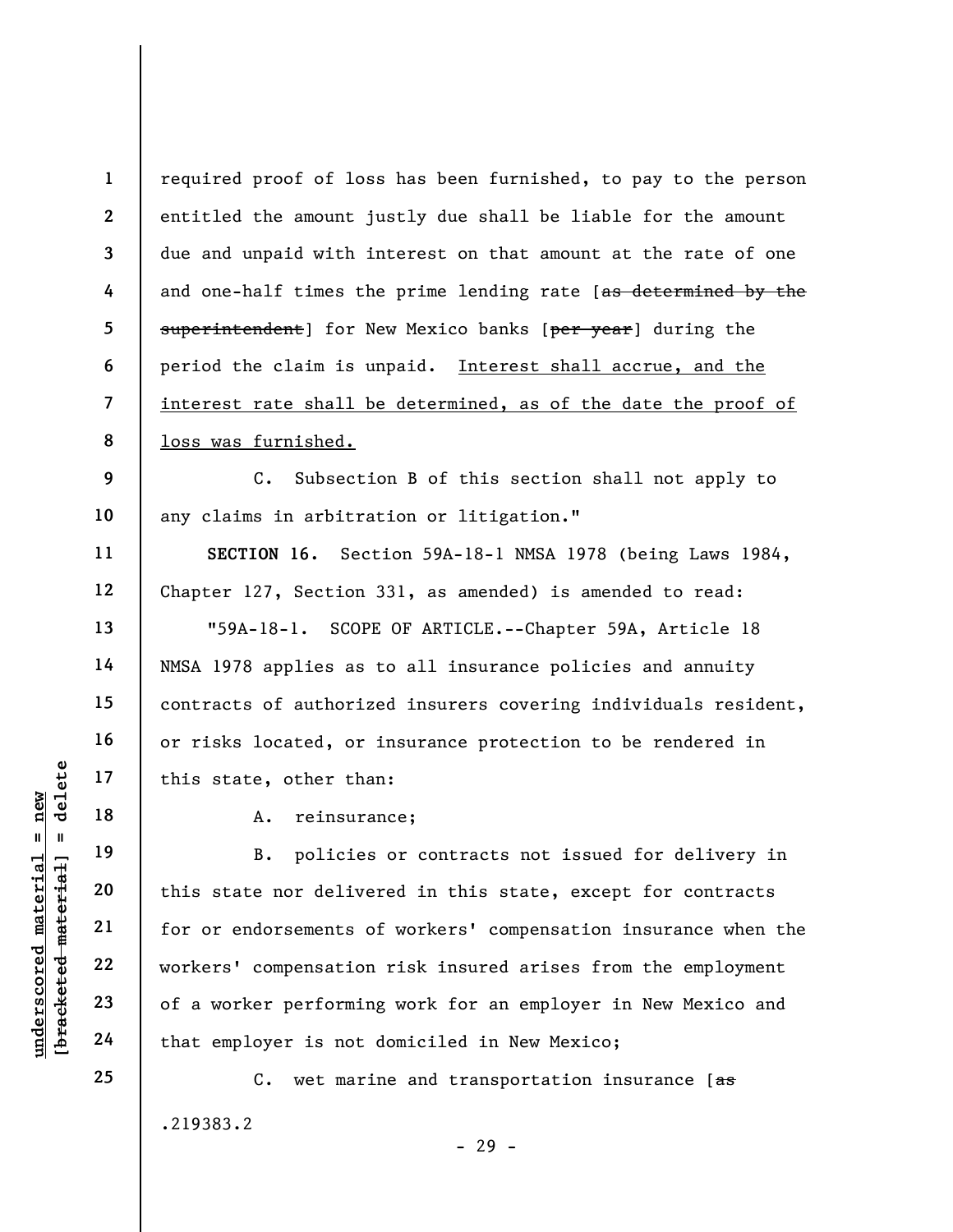1 2

3

4

5

6

7

8

9

10

11

12

13

14

15

16

17

18

19

20

21

22

23

24

25

## defined in Section 59A-7-5 NMSA 1978]; or

D. surplus lines insurance contracts, unless such contracts are specifically included by rule."

SECTION 17. Section 59A-18-22 NMSA 1978 (being Laws 1984, Chapter 127, Section 351) is amended to read: "59A-18-22. BINDERS.--

A. While acting within the scope of authority granted by the insurer, binders or other contracts for temporary insurance may be made by [an agent] a producer orally or in writing, and shall be deemed to include all the usual terms of the policy as to which the binder was given together with such applicable endorsements as are designated in the binder, except as superseded by the clear and express terms of the binder.

B. No binder shall be valid beyond the issuance of the policy as to which given, or beyond ninety  $[490]$  days for written binders, fifteen days for oral, from its effective date, whichever period is the shorter.

C. If the policy has not been issued, a binder may be extended or renewed beyond such ninety  $[+90]$  or fifteen days with the written approval of the insurer.

under 17<br>
under 18<br>
under 19<br>
under 19<br>
under 19<br>
under 19<br>
under 19<br>
under 19<br>
under 19<br>
under 19<br>
21<br>
22<br>
insurances; and binde<br>
governed by Section 4<br>
24<br>
section." D. This section shall not apply as to life or health insurances; and binders under the standard fire policy are governed by Section 492 of the Insurance Code and not by this section."

> SECTION 18. Section 59A-18-29 NMSA 1978 (being Laws 1984, .219383.2  $-30 -$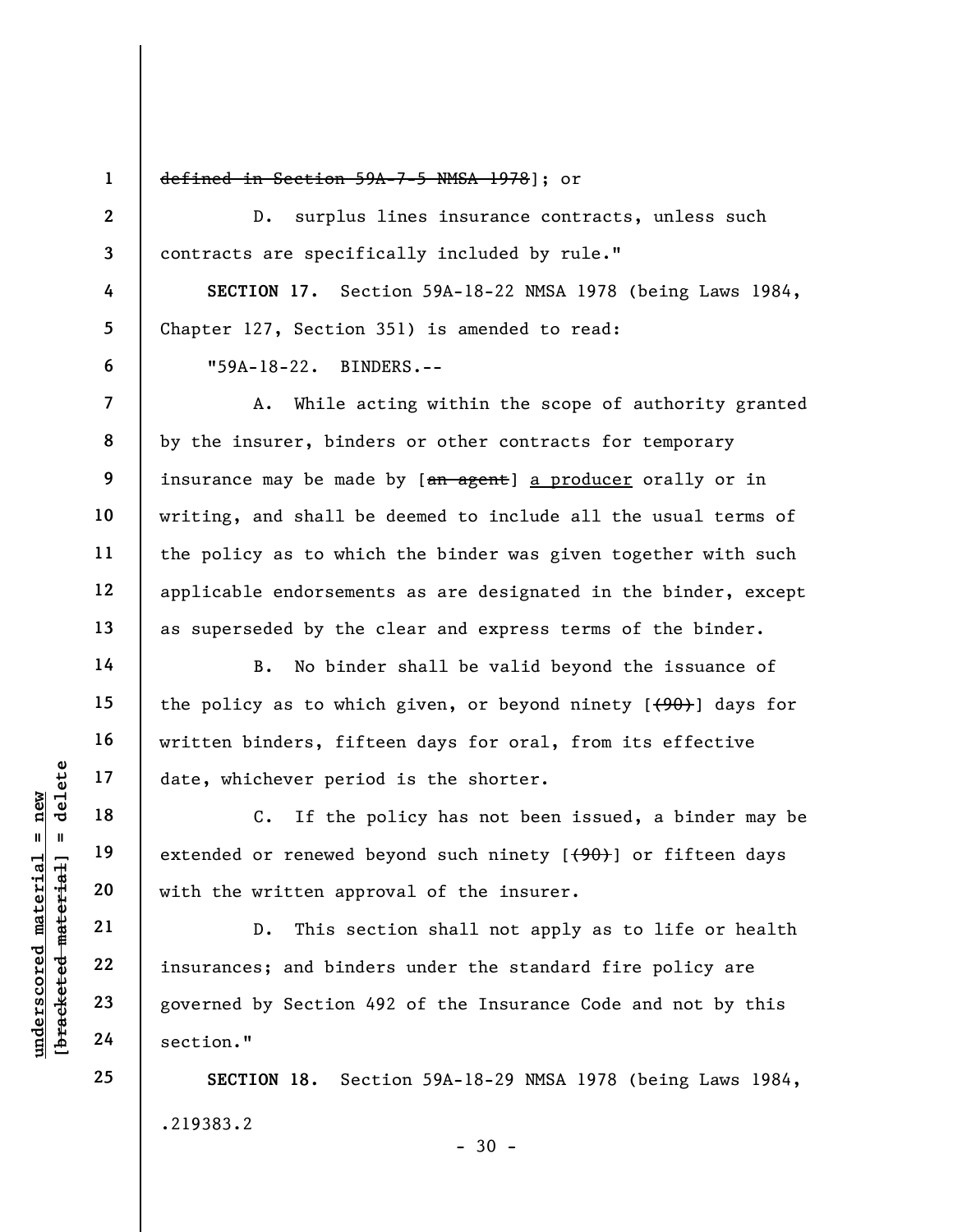1 2

3

4

5

6

7

8

9

10

11

12

13

14

15

16

17

18

19

20

21

22

23

24

25

Chapter 127, Section 358) is amended to read:

"59A-18-29. CANCELLATION OF CERTAIN POLICIES.--

A. An insurer or agent may at any time cancel a policy for nonpayment of premium [thereon] when due, whether the premium is payable directly to the insurer or agent or indirectly under any premium financing plan or extension of credit. The insurer or agent shall give the named insured written notice of [such] the cancellation not less than ten  $[\frac{(10)}{10}]$  days prior to the effective date of the cancellation.

B. An insurer may cancel its policy without cause at any time within sixty  $[+60+]$  days  $[nex\texttt{t}]$  following original issuance and effective date of the policy. The insurer shall give the named insured written notice of [such] the cancellation not less than ten  $[$   $($   $+$   $0$  $)$  $]$  days prior to the effective date of the cancellation, which effective date shall fall within  $[such]$  the sixty-  $[{60}$ ) day period.

underscored material = new [bracketed material] = delete C. Subject to Subsection A [above] of this section, after expiration of the sixty-  $[60]$  day period referred to in Subsection B of this section, an insurer or agent shall not cancel except for reasonable cause such policies and for such causes, and with advance notice of cancellation for such period of time, as may from time to time be provided by rules and regulations of the superintendent. Such rules and regulations may also require that statement of the reasons for [such] cancellation be contained in the notice of cancellation given .219383.2

- 31 -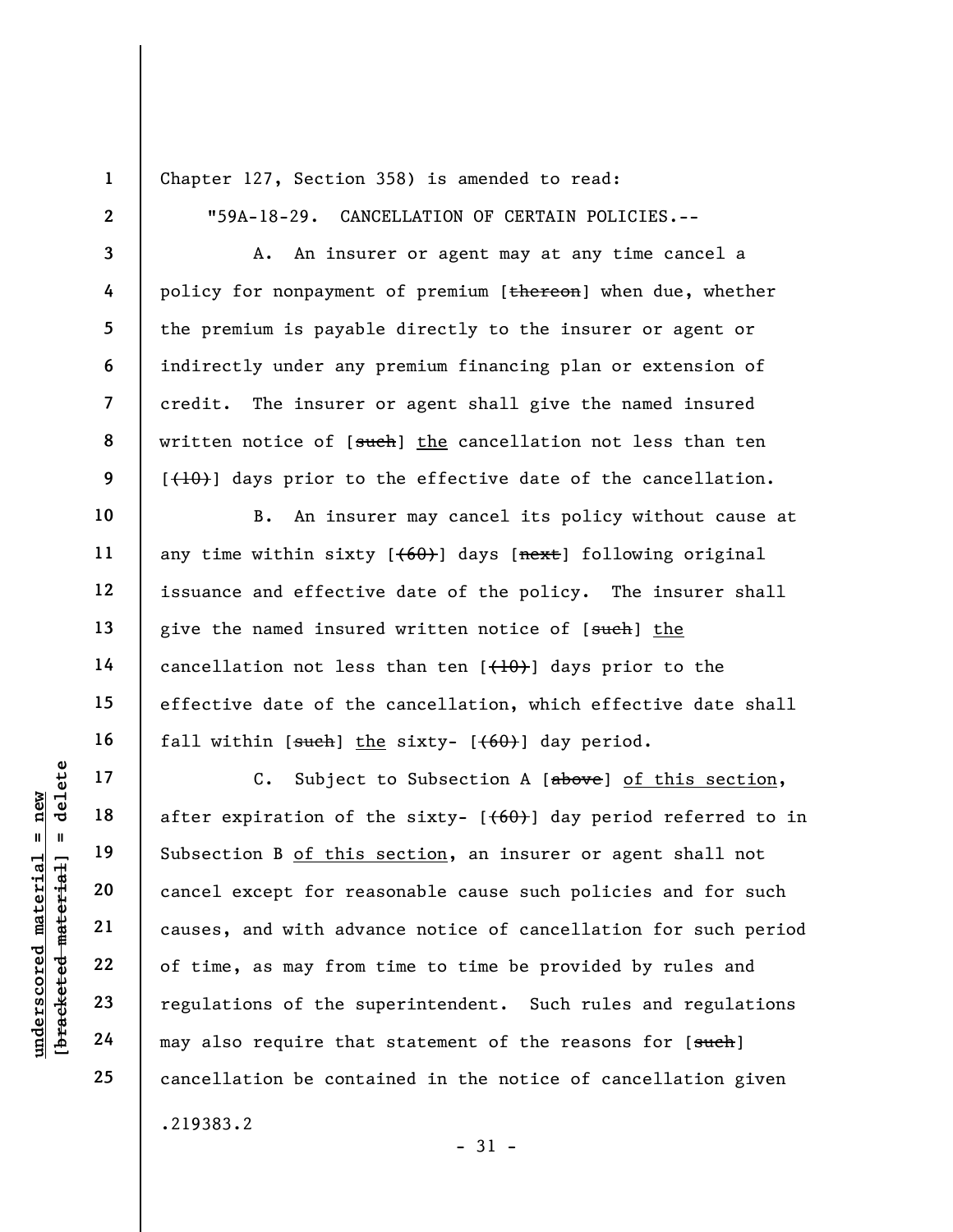1 to specified persons.

2 3 4 5 6 7 8 D. Notice of cancellation [may] shall be given using any communication method authorized by the named insured, and by personal delivery to the named insured or by mailing the notice postage-paid addressed to the named insured at [his] the address last of record with the insurer. Notice so mailed shall be deemed given when deposited in a mail depository of the United States post office.

9 10 11 12 13 E. There shall be no liability on the part of and no cause of action shall arise against  $[**amy**]$  an insurer or other person for furnishing information as to reasons for cancellation or for  $\left[\frac{amy}{a}\right]$  a statement made or information given pursuant to this section.

F. This section shall not apply as to life insurance or annuity contracts, health insurance contracts, title insurance, inland marine insurance contracts, or to [any] an insurance policy [which] that by its terms is not cancellable during the term of the policy at the option of the insurer."

SECTION 19. Section 59A-22-2 NMSA 1978 (being Laws 1984, Chapter 127, Section 423) is amended to read:

underscored material = new [bracketed material] = delete "59A-22-2. FORM AND CONTENT OF POLICY.--No policy of individual health insurance shall be delivered or issued for delivery in this state unless:

A. the entire money and other considerations therefor are expressed therein; [and]

- 32 -

.219383.2

14

15

16

17

18

19

20

21

22

23

24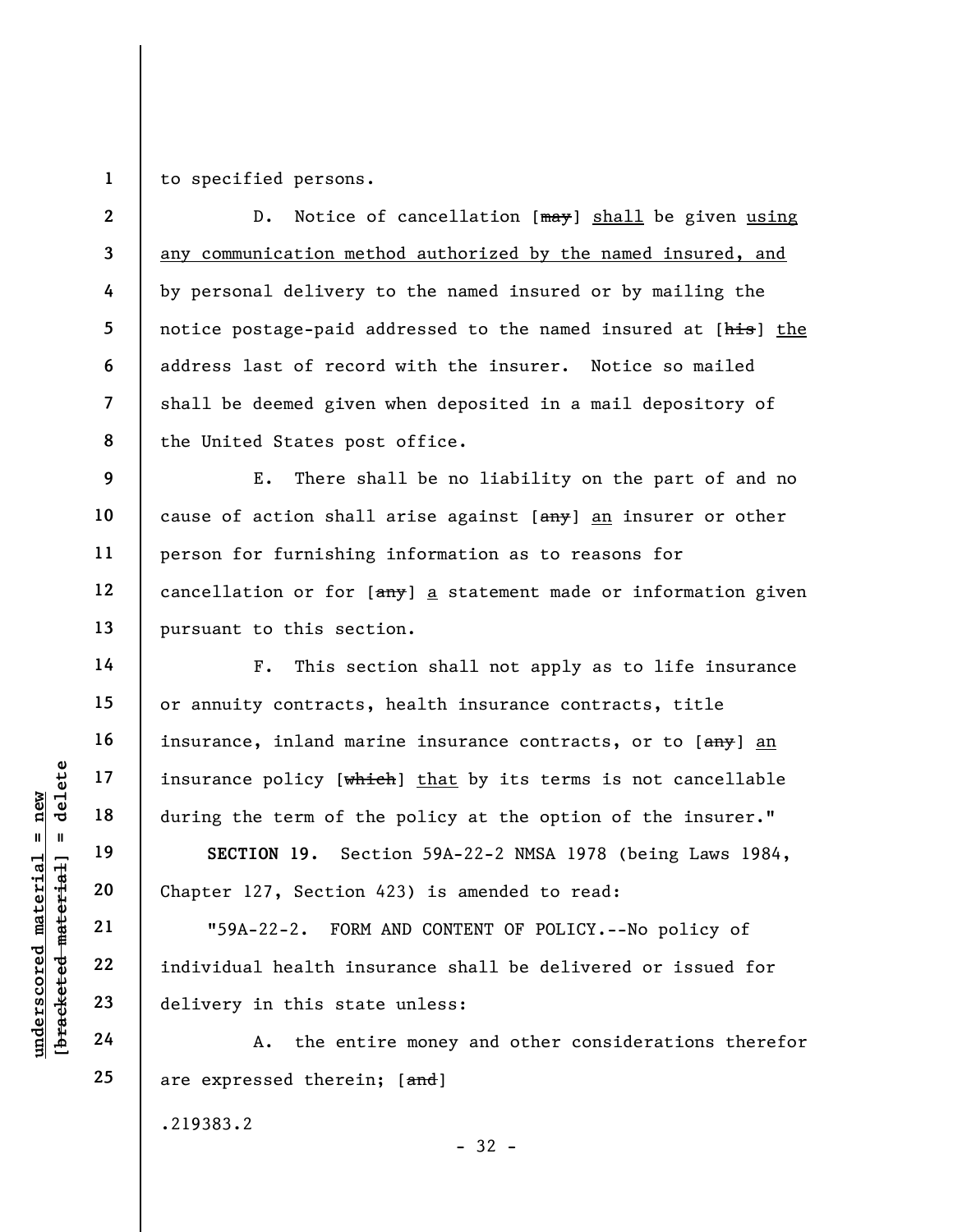1 2

4

5

6

11

12

13

14

15

16

17

18

19

20

21

22

23

24

25

B. the time at which insurance takes effect and terminates is expressed therein; [and]

3 7 8 9 10 C. it purports to insure only one person, except as provided in Chapter 59A, Article 23 [of the Insurance Code] NMSA 1978, and except that a policy or contract may be issued upon application of the head of a family, who shall be deemed the policyholder, covering members of any one family, including husband, wife, dependent children or any children under the age of [nineteen (19)] twenty-six and other dependents living with the family; [and]

under 17<br>
any provision of this<br>
disapprove any such p<br>
disapprove any such p<br>
portion of its text m<br>
portion of its text m<br>
paper is not printed<br>
the type used is requ<br>
22<br>
23<br>
24<br>
24<br>
24<br>
24<br>
29<br>
29<br>
29<br>
29<br>
29<br>
29<br>
29<br> D. every printed portion of the text matter and of any endorsements or attached papers shall be printed in uniform type of which the face shall be not less than ten  $[$   $(10)$   $]$  point (the "text" shall include all printed matter except the name and address of the insurer, name and title of the policy, captions, subcaptions and form numbers), but notwithstanding any provision of this law, the superintendent shall not disapprove any such policy on the ground that every printed portion of its text matter or of any endorsement or attached paper is not printed in uniform type if it shall be shown that the type used is required to conform to the laws of another state in which the insurer is authorized; [and]

E. the exceptions and reductions of indemnity are adequately captioned and clearly set forth in the policy or contract; [and]

- 33 -

.219383.2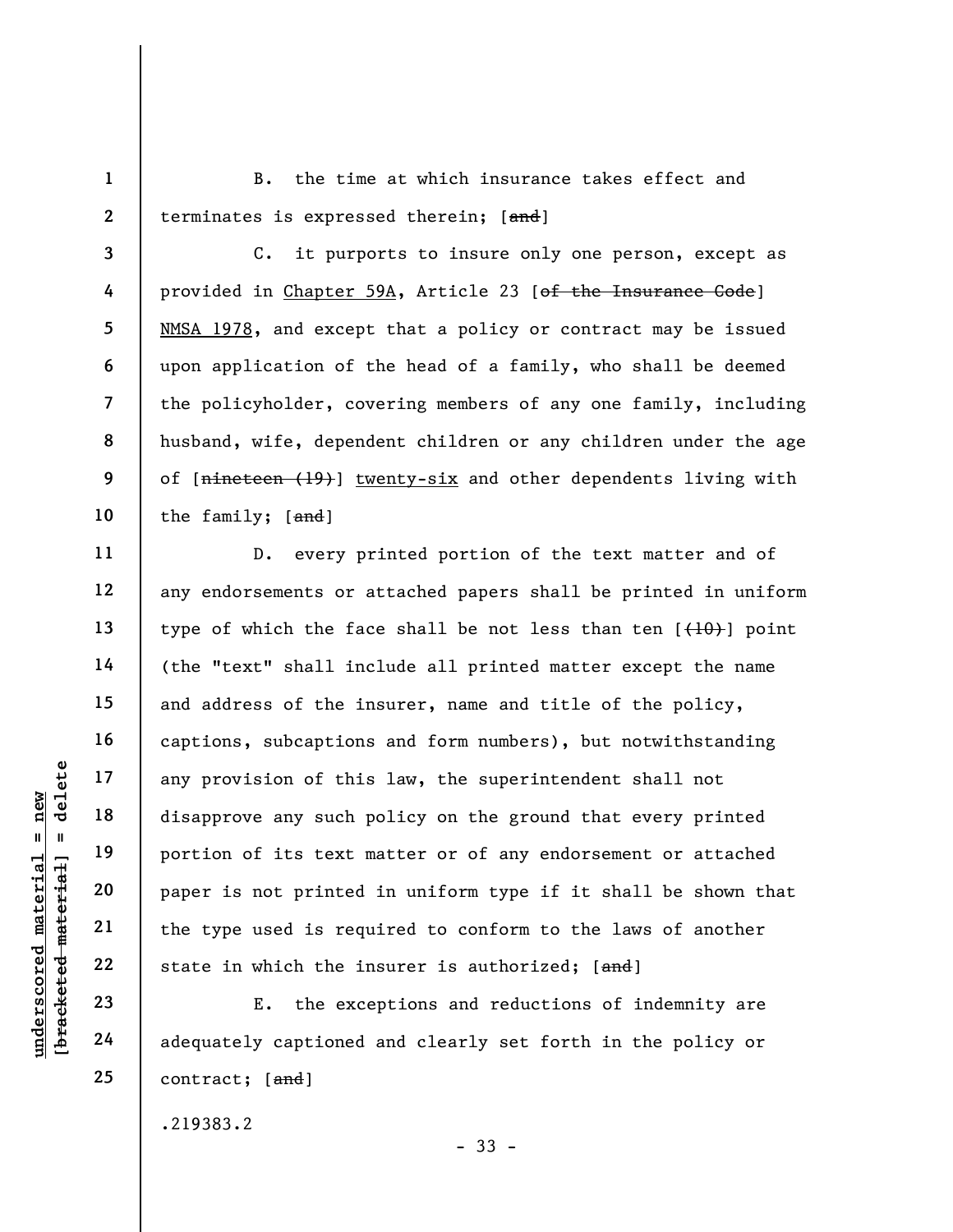F. each such form, including riders and endorsements, shall be identified by a form number and consecutive page numbers in the lower left-hand corner of [the first] each page; [thereof] and

5 6 7 8 9 10 11 12 13 G. if any policy is issued by an insurer domiciled in this state for delivery to a person residing in another state, and if the official having responsibility for the administration of insurance laws of such other state shall have advised the superintendent that any such policy is not subject to approval or disapproval by such official, the superintendent may by ruling require that such policy meet the standards set forth in Sections [424 through 446 of this article] 59A-22-3 through 59A-22-25 NMSA 1978."

SECTION 20. Section 59A-22-30.1 NMSA 1978 (being Laws 2005, Chapter 41, Section 1) is amended to read:

under 17<br>
under 18<br>
19<br>
19<br>
19<br>
19<br>
19<br>
19<br>
19<br>
19<br>
20<br>
21<br>
22<br>
19<br>
22<br>
19<br>
23<br>
24<br>
19<br>
24<br>
24<br>
22<br>
24<br>
24<br>
22<br>
24<br>
22<br>
24<br>
22<br>
24<br>
25<br>
24<br>
25<br>
24<br>
24<br>
25<br>
24<br>
25<br>
24<br>
25<br>
26<br>
24<br>
25<br>
25<br>
26<br>
25<br>
26<br>
25<br>
26<br>
26<br>
26<br>
26<br>
26 "59A-22-30.1. MAXIMUM AGE OF DEPENDENT.--An individual or group health policy or certificate of insurance delivered, issued for delivery or renewed in New Mexico that provides coverage for an insured's dependent shall not terminate coverage of an unmarried dependent by reason of the dependent's age before the dependent's [twenty-fifth] twenty-sixth birthday, regardless of whether the dependent is enrolled in an educational institution."

SECTION 21. Section 59A-22-33 NMSA 1978 (being Laws 1984, Chapter 127, Section 455) is amended to read:

- 34 -

.219383.2

1

2

3

4

14

15

16

17

18

19

20

21

22

23

24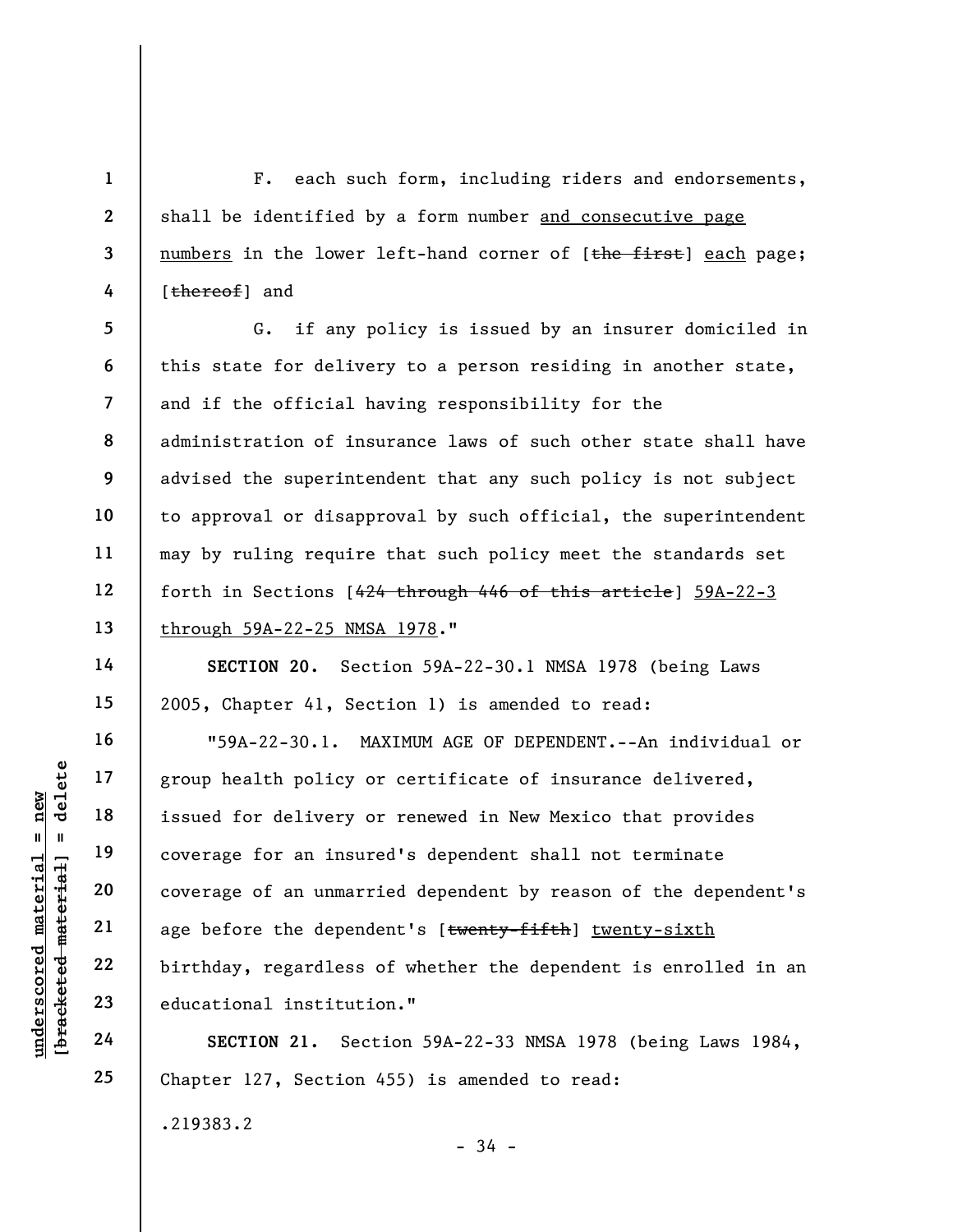understate material end of the independent of the line of the line annually after the two attainment of the line annually after the two attainment of the line annually after the two attainment of the line annually after th 1 2 3 4 5 6 7 8 9 10 11 12 13 14 15 16 17 18 19 20 "59A-22-33. [HANDICAPPED] CHILDREN WITH DISABILITIES-- COVERAGE CONTINUED.--An individual or group hospital or medical expense insurance policy delivered or issued for delivery in this state  $[\overline{\text{which}}]$  that provides that coverage of a dependent child of an insured, or of an employee or other member of the covered group, shall terminate upon attainment of the limiting age for dependent children specified in the policy shall also provide, in substance, that attainment of the limiting age shall not operate to terminate the coverage of a child while the child is, and continues to be both incapable of selfsustaining employment, by reason of [mental retardation] intellectual or developmental disability or physical [handicap] disability, and chiefly dependent upon the policyholder for support and maintenance. However, proof of the incapacity and dependency of the child must be furnished to the insurer by the insured employee or member within thirty-one  $[31]$  days of the child's attainment of the limiting age and subsequently, as may be required by the insurer, but not more frequently than annually after the two-year period following the child's attainment of the limiting age."

SECTION 22. Section 59A-22-40.1 NMSA 1978 (being Laws 2007, Chapter 278, Section 1) is amended to read:

"59A-22-40.1. COVERAGE FOR THE HUMAN PAPILLOMAVIRUS VACCINE.--

A. An individual or group health insurance policy, .219383.2  $-35 -$ 

25

21

22

23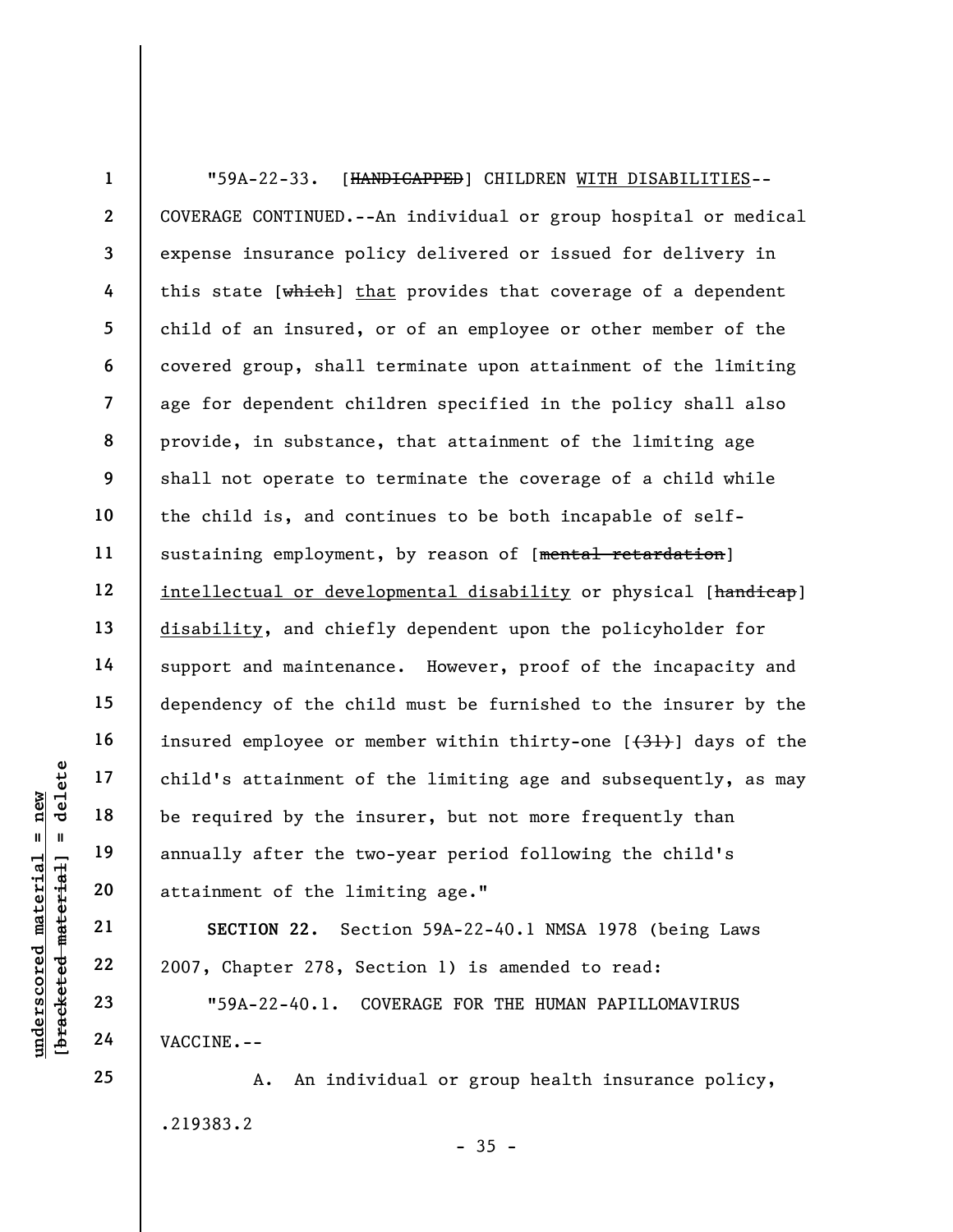health care plan or certificate of health insurance that is delivered, issued for delivery or renewed in this state shall provide coverage for the human papillomavirus vaccine  $[t\Theta]$ females nine to fourteen years of age] in accordance with the current standards of the federal centers for disease control and prevention.

7 8 9 10 B. Coverage for the human papillomavirus vaccine may be subject to deductibles and coinsurance consistent with those imposed on other benefits under the same policy, plan or certificate.

C. The provisions of this section shall not apply to short-term travel, accident-only or limited or specified disease policies.

D. For the purposes of this section, "human papillomavirus vaccine" means a vaccine approved by the federal food and drug administration used for the prevention of human papillomavirus infection and cervical precancers."

SECTION 23. Section 59A-22-41.1 NMSA 1978 (being Laws 2003, Chapter 192, Section 1) is amended to read:

"59A-22-41.1. COVERAGE FOR MEDICAL DIETS FOR GENETIC INBORN ERRORS OF METABOLISM.--

UNE 17<br>
18<br>
19<br>
19<br>
19<br>
20<br>
2003, Chapter 192, Sec<br>
2003, Chapter 192, Sec<br>
2003, Chapter 192, Sec<br>
2003, Chapter 192, Sec<br>
2003, Chapter 192, Sec<br>
2003, Chapter 192, Sec<br>
21<br>
INBORN ERRORS OF META<br>
22<br>
23<br>
24<br>
24<br>
24<br>
22<br> A. As of July 1, 2003, each individual and group health insurance policy, health care plan, certificate of health insurance and managed health care plan delivered, issued for delivery, renewed, extended or modified in this state shall .219383.2

 $-36 -$ 

1

2

3

4

5

6

11

12

13

14

15

16

17

18

19

20

21

22

23

24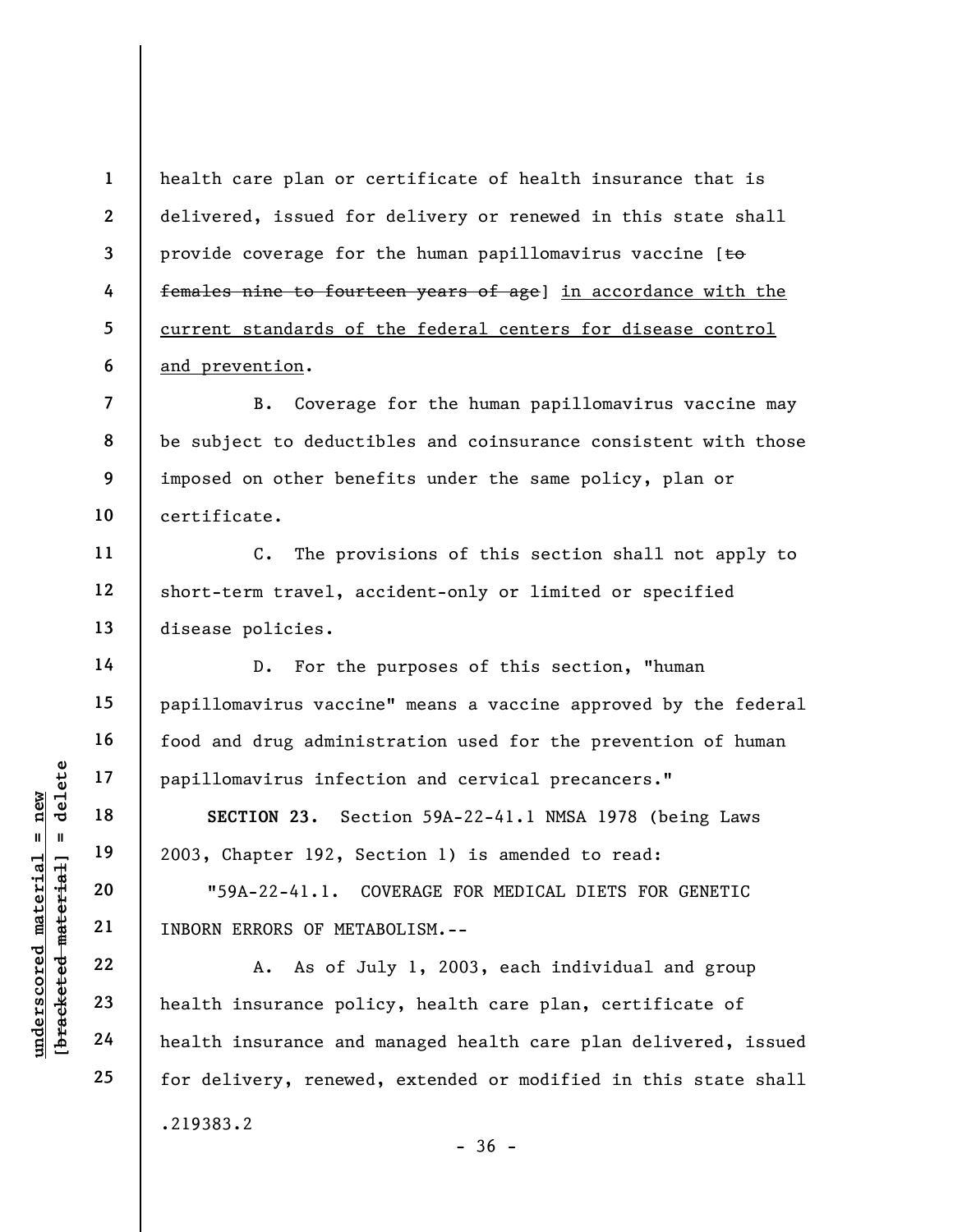provide coverage for the treatment of genetic inborn errors of metabolism that involve amino acid, carbohydrate and fat metabolism and for which medically standard methods of diagnosis, treatment and monitoring exist.

5 6 7 8 9 10 11 12 B. Coverage shall include expenses of diagnosing, monitoring and controlling disorders by nutritional and medical assessment, including clinical services, biochemical analysis, medical supplies, prescription drugs, corrective lenses for conditions related to the genetic inborn error of metabolism, nutritional management and special medical foods used in treatment to compensate for the metabolic abnormality and to maintain adequate nutritional status.

understand material material material material material material material material material material material material material material material material material material material material material material material mate C. Services required to be covered pursuant to this section are subject to the terms and conditions of the applicable individual or group policy or plan that establishes durational limits, dollar limits, deductibles and co-payments as long as the terms are not less favorable than for physical illness generally.

D. As used in this section:

(1) "genetic inborn error of metabolism" means a rare, inherited disorder that:

(a) is present at birth;

(b) if untreated, results in [mental retardation] intellectual or developmental disability or death; and

.219383.2

1

2

3

4

13

14

15

16

17

18

19

20

21

22

23

24

25

- 37 -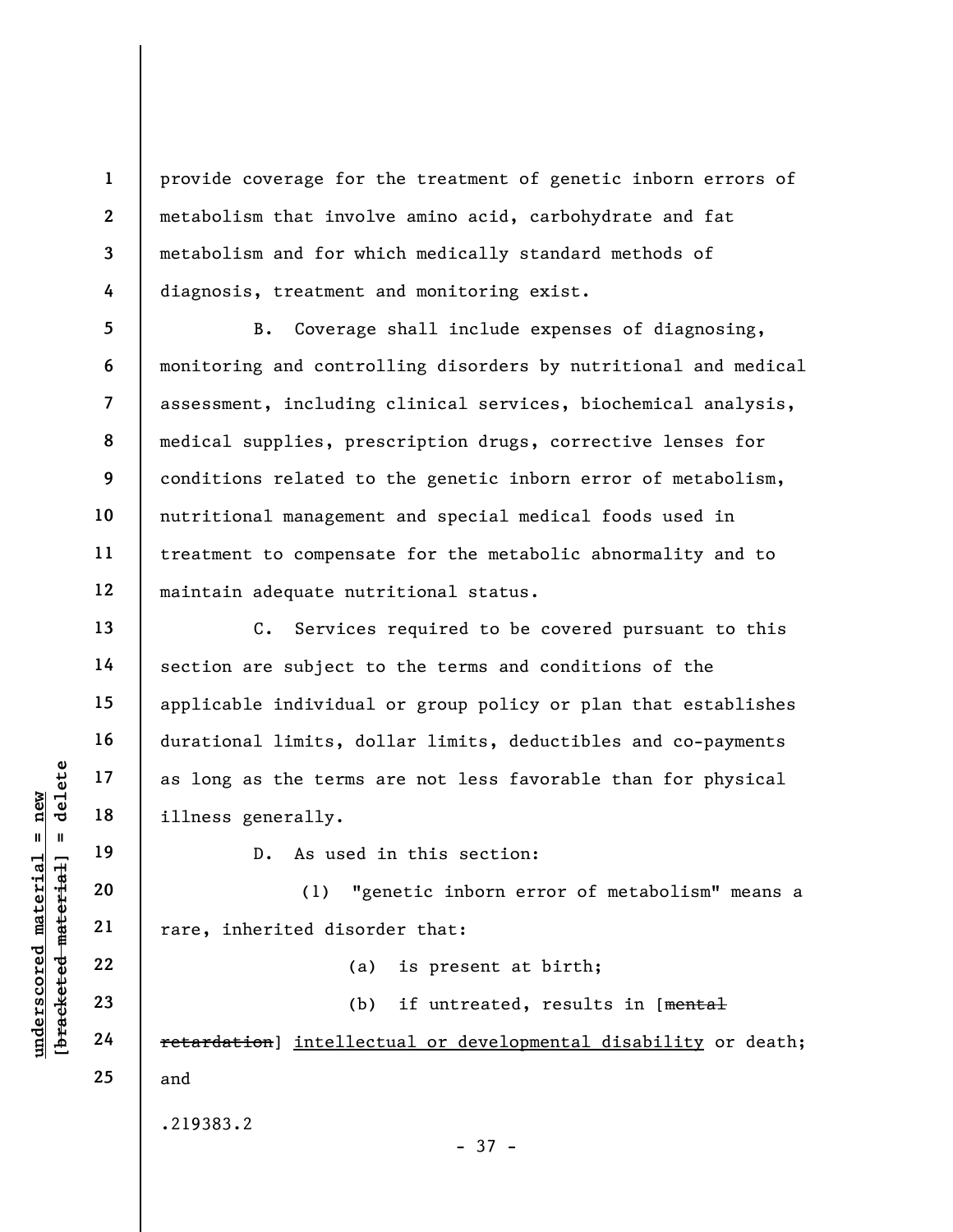|                                                    | $\mathbf{1}$             | causes the necessity for consumption of<br>(c)                  |
|----------------------------------------------------|--------------------------|-----------------------------------------------------------------|
|                                                    | $\mathbf{2}$             | special medical foods;                                          |
|                                                    | 3                        | "special medical foods" means nutritional<br>(2)                |
|                                                    | 4                        | substances in any form that are:                                |
|                                                    | 5                        | formulated to be consumed or<br>(a)                             |
|                                                    | 6                        | administered internally under the supervision of a physician;   |
|                                                    | $\overline{\mathcal{L}}$ | specifically processed or formulated to<br>(b)                  |
|                                                    | 8                        | be distinct in one or more nutrients present in natural food;   |
|                                                    | 9                        | intended for the medical and nutritional<br>(c)                 |
|                                                    | 10                       | management of patients with limited capacity to metabolize      |
|                                                    | 11                       | ordinary foodstuffs or certain nutrients contained in ordinary  |
|                                                    | 12                       | foodstuffs or who have other specific nutrient requirements as  |
|                                                    | 13                       | established by medical evaluation; and                          |
|                                                    | 14                       | essential to optimize growth, health and<br>(d)                 |
|                                                    | 15                       | metabolic homeostasis; and                                      |
|                                                    | 16                       | "treatment" means medical services provided<br>(3)              |
| delete                                             | 17                       | by licensed health care professionals, including physicians,    |
| new<br>Ш.<br>- 11                                  | 18                       | dieticians and nutritionists, with specific training in         |
|                                                    | 19                       | managing patients diagnosed with genetic inborn errors of       |
| materia<br>material                                | 20                       | metabolism."                                                    |
|                                                    | 21                       | SECTION 24. Section 59A-22-50 NMSA 1978 (being Laws 2010,       |
| $\bm{{\rm underscore}}$<br>[ <del>brack</del> eted | 22                       | Chapter 94, Section 1, as amended) is amended to read:          |
|                                                    | 23                       | "59A-22-50. HEALTH INSURERS--DIRECT SERVICES.--                 |
|                                                    | 24                       | A health insurer shall [make reimbursement for<br>Α.            |
|                                                    | 25                       | direct services at a level not less than eighty-five percent of |
|                                                    |                          | .219383.2                                                       |

- 38 -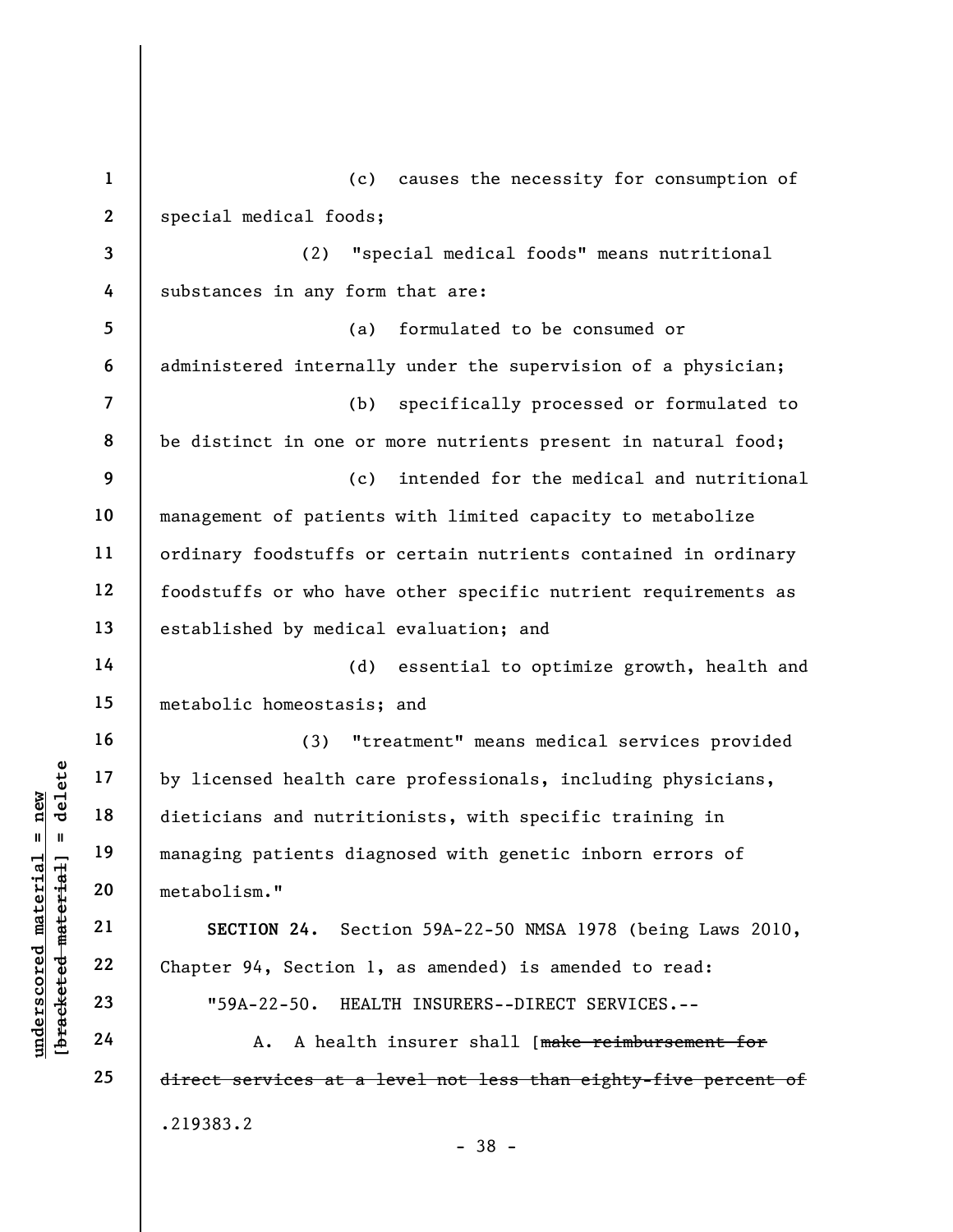|                                                | $\mathbf{1}$            | premiums across all health product lines, including short-term  |
|------------------------------------------------|-------------------------|-----------------------------------------------------------------|
|                                                | $\mathbf{2}$            | plans and excluding individually underwritten health insurance  |
|                                                | 3                       | policies, contracts or plans, that are governed by the          |
|                                                | 4                       | provisions of Chapter 59A, Article 22 NMSA 1978, the Health     |
|                                                | 5                       | Maintenance Organization Law and the Nonprofit Health Care Plan |
|                                                | 6                       | Law, and an excepted benefit policy intended to supplement      |
|                                                | $\overline{\mathbf{z}}$ | major medical coverage, including medicare supplement, vision,  |
|                                                | 8                       | dental, disease-specific, accident-only or hospital indemnity-  |
|                                                | 9                       | only insurance policies, or a plan that only issues policies    |
|                                                | 10                      | for long-term care or disability income. Reimbursement shall    |
|                                                | 11                      | be made for direct services provided over the preceding three   |
|                                                | 12                      | calendar years, but not earlier than calendar year 2010, as     |
|                                                | 13                      | determined by reports filed with the office of superintendent   |
|                                                | 14                      | of insurance. Nothing in this subsection shall be construed to  |
|                                                | 15                      | preclude a purchaser from negotiating an agreement with a       |
|                                                | 16                      | health insurer that requires a higher amount of premiums paid   |
| delete                                         | 17                      | to be used for reimbursement for direct services for one or     |
| new                                            | 18                      | more products or for one or more years] reimburse direct        |
| Ш<br>H                                         | 19                      | services as follows:                                            |
| materia                                        | 20                      | for small groups, at no less than eighty<br>(1)                 |
|                                                | 21                      | percent of aggregate premiums for all such products; and        |
| [ <del>bracketed material</del><br>underscored | 22                      | for large groups, at no less than<br>(2)                        |
|                                                | 23                      | eighty-five percent of aggregate premiums for all such          |
|                                                | 24                      | products.                                                       |
|                                                | 25                      | Reimbursement for direct services shall be<br><b>B.</b>         |
|                                                |                         | .219383.2                                                       |

- 39 -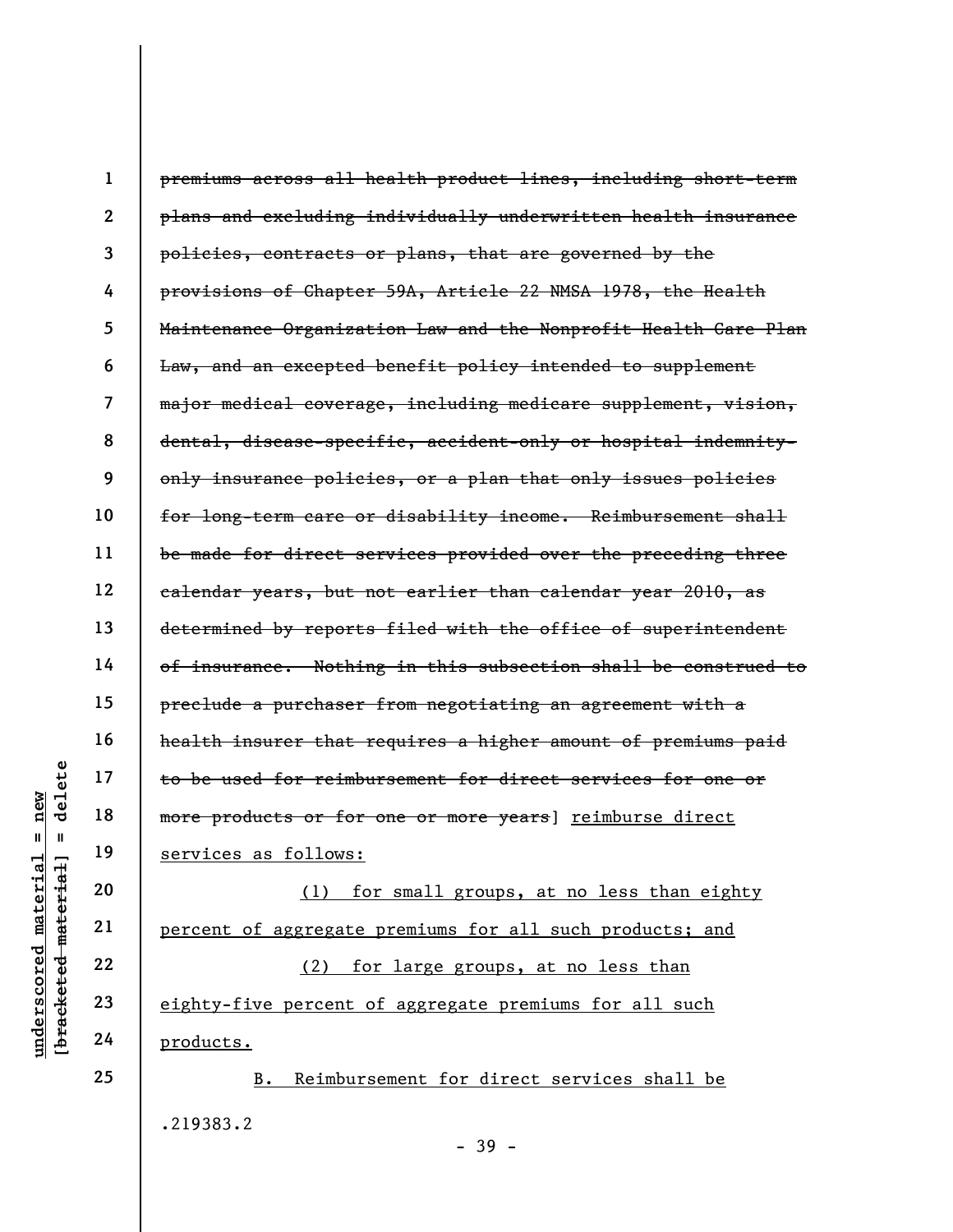determined based on services provided over the preceding three calendar years, but not earlier than calendar year 2010, as determined by reports filed with the office of superintendent of insurance. Reimbursement calculations shall include short-term plans, but exclude all other excepted benefits plans governed by the provisions of Chapter 59A, Article 23G NMSA 1978.

underscored material = new [bracketed material] = delete [B.] C. For individually underwritten health care policies, plans or contracts, the superintendent shall establish, after notice and informal hearing, the level of reimbursement for direct services, as determined by the reports filed with the office of superintendent of insurance, as a percent of premiums. Additional informal hearings may be held at the superintendent's discretion. In establishing the level of reimbursement for direct services, the superintendent shall consider the costs associated with the individual marketing and medical underwriting of these policies, plans or contracts at a level not less than seventy-five percent of premiums. A health insurer writing these policies shall make reimbursement for direct services at a level not less than that level established by the superintendent pursuant to this subsection over the three calendar years preceding the date upon which that rate is established, but not earlier than calendar year 2010. Nothing in this subsection shall be construed to preclude a purchaser of one of these policies, plans or contracts from negotiating .219383.2

 $- 40 -$ 

1

2

3

4

5

6

7

8

9

10

11

12

13

14

15

16

17

18

19

20

21

22

23

24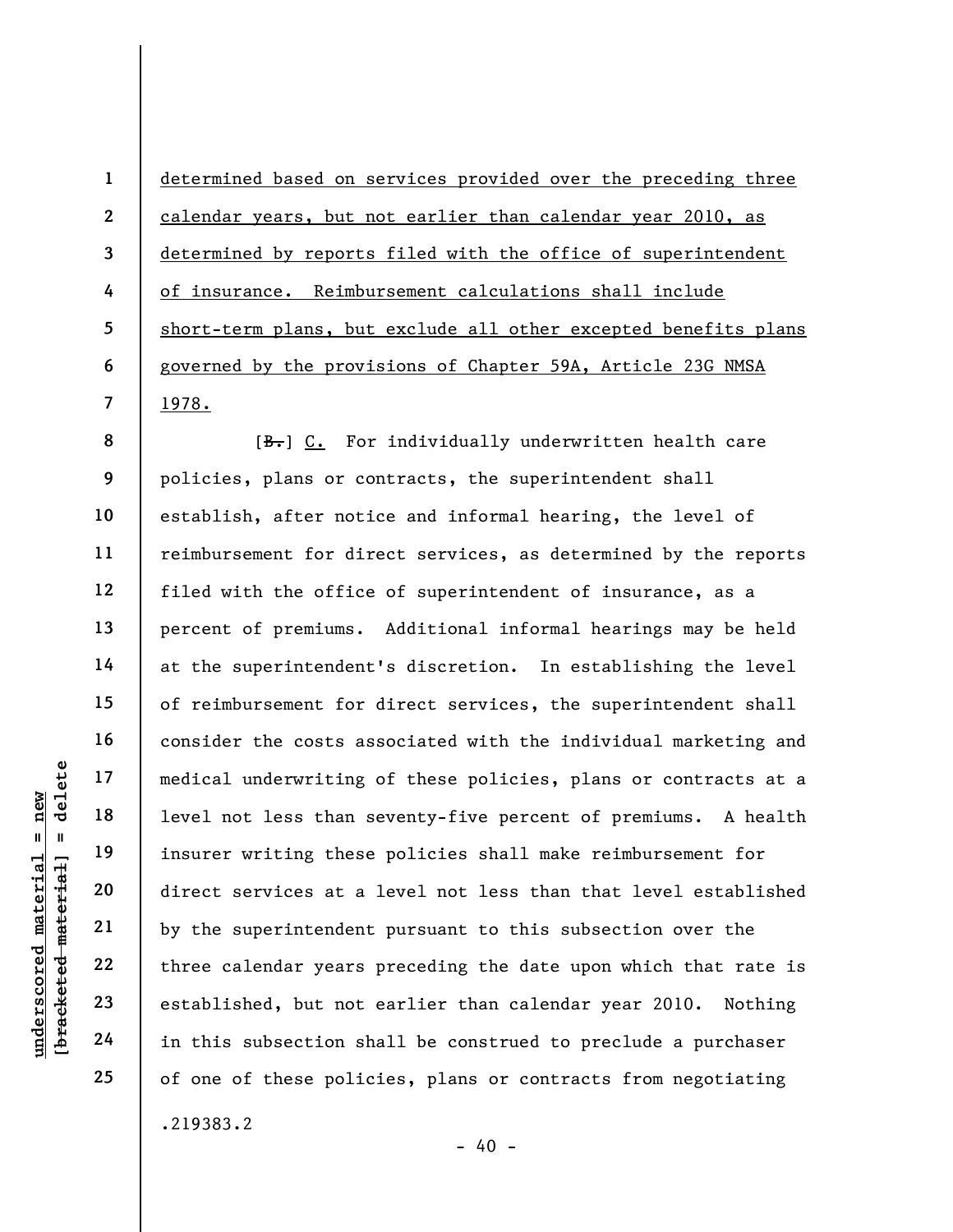an agreement with a health insurer that requires a higher amount of premiums paid to be used for reimbursement for direct services.

understand material material end and material end and material end and material end and material and material material and material end of the same of the same of the same of the same of the same of the same of the same of  $[G<sub>1</sub>]$  D. An insurer that fails to comply with the reimbursement requirements pursuant to this section shall issue a dividend or credit against future premiums to all policyholders in an amount sufficient to ensure that the benefits paid in the preceding three calendar years plus the amount of the dividends or credits are equal to the required direct services reimbursement level pursuant to Subsection A of this section for group health coverage and blanket health coverage or the required direct services reimbursement level pursuant to Subsection B of this section for individually underwritten health policies, contracts or plans for the preceding three calendar years. If the insurer fails to issue the dividend or credit in accordance with the requirements of this section, the superintendent shall enforce these requirements and may pursue any other penalties as provided by law, including general penalties pursuant to Section 59A-1-18 NMSA 1978.

 $[\frac{D-1}{2}]$  E. After notice and hearing, the superintendent may adopt and promulgate reasonable rules necessary and proper to carry out the provisions of this section.

 $[E-]$   $F.$  For the purposes of this section:

(1) "direct services" means services rendered to .219383.2

 $- 41 -$ 

24 25

1

2

3

4

5

6

7

8

9

10

11

12

13

14

15

16

17

18

19

20

21

22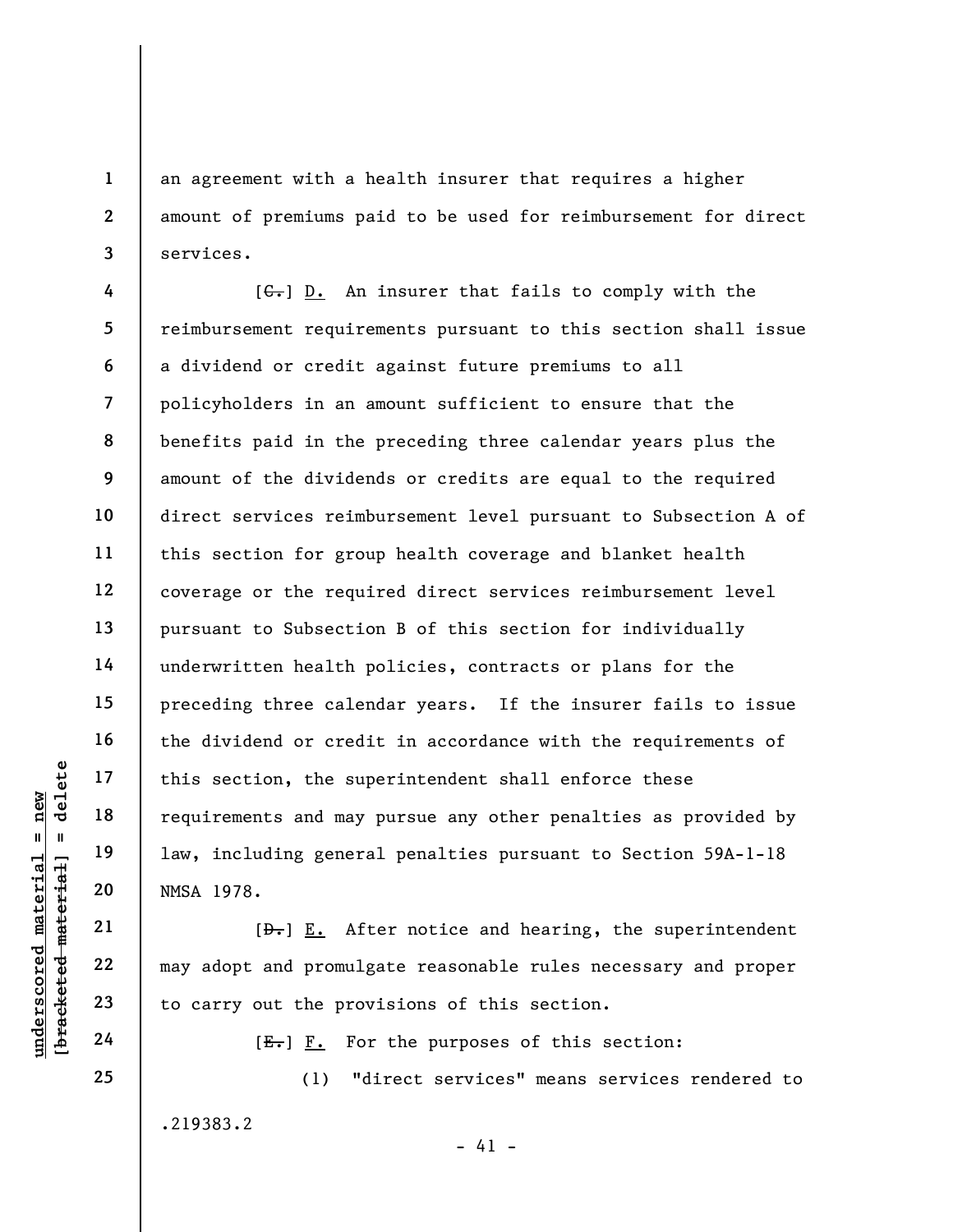1 2 3 4 5 6 7 8 9 10 an individual by a health insurer or a health care practitioner, facility or other provider, including case management, disease management, health education and promotion, preventive services, quality incentive payments to providers and any portion of an assessment that covers services rather than administration and for which an insurer does not receive a tax credit pursuant to the Medical Insurance Pool Act; provided, however, that "direct services" does not include care coordination, utilization review or management or any other activity designed to manage utilization or services;

(2) "health insurer" means a person duly authorized to transact the business of health insurance in the state pursuant to the Insurance Code, including a person that issues a short-term plan and a person that only issues an excepted benefit policy intended to supplement major medical coverage, including medicare supplement, vision, dental, disease-specific, accident-only or hospital indemnity-only insurance policies, or that only issues policies for long-term care or disability income;

underschiff and the set of the set of the set of the set of the set of the set of the set of the set of the set of the set of the set of the set of the set of the set of the set of the set of the set of the set of the set (3) "premium" means all income received from individuals and private and public payers or sources for the procurement of health coverage, including capitated payments, self-funded administrative fees, self-funded claim reimbursements, recoveries from third parties or other insurers and interests less any tax paid pursuant to the Insurance .219383.2

11

12

13

14

15

16

17

18

19

20

21

22

23

24

25

 $- 42 -$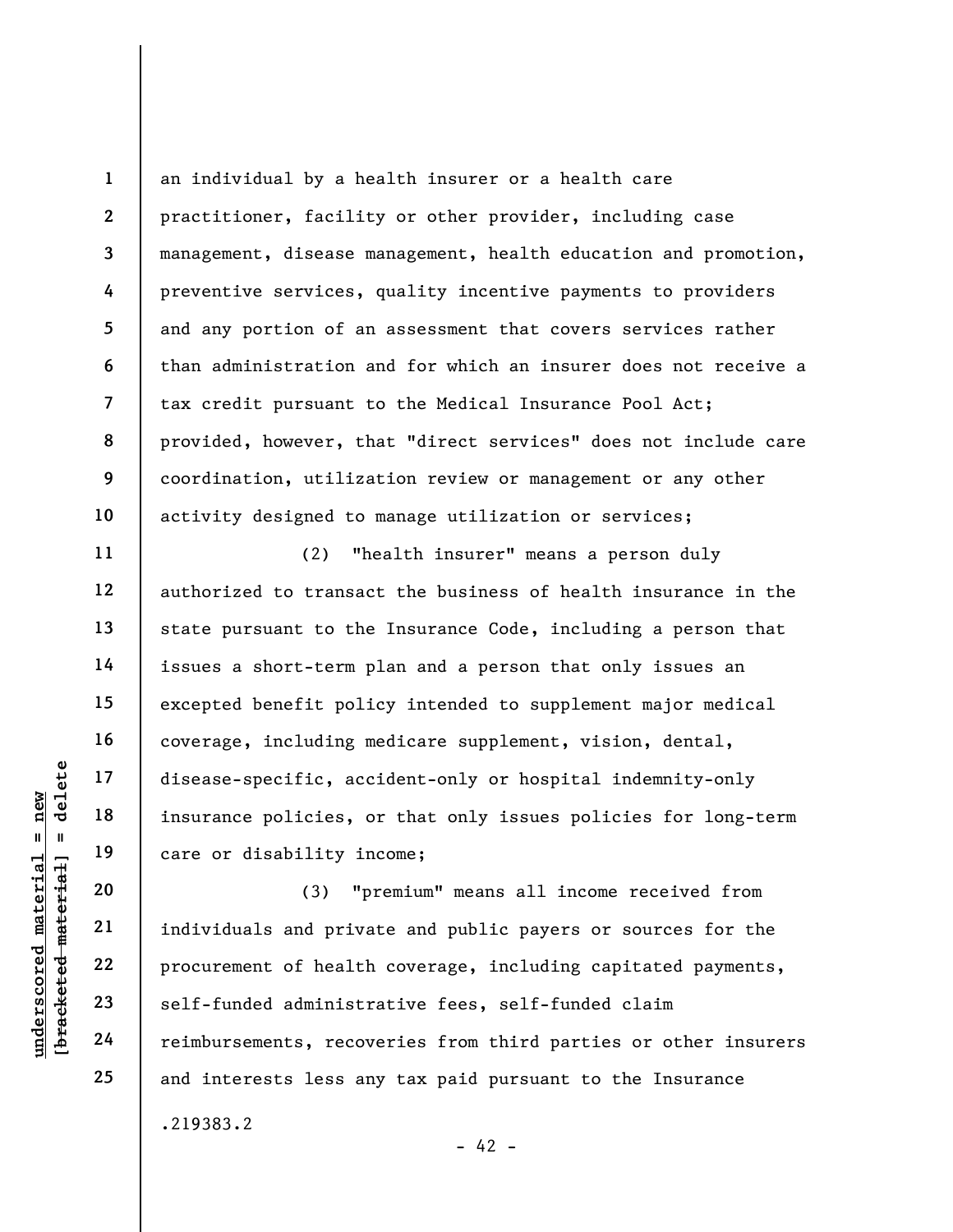underscored material = new [bracketed material] = delete 1 2 3 4 5 6 7 8 9 10 11 12 13 14 15 16 17 18 19 20 21 22 23 24 25 Premium Tax Act and fees associated with participating in a health insurance exchange that serves as a clearinghouse for insurance; and (4) "short-term plan" means a nonrenewable health benefits plan covering a resident of the state, regardless of where the plan is delivered, that: (a) has a maximum specified duration of not more than three months after the effective date of the plan;  $[and]$ (b) is issued only to individuals who have not been enrolled in a health benefits plan that provides the same or similar nonrenewable coverage from any health insurance carrier within the three months preceding enrollment in the short-term plan; and (c) is not an excepted benefit or combination of excepted benefits." SECTION 25. Section 59A-22A-3 NMSA 1978 (being Laws 1993, Chapter 320, Section 61) is amended to read: "59A-22A-3. DEFINITIONS.--As used in the Preferred Provider Arrangements Law: A. "covered person" means any person on whose behalf the health care insurer is obligated to pay for or to provide health benefit services; B. "covered services" means health care services which the health care insurer is obligated to pay for or to .219383.2  $- 43 -$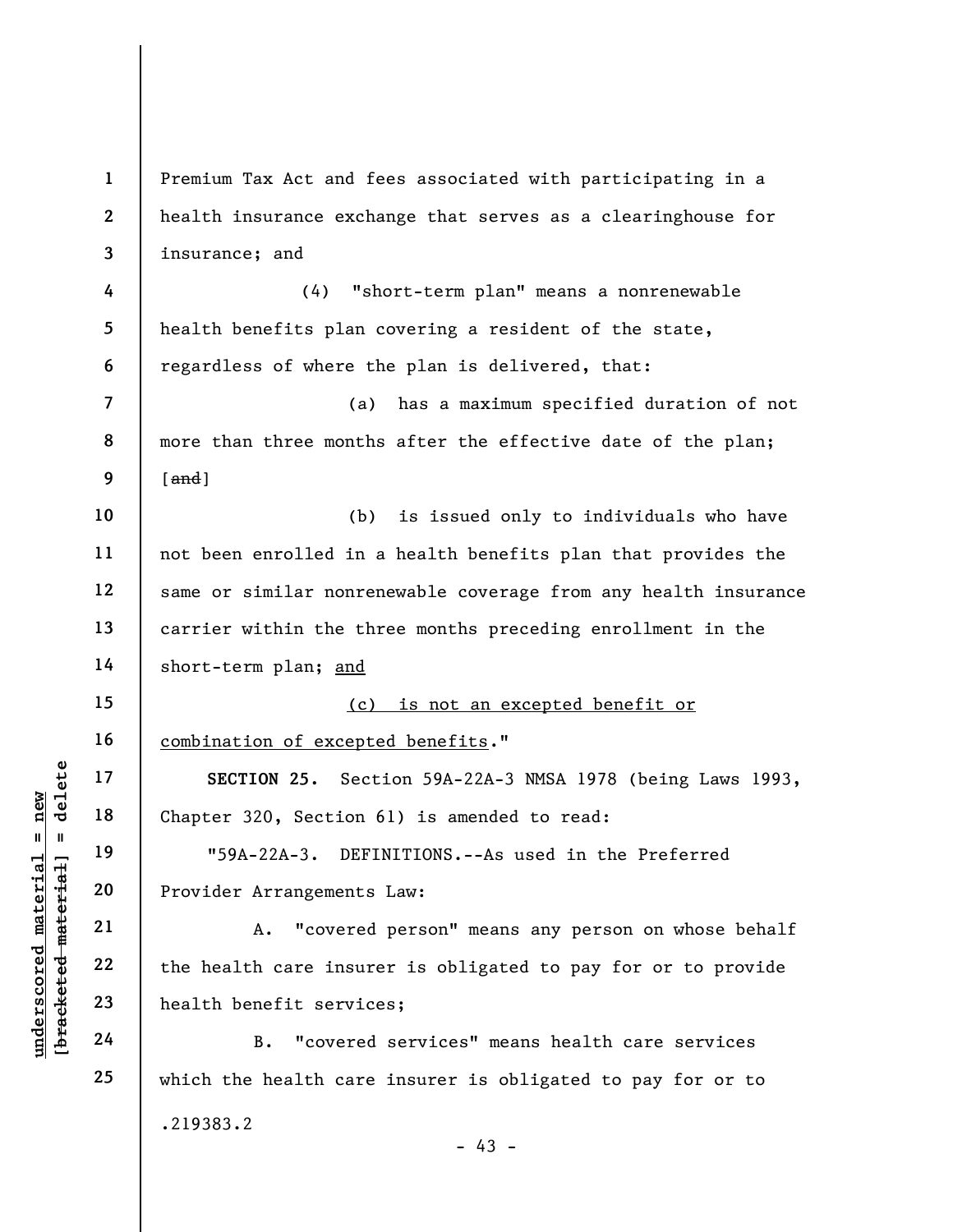underscored material = new [bracketed material] = delete 1 2 3 4 5 6 7 8 9 10 11 12 13 14 15 16 17 18 19 20 21 22 23 provide under a health benefit plan; C. "emergency care" means [covered services delivered to a covered person after the sudden onset of a medical condition manifesting itself by acute symptoms that are severe enough that: (1) the lack of immediate medical attention could result in: (a) placing the person's health in jeopardy; (b) serious impairment of bodily functions; or (c) serious dysfunction of any bodily organ or part; or (2) a reasonable person believes that immediate medical attention is required] health care procedures, treatments or services delivered to a covered person after the sudden onset of what reasonably appears to be a medical condition that manifests itself by symptoms of sufficient severity, including severe pain, that the absence of immediate medical attention could be reasonably expected by a reasonable layperson to result in jeopardy to a person's health, serious impairment of bodily functions, serious dysfunction of a bodily organ or part or disfigurement to a person; D. "health benefit plan" means the health insurance

policy or subscriber agreement between the covered person or the policyholder and the health care insurer [which] that .219383.2 - 44 -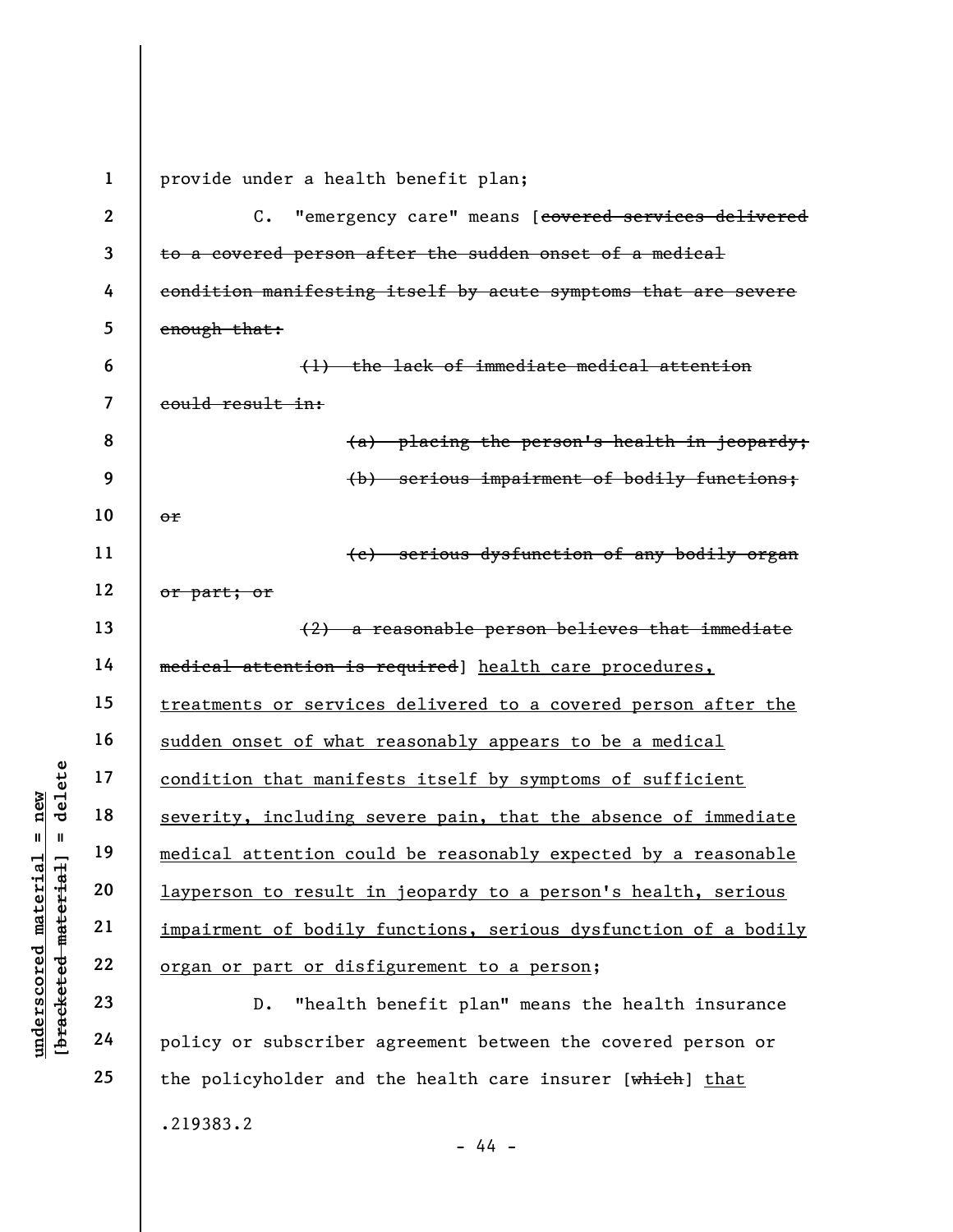1

2

3

4

5

6

7

8

9

10

11

12

13

14

15

16

17

18

19

20

21

22

23

24

25

defines the covered services and benefit levels available;

E. "health care insurer" means any person who provides health insurance in this state. For the purposes of the Small Group Rate and Renewability Act, "carrier" or "insurer" includes a licensed insurance company, a licensed fraternal benefit society, a prepaid hospital or medical service plan, a health maintenance organization, a nonprofit health care organization, a multiple employer welfare arrangement or any other person providing a plan of health insurance subject to state insurance regulation;

F. "health care provider" means providers of health care services licensed as required in this state;

G. "health care services" means services rendered or products sold by a health care provider within the scope of the provider's license. The term includes hospital, medical, surgical, dental, vision and pharmaceutical services or products;

underscored material = new [bracketed material] = delete H. "preferred provider" means a health care provider or group of providers who have contracted with a health care insurer to provide specified covered services to a covered person; and

I. "preferred provider arrangement" means a contract between or on behalf of the health care insurer and a preferred provider [which] that complies with all the requirements of the Preferred Provider Arrangements Law."

.219383.2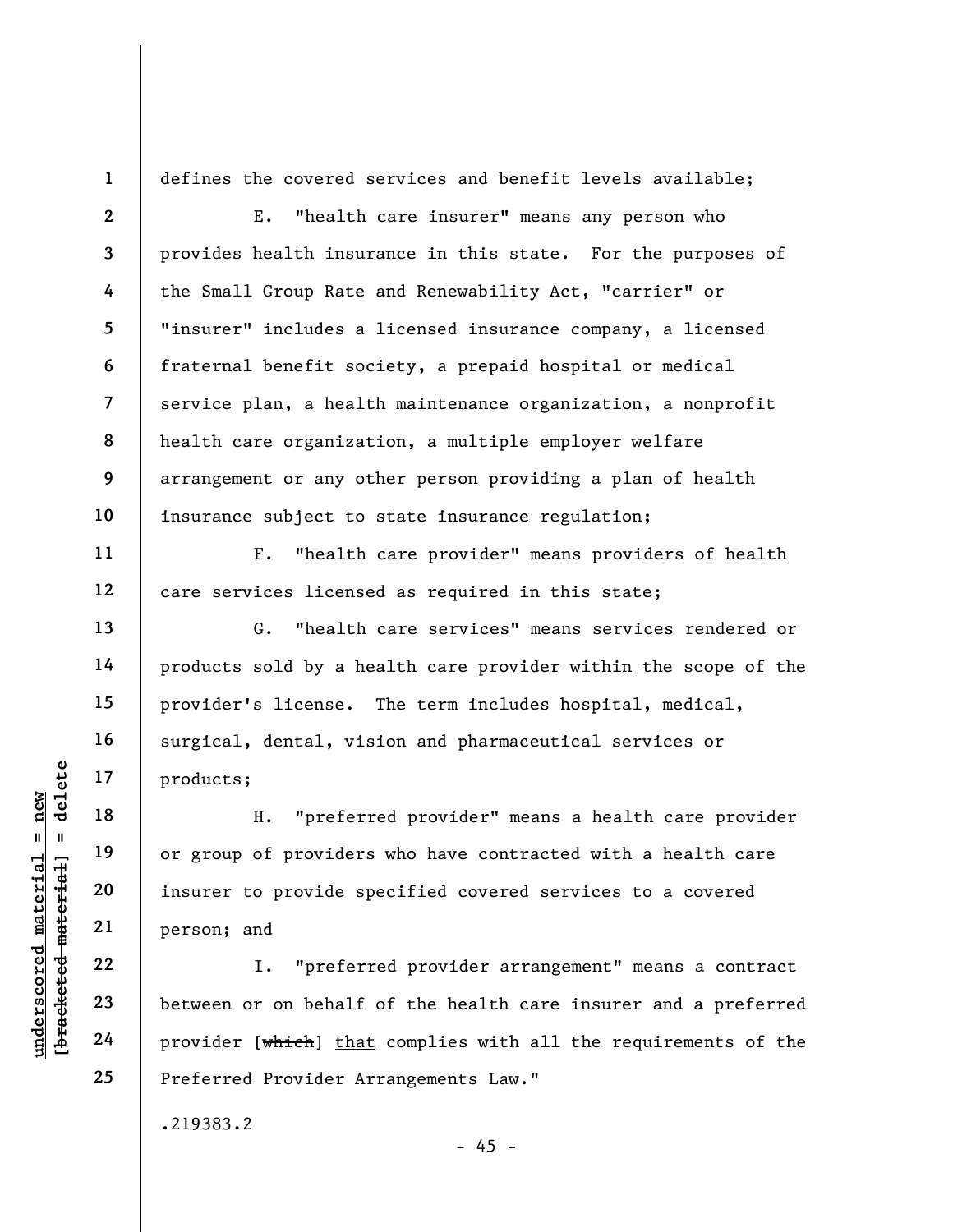UN EXECUTE 18<br>
UN EXECUTE 18<br>
19<br>
19<br>
20<br>
21<br>
22 NMSA 1978 shall al<br>
22 NMSA 1978 shall al<br>
22 C. The foll<br>
22 NMSA 1978 shall al<br>
22 C. The foll<br>
22 C. The foll<br>
22 C. The foll<br>
22 C. The foll<br>
22 C. The foll<br>
22 C. The f 1 2 3 4 5 6 7 8 9 10 11 12 13 14 15 16 17 18 19 20 21 22 23 24 25 SECTION 26. Section 59A-23-4 NMSA 1978 (being Laws 1984, Chapter 127, Section 463, as amended) is amended to read: "59A-23-4. OTHER PROVISIONS APPLICABLE.-- A. A blanket or group health insurance policy or contract shall not contain a provision relative to notice or proof of loss or the time for paying benefits or the time within which suit may be brought upon the policy that in the superintendent's opinion is less favorable to the insured than would be permitted in the required or optional provisions for individual health insurance policies as set forth in Chapter 59A, Article 22 NMSA 1978. B. The following provisions of Chapter 59A, Article 22 NMSA 1978 shall also apply as to Chapter 59A, Article 23 NMSA 1978 and blanket and group health insurance contracts: (1) Section 59A-22-1 NMSA 1978, except Subsection C of that section; and (2) Section 59A-22-32 NMSA 1978. C. The following provisions of Chapter 59A, Article 22 NMSA 1978 shall also apply as to group health insurance contracts: (1) Section 59A-22-2 NMSA 1978; (2) Section 59A-22-3 NMSA 1978; (3) Section 59A-22-4 NMSA 1978; (4) Section 59A-22-5 NMSA 1978; (5) Section 59A-22-6 NMSA 1978; .219383.2

 $- 46 -$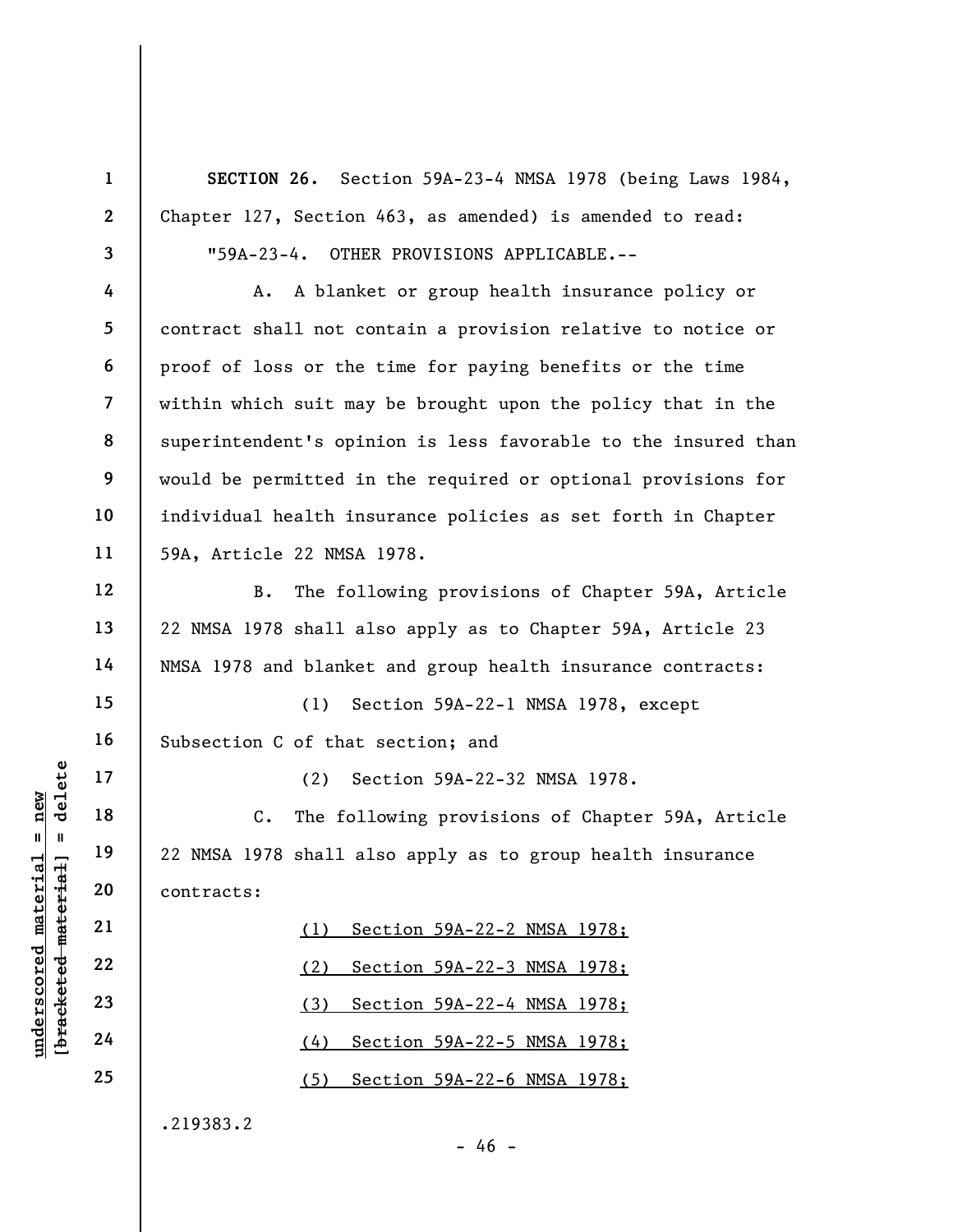| 1                | (6)<br>Section 59A-22-7 NMSA 1978;                               |
|------------------|------------------------------------------------------------------|
| $\boldsymbol{2}$ | (7)<br><u>Section 59A-22-8 NMSA 1978;</u>                        |
| 3                | (8)<br>Section 59A-22-9 NMSA 1978;                               |
| 4                | (9)<br>Section 59A-22-10 NMSA 1978;                              |
| 5                | Section 59A-22-11 NMSA 1978;<br>(10)                             |
| 6                | (11)<br><u>Section 59A-22-12 NMSA 1978;</u>                      |
| 7                | (12)<br><u>Section 59A-22-13 NMSA 1978;</u>                      |
| 8                | (13)<br><u>Section 59A-22-14 NMSA 1978;</u>                      |
| 9                | (14)<br><u>Section 59A-22-25 NMSA 1978;</u>                      |
| 10               | (15)<br><u>Section 59A-22-28 NMSA 1978;</u>                      |
| 11               | (16)<br><u>Section 59A-22-29 NMSA 1978;</u>                      |
| 12               | (17)<br><u>Section 59A-22-32 NMSA 1978;</u>                      |
| 13               | (18)<br>Section 59A-22-32.1 NMSA 1978;                           |
| 14               | Section 59A-22-33 NMSA 1978;<br>$[\left(\frac{1}{2}\right)$ (19) |
| 15               | Section 59A-22-34 NMSA 1978;<br>[ (20)                           |
| 16               | Section 59A-22-34.1 NMSA 1978;<br>[ (3) ] (21)                   |
| 17               | Section 59A-22-34.3 NMSA 1978;<br>$[$ (4) $(22)$                 |
| 18               | Section 59A-22-35 NMSA 1978;<br>$[\frac{(+5)}{2}]$ (23)          |
| 19               | $[ (6)] (24)$ Section 59A-22-36 NMSA 1978;                       |
| 20               | Section 59A-22-39 NMSA 1978;<br>[ (7) ] (25)                     |
| 21               | Section 59A-22-39.1 NMSA 1978;<br>[ (8) ] (26)                   |
| 22               | Section 59A-22-40 NMSA 1978;<br>[ (9) ] (27)                     |
| 23               | Section 59A-22-40.1 NMSA 1978;<br>$[\frac{(10)}{10}]$ (28)       |
| 24               | Section 59A-22-41 NMSA 1978;<br>$[\frac{1}{1}]$ (29)             |
| 25               | Section 59A-22-42 NMSA 1978;<br>$[\frac{(12)}{(12)}]$ (30)       |
|                  |                                                                  |

.219383.2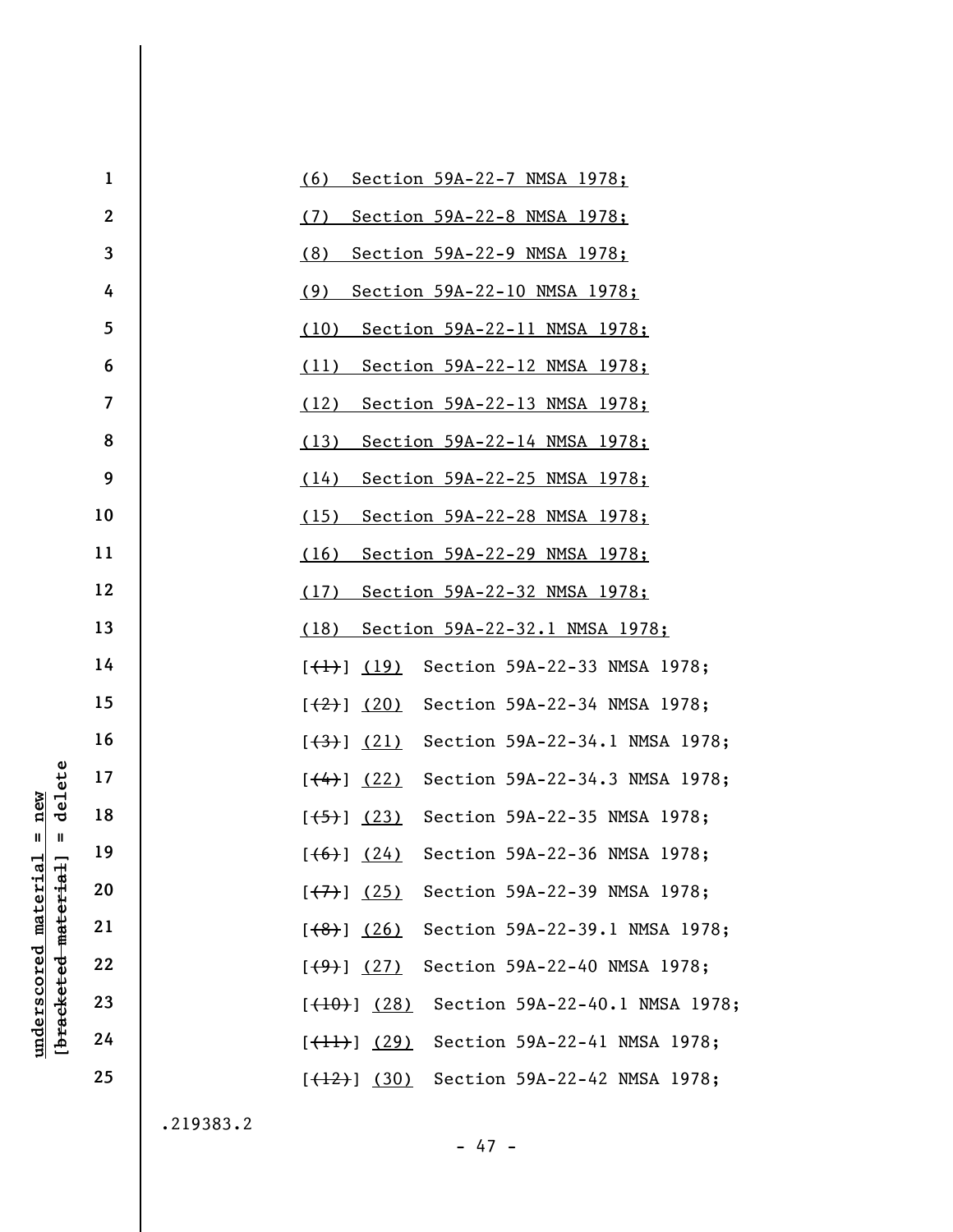|                                                           | $\mathbf{1}$             | $[$ $(13)$ $(31)$ Section 59A-22-43 NMSA 1978; $[$ and]         |  |  |
|-----------------------------------------------------------|--------------------------|-----------------------------------------------------------------|--|--|
|                                                           | $\mathbf{2}$             | [ <del>(14)</del> ] (32) Section 59A-22-44 NMSA 1978; and       |  |  |
|                                                           | $\overline{\mathbf{3}}$  | (33) Section 59A-22-50 NMSA 1978."                              |  |  |
|                                                           | 4                        | SECTION 27. Section 59A-23-7.3 NMSA 1978 (being Laws            |  |  |
|                                                           | 5                        | 2003, Chapter 391, Section 3) is amended to read:               |  |  |
|                                                           | 6                        | "59A-23-7.3. MAXIMUM AGE OF DEPENDENT.--Each blanket or         |  |  |
|                                                           | $\overline{\mathcal{L}}$ | group health policy or certificate of insurance delivered,      |  |  |
|                                                           | 8                        | issued for delivery or renewed in New Mexico on or after July   |  |  |
|                                                           | 9                        | 1, 2003 that provides coverage for an insured's dependent shall |  |  |
|                                                           | 10                       | not terminate coverage of an unmarried dependent by reason of   |  |  |
|                                                           | 11                       | the dependent's age before the dependent's [twenty-fifth]       |  |  |
|                                                           | 12                       | twenty-sixth birthday, regardless of whether the dependent is   |  |  |
|                                                           | 13                       | enrolled in an educational institution."                        |  |  |
|                                                           | 14                       | SECTION 28. Section 59A-23D-2 NMSA 1978 (being Laws 1995,       |  |  |
|                                                           | 15                       | Chapter 93, Section 2, as amended) is amended to read:          |  |  |
|                                                           | 16                       | "59A-23D-2. DEFINITIONS.--As used in the Medical Care           |  |  |
| delete                                                    | 17                       | Savings Account Act:                                            |  |  |
| $n$ ew                                                    | 18                       | "account administrator" means any of the following<br>Α.        |  |  |
| Ш<br>-11                                                  | 19                       | that administers medical care savings accounts:                 |  |  |
|                                                           | 20                       | (1)<br>a national or state-chartered bank, savings              |  |  |
| underscored material<br>[ <del>bracketed material</del> ] | 21                       | and loan association, savings bank or credit union;             |  |  |
|                                                           | 22                       | a trust company authorized to act as a<br>(2)                   |  |  |
|                                                           | 23                       | fiduciary in this state;                                        |  |  |
|                                                           | 24                       | an insurance company or health maintenance<br>(3)               |  |  |
|                                                           | 25                       | organization authorized to do business in this state pursuant   |  |  |
|                                                           |                          | .219383.2<br>$-48 -$                                            |  |  |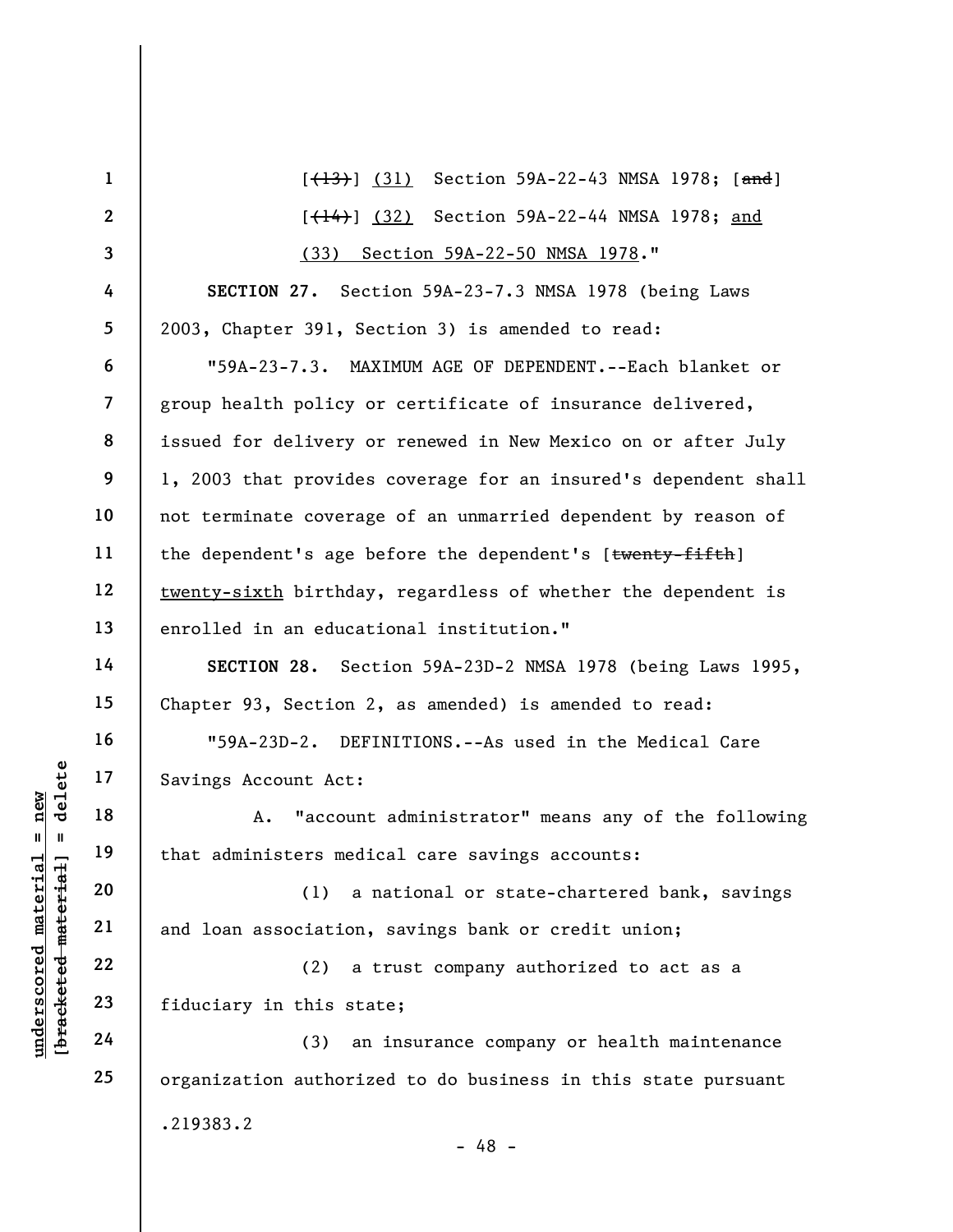understand material material support;<br>  $\begin{array}{c|c|c|c} \n\text{u} & \text{u} & \text{u} & \text{u} & \text{u} & \text{u} & \text{u} & \text{u} & \text{u} & \text{u} & \text{u} & \text{u} & \text{u} & \text{u} & \text{u} & \text{u} & \text{u} & \text{u} & \text{u} & \text{u} & \text{u} & \text{u} & \text{u} & \text{u} & \text{u} & \text{u} & \text{u} & \text{u}$ 1 2 3 4 5 6 7 8 9 10 11 12 13 14 15 16 17 18 19 20 21 22 23 24 25 to the Insurance Code; or (4) a person approved by the federal secretary of health and human services; B. "deductible" means the total covered medical expense an employee or the employee's dependents must pay prior to any payment by a qualified higher deductible health plan for a calendar year; C. "department" means the office of superintendent of insurance; D. "dependent" means: (1) a spouse; (2) an unmarried or unemancipated child of the employee who is a minor and who is: (a) a natural child; (b) a legally adopted child; (c) a stepchild living in the same household who is primarily dependent on the employee for maintenance and support; (d) a child for whom the employee is the legal guardian and who is primarily dependent on the employee for maintenance and support, as long as evidence of the guardianship is evidenced in a court order or decree; or (e) a foster child living in the same household, if the child is not otherwise provided with health care or health insurance coverage; .219383.2 - 49 -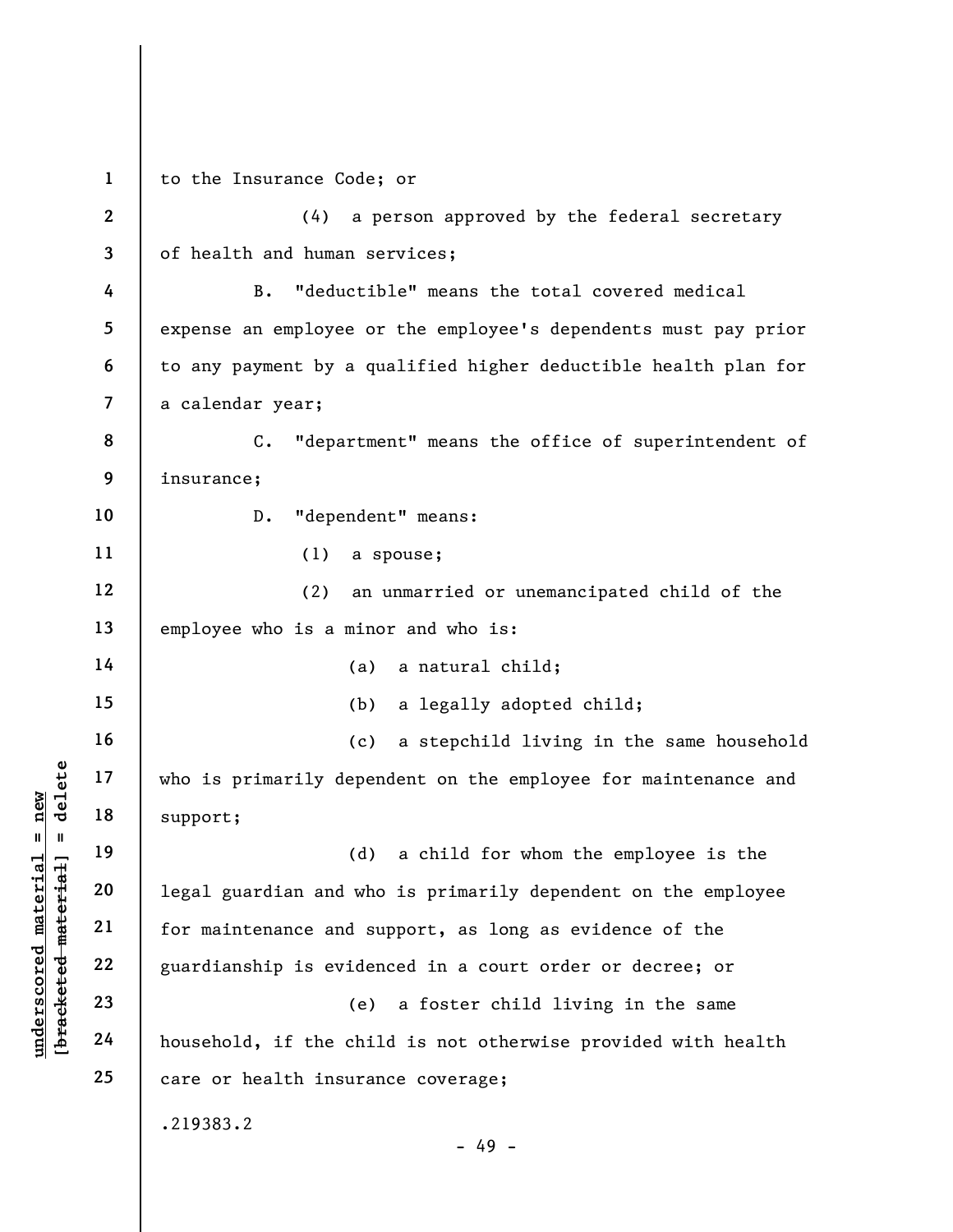underscored material and the plane and the plane and the plane and the plane and the plane and the plane and the plane and the plane and the plane and the plane and the plane and the plane and the plane and the plane the q 1 2 3 4 5 6 7 8 9 10 11 12 13 14 15 16 17 18 19 20 21 22 23 24 25 (3) an unmarried child described in Subparagraphs (a) through (e) of Paragraph (2) of this subsection who is between the ages of eighteen and twenty-five; or (4) a child over the age of eighteen who is incapable of self-sustaining employment by reason of [mental retardation] intellectual or developmental disability or physical [handicap] disability and who is chiefly dependent on the employee for support and maintenance; E. "eligible individual" means an individual who with respect to any month: (1) is covered under a qualified higher deductible health plan as of the first day of that month; (2) is not, while covered under a qualified higher deductible health plan, covered under a health plan that: (a) is not a qualified higher deductible health plan; and (b) provides coverage for a benefit that is covered under the qualified higher deductible health plan; and (3) is covered by a qualified higher deductible health plan that is established and maintained by the employer of the individual or of the spouse of the individual; F. "eligible medical expense" means an expense paid by the employee for medical care described in Section 213(d) of .219383.2  $-50 -$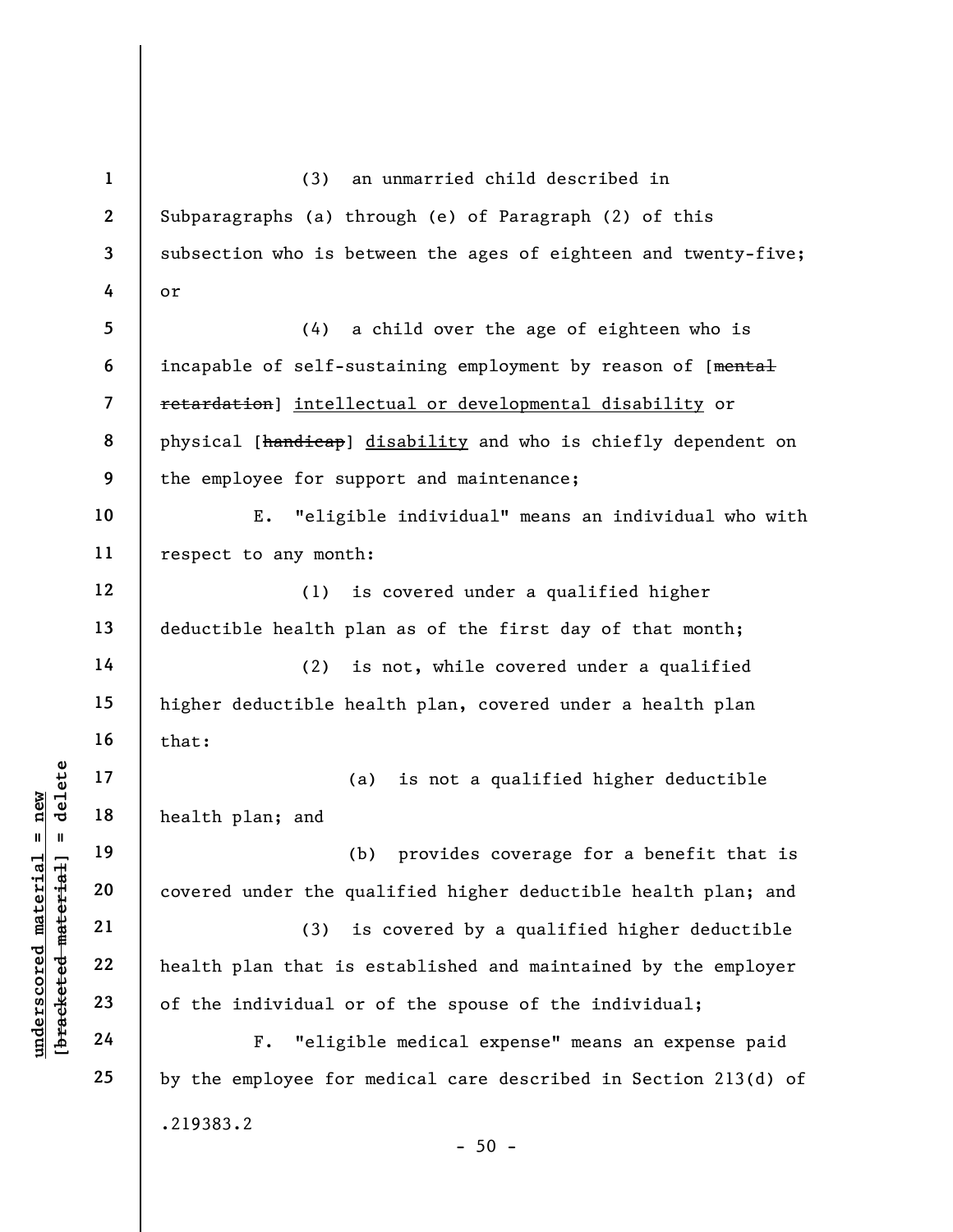understand material material states of the series of the deductible permitted<br>
starting in 19 account Act;<br>
20 c2 c2 c2 c3 commingled with other<br>
24 common investment functions. 1 2 3 4 5 6 7 8 9 10 11 12 13 14 15 16 17 18 19 20 21 22 23 24 25 the Internal Revenue Code of 1986 that is deductible for federal income tax purposes to the extent that those amounts are not compensated for by insurance or otherwise; G. "employee" includes a self-employed individual; H. "employer" includes a self-employed individual; I. "medical care savings account" or "savings account" means an account established by an employer in the United States exclusively for the purpose of paying the eligible medical expenses of the employee or dependent, but only if the written governing instrument creating the trust meets the following requirements: (1) except in the case of a rollover contribution, no contribution will be accepted: (a) unless it is in cash; or (b) to the extent the contribution, when added to previous contributions to the trust for the calendar year, exceeds seventy-five percent of the highest annual limit deductible permitted pursuant to the Medical Care Savings Account Act; (2) no part of the trust assets will be invested in life insurance contracts; (3) the assets of the trust will not be commingled with other property except in a common trust fund or common investment fund; and (4) the interest of an individual in the balance .219383.2

 $-51 -$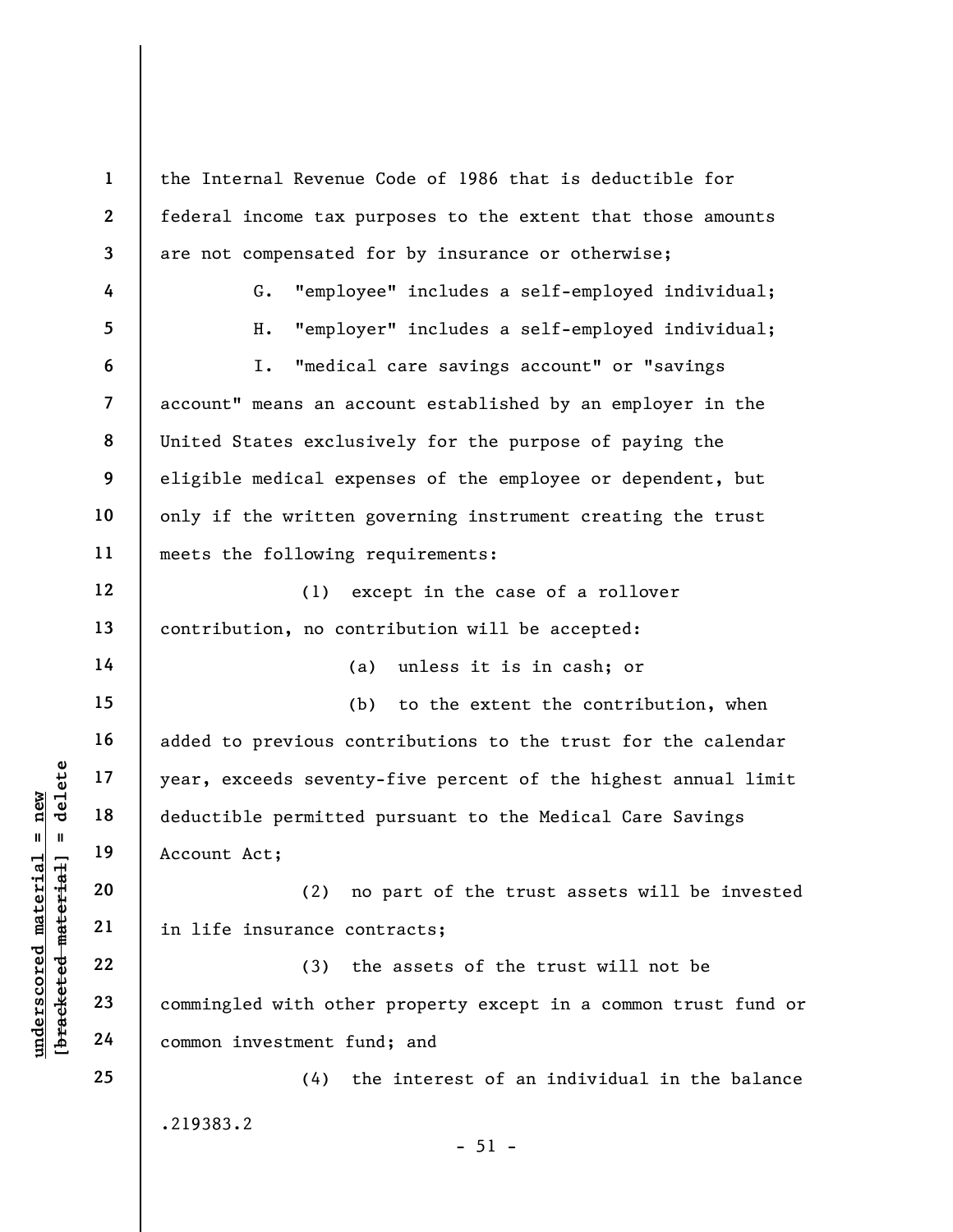1 2

3

4

5

6

7

8

9

10

11

12

13

14

15

16

17

18

19

20

21

22

23

24

25

in the individual's account is nonforfeitable;

J. "program" means the medical care savings account program established by an employer for employees; and

K. "qualified higher deductible health plan" means a health coverage policy, certificate or contract that provides for payments for covered health care benefits that exceed the policy, certificate or contract deductible, that is purchased by an employer for the benefit of an employee and that has the following deductible provisions:

(1) self-only coverage with an annual deductible of not less than one thousand five hundred dollars (\$1,500) or more than two thousand two hundred fifty dollars (\$2,250) and a maximum annual out-of-pocket expense requirement of three thousand dollars (\$3,000), not including premiums;

under 17<br>
and 18<br>
under 18<br>
under 19<br>
dollars (\$5,500), not<br>
dollars (\$5,500), not<br>
dollars (\$5,500), not<br>
(3) pr<br>
within the policies w<br>
z2<br>
to the qualified high<br>
xECTION 29. Sec<br>
24<br>
Chapter 266, Section (2) family coverage with an annual deductible of not less than three thousand dollars (\$3,000) or more than four thousand five hundred dollars (\$4,500) and a maximum annual out-of-pocket expense requirement of five thousand five hundred dollars (\$5,500), not including premiums; and

(3) preventive care coverage may be provided within the policies without the preventive care being subjected to the qualified higher deductibles."

SECTION 29. Section 59A-46-30 NMSA 1978 (being Laws 1993, Chapter 266, Section 29, as amended) is amended to read:

"59A-46-30. STATUTORY CONSTRUCTION AND RELATIONSHIP TO .219383.2

 $-52 -$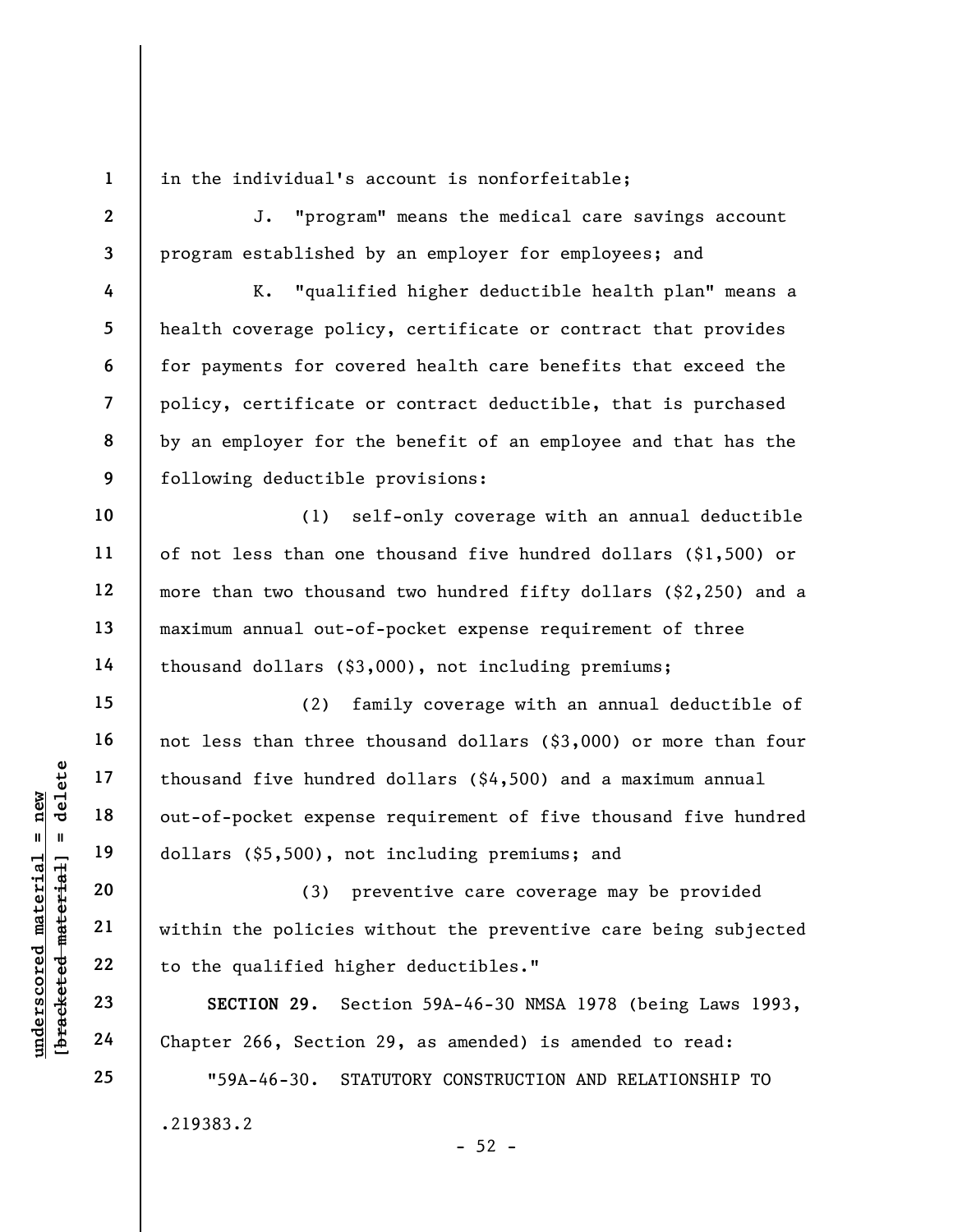1 OTHER LAWS.--

Underscore of the MMSA 1978;<br>  $\begin{array}{c|cc}\n\text{a} & \text{b} & \text{b} & \text{b} \\
\text{c} & \text{d} & \text{e} & \text{d} & \text{d} \\
\text{d} & \text{e} & \text{f} & \text{f} & \text{g} \\
\text{d} & \text{f} & \text{g} & \text{g} & \text{h} \\
\text{h} & \text{h} & \text{h} & \text{h} & \text{h} \\
\text{h} & \text{h} & \text{h} & \text{h} & \text{h} \\
\text{h} & \$ 2 3 4 5 6 7 8 9 10 11 12 13 14 15 16 17 18 19 20 21 22 23 24 25 A. The provisions of the Insurance Code other than Chapter 59A, Article 46 NMSA 1978 shall not apply to health maintenance organizations except as expressly provided in the Insurance Code and that article. To the extent reasonable and not inconsistent with the provisions of that article, the following articles and provisions of the Insurance Code shall also apply to health maintenance organizations and their promoters, sponsors, directors, officers, employees, agents, solicitors and other representatives. For the purposes of such applicability, a health maintenance organization may therein be referred to as an "insurer": (1) Chapter 59A, Article 1 NMSA 1978; (2) Chapter 59A, Article 2 NMSA 1978; (3) Chapter 59A, Article 4 NMSA 1978; (4) Subsection C of Section 59A-5-22 NMSA 1978; (5) Sections 59A-6-2 through 59A-6-4 and 59A-6-6 NMSA 1978; (6) Chapter 59A, Article 8 NMSA 1978; (7) Chapter 59A, Article 10 NMSA 1978; [(8) Section 59A-12-22 NMSA 1978; (9)] (8) Chapter 59A, Article 16 NMSA 1978; (9) the Domestic Abuse Insurance Protection Act; (10) the Insurance Fraud Act; [(10)] (11) Chapter 59A, Article 18 NMSA 1978; .219383.2

 $-53 -$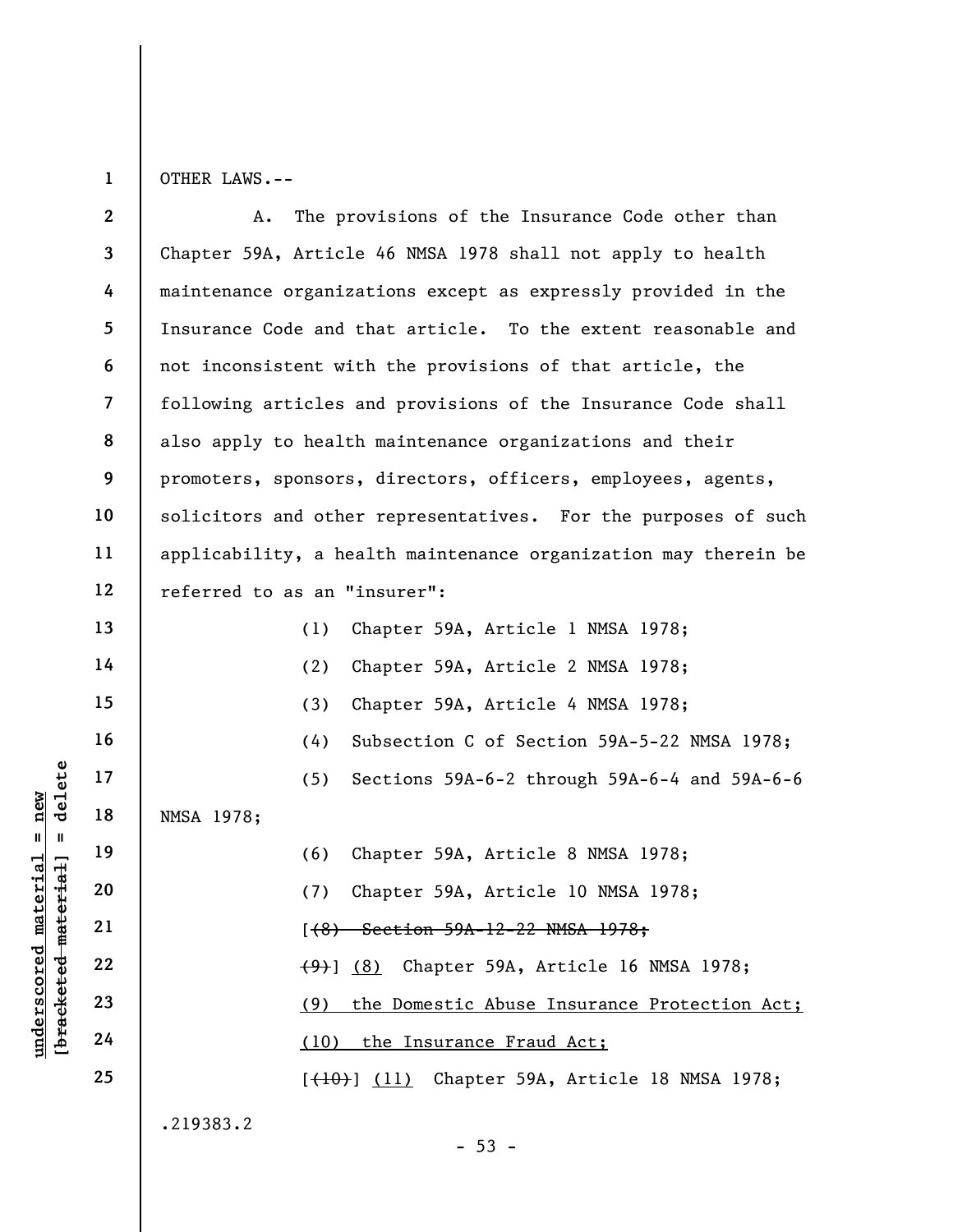|                                 | $\mathbf{1}$   | [ <del>(11)</del> ] (12) the Policy Language Simplification    |
|---------------------------------|----------------|----------------------------------------------------------------|
|                                 | $\mathbf{2}$   | Law;                                                           |
|                                 | $\mathbf{3}$   | $[$ $(12)$ $(13)$ Section 59A-22-14 NMSA 1978;                 |
|                                 | 4              | [(13) the Insurance Fraud Act;                                 |
|                                 | 5              | (14) Section 59A-22-43 NMSA 1978;                              |
|                                 | 6              | (15) the Minimum Healthcare Protection Act]                    |
|                                 | $\overline{7}$ | (14)<br>the Property and Casualty Insurance                    |
|                                 | 8              | Guaranty Law;                                                  |
|                                 | 9              | (15)<br>the Motor Club Law;                                    |
|                                 | 10             | (16)<br>the Health Insurance Portability Act;                  |
|                                 | 11             | [ <del>(16)</del> ] (17) Sections 59A-34-2, 59A-34-7 through   |
|                                 | 12             | 59A-34-13, 59A-34-17, 59A-34-23, 59A-34-33, 59A-34-36,         |
|                                 | 13             | 59A-34-37, 59A-34-40 through 59A-34-42 and 59A-34-44 through   |
|                                 | 14             | 59A-34-46 NMSA 1978;                                           |
|                                 | 15             | [(17)] (18) the Insurance Holding Company Law;                 |
|                                 | 16             | $[$ and                                                        |
| delete                          | 17             | (18) (19) the Patient Protection Act; and                      |
| new<br>$\mathbf{II}$            | 18             | (20) the Surprise Billing Protection Act.                      |
| - II                            | 19             | Solicitation of enrollees by a health maintenance<br>B.        |
| materia.<br>[bracketed material | 20             | organization granted a certificate of authority, or its        |
|                                 | 21             | representatives, shall not be construed as violating any       |
|                                 | 22             | provision of law relating to solicitation or advertising by    |
| underscored                     | 23             | health professionals, but health professionals shall be        |
|                                 | 24             | individually subject to the laws, rules and ethical provisions |
|                                 | 25             | governing their individual professions.                        |
|                                 |                | .219383.2<br>$-54 -$                                           |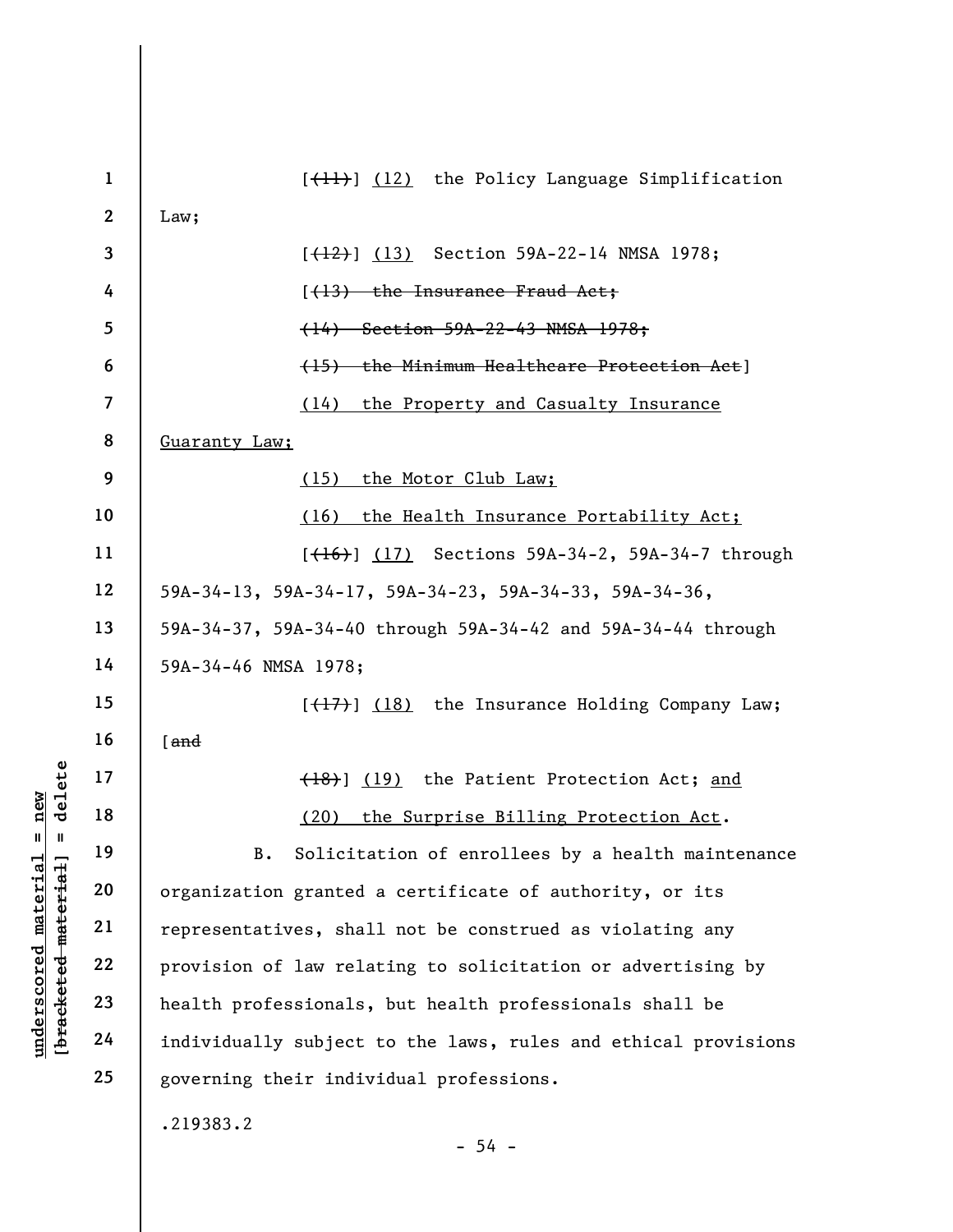C. Any health maintenance organization authorized under the provisions of the Health Maintenance Organization Law shall not be deemed to be practicing medicine and shall be exempt from the provisions of laws relating to the practice of medicine."

SECTION 30. Section 59A-46-38.3 NMSA 1978 (being Laws 2003, Chapter 391, Section 5, as amended) is amended to read:

"59A-46-38.3. MAXIMUM AGE OF DEPENDENT.--Each individual or group health maintenance organization contract delivered or issued for delivery or renewed in New Mexico that provides coverage for an enrollee's dependents shall not terminate coverage of an unmarried dependent by reason of the dependent's age before the dependent's [twenty-fifth] twenty-sixth birthday, regardless of whether the dependent is enrolled in an educational institution; provided that this requirement does not apply to the medicaid managed care system."

SECTION 31. Section 59A-46-42.1 NMSA 1978 (being Laws 2007, Chapter 278, Section 3) is amended to read:

"59A-46-42.1. COVERAGE FOR THE HUMAN PAPILLOMAVIRUS VACCINE.--

underscored material = new [bracketed material] = delete A. An individual or group health maintenance organization contract delivered, issued for delivery or renewed in this state shall provide coverage for the human papillomavirus vaccine [to females nine to fourteen years of age] in accordance with the current standards of the federal .219383.2

 $- 55 -$ 

1

2

3

4

5

6

7

8

9

10

11

12

13

14

15

16

17

18

19

20

21

22

23

24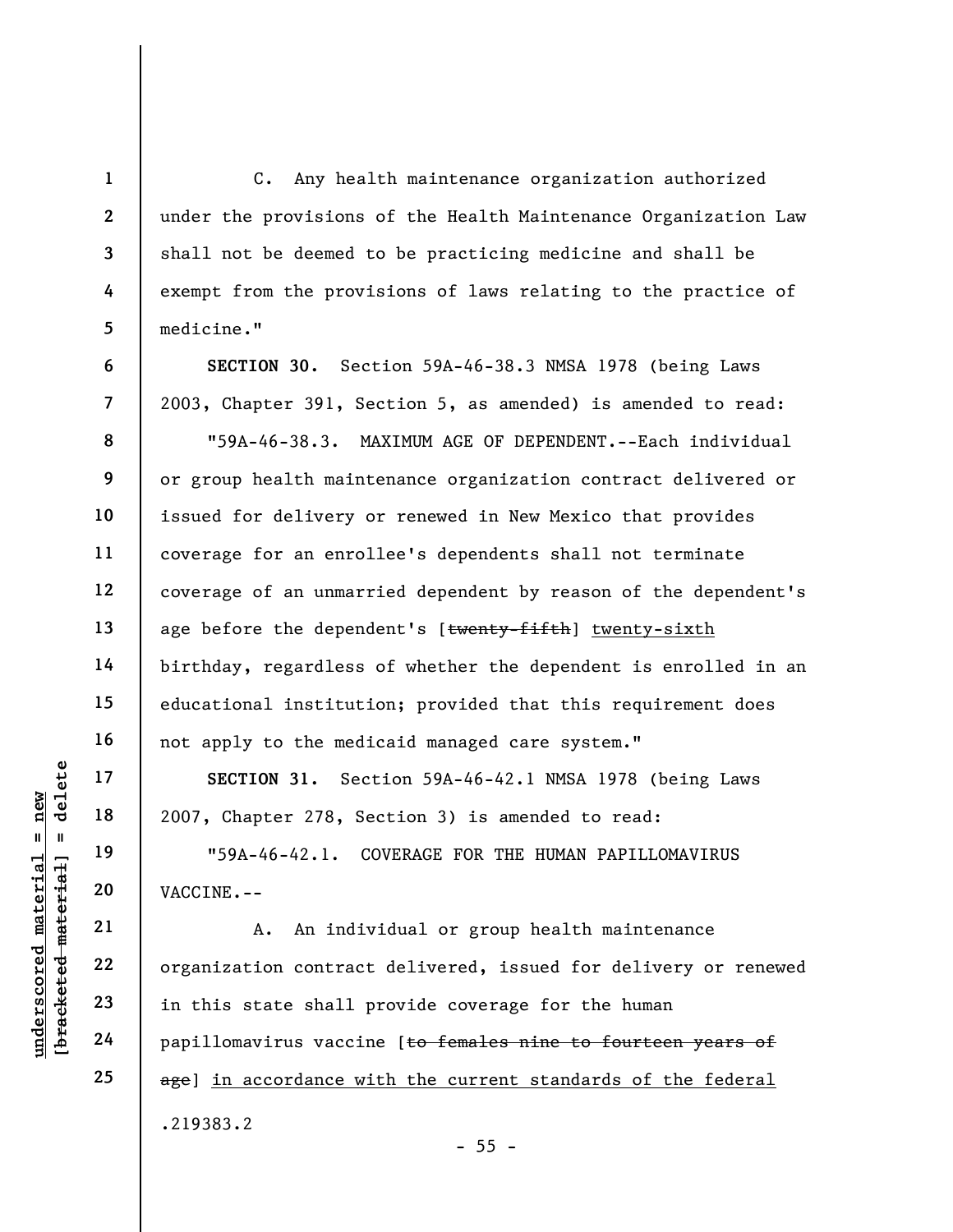1 2

3

4

5

6

7

8

9

10

11

12

13

14

15

16

17

18

19

20

21

22

23

24

25

## centers for disease control and prevention.

B. Coverage for the human papillomavirus vaccine may be subject to deductibles and coinsurance consistent with those imposed on other benefits under the same policy, plan or certificate.

C. The provisions of this section shall not apply to short-term travel, accident-only or limited or specified disease policies.

D. For the purposes of this section, "human papillomavirus vaccine" means a vaccine approved by the federal food and drug administration used for the prevention of human papillomavirus infection and cervical precancers."

SECTION 32. Section 59A-47-33 NMSA 1978 (being Laws 1984, Chapter 127, Section 879.32, as amended) is amended to read:

understand material material end are the set of the set of the set of the set of the set of the set of the set of the set of the set of the set of the set of the set of the set of the set of the set of the set of the set o "59A-47-33. OTHER PROVISIONS APPLICABLE.--The provisions of the Insurance Code other than Chapter 59A, Article 47 NMSA 1978 shall not apply to health care plans except as expressly provided in the Insurance Code and that article. To the extent reasonable and not inconsistent with the provisions of that article, the following articles and provisions of the Insurance Code shall also apply to health care plans, their promoters, sponsors, directors, officers, employees, agents, solicitors and other representatives; and, for the purposes of such applicability, a health care plan may therein be referred to as an "insurer":

.219383.2

 $-56 -$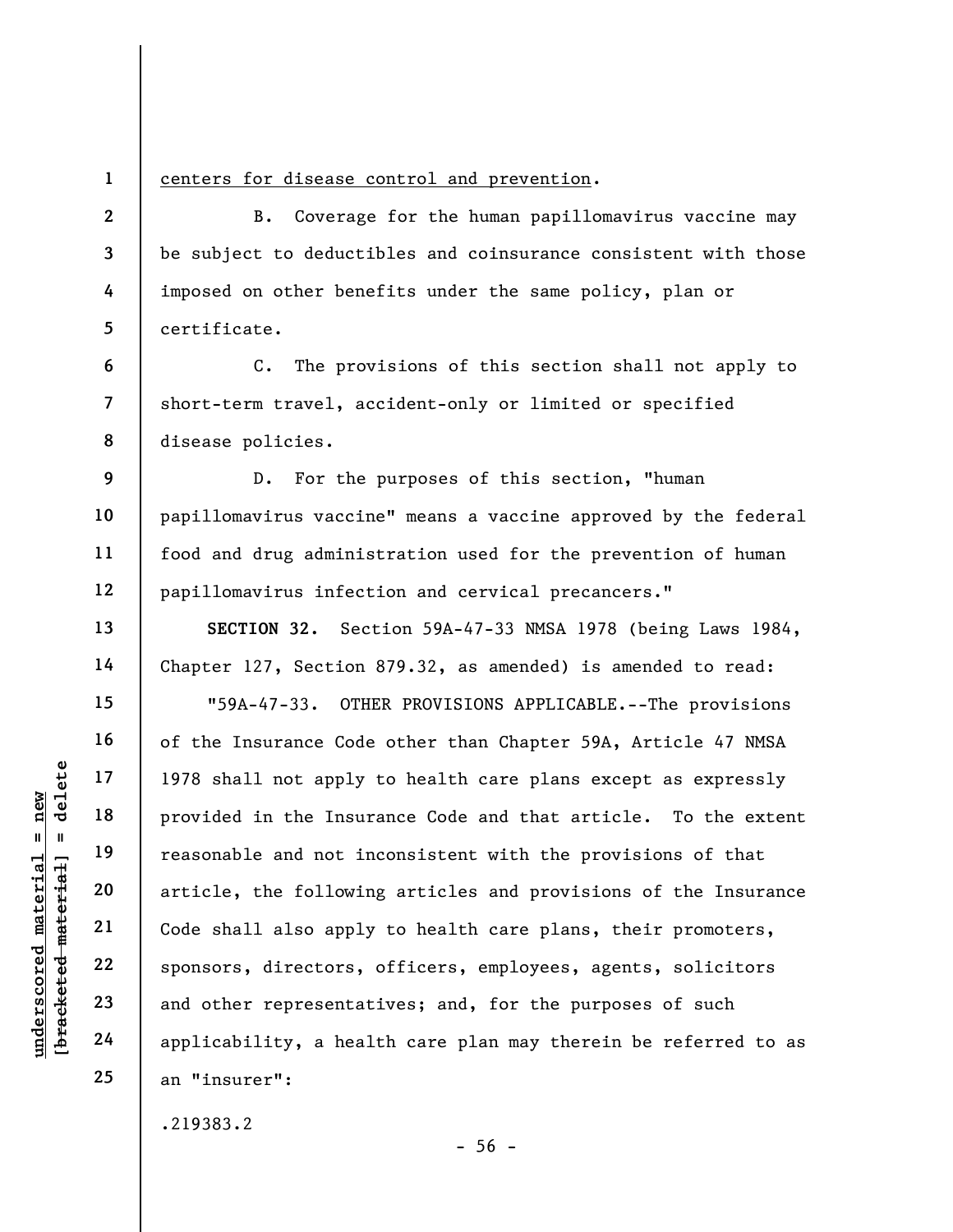|                                                         | $\mathbf{1}$     | Α.             | Chapter 59A, Article 1 NMSA 1978;                 |
|---------------------------------------------------------|------------------|----------------|---------------------------------------------------|
|                                                         | $\boldsymbol{2}$ | <b>B.</b>      | Chapter 59A, Article 2 NMSA 1978;                 |
|                                                         | $\mathbf{3}$     | $\mathsf{C}$ . | Chapter 59A, Article 4 NMSA 1978;                 |
|                                                         | 4                | $D$ .          | Subsection C of Section 59A-5-22 NMSA 1978;       |
|                                                         | 5                | Ε.             | Sections 59A-6-2 through 59A-6-4 and 59A-6-6 NMSA |
|                                                         | 6                | 1978;          |                                                   |
|                                                         | $\overline{7}$   | $F$ .          | Section 59A-7-11 NMSA 1978;                       |
|                                                         | 8                | G.             | Chapter 59A, Article 8 NMSA 1978;                 |
|                                                         | 9                | Η.             | Chapter 59A, Article 10 NMSA 1978;                |
|                                                         | 10               | I.             | Section 59A-12-22 NMSA 1978;                      |
|                                                         | 11               | J.             | Chapter 59A, Article 16 NMSA 1978;                |
|                                                         | 12               | К.             | Chapter 59A, Article 18 NMSA 1978;                |
|                                                         | 13               | L.             | [the Policy Language Simplification Law] Chapter  |
|                                                         | 14               |                | 59A, Article 19 NMSA 1978;                        |
|                                                         | 15               | М.             | Subsections B through E of Section 59A-22-5 NMSA  |
|                                                         | 16               | 1978;          |                                                   |
| delete                                                  | 17               | N.             | Section 59A-22-14 NMSA 1978;                      |
| new                                                     | 18               | 0.             | Section 59A-22-34.1 NMSA 1978;                    |
| Ш<br>Ш                                                  | 19               | $P$ .          | Section 59A-22-39 NMSA 1978;                      |
|                                                         | 20               | Q.             | Section 59A-22-40 NMSA 1978;                      |
|                                                         | 21               | $R$ .          | Section 59A-22-40.1 NMSA 1978;                    |
|                                                         | 22               | $S$ .          | Section 59A-22-41 NMSA 1978;                      |
| underscored material<br>[ <del>bracketed material</del> | 23               | Τ.             | Section 59A-22-42 NMSA 1978;                      |
|                                                         | 24               | U.             | Section 59A-22-43 NMSA 1978;                      |
|                                                         | 25               | V.             | Section 59A-22-44 NMSA 1978;                      |
|                                                         |                  | .219383.2      | $-57 -$                                           |
|                                                         |                  |                |                                                   |

 $\overline{\phantom{a}}$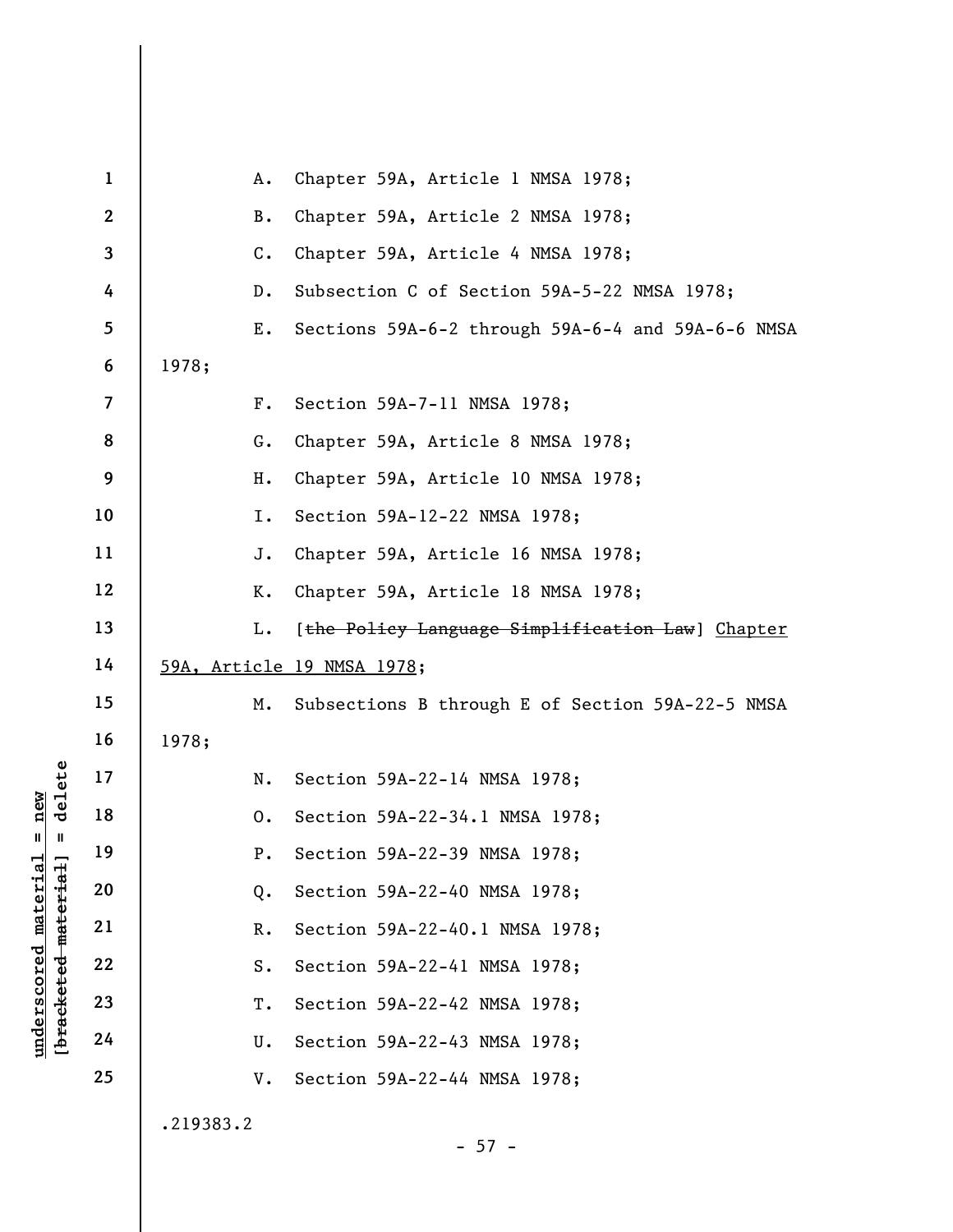|                                                         | $\mathbf{1}$            | Section 59A-22-50 NMSA 1978;<br>W.                             |
|---------------------------------------------------------|-------------------------|----------------------------------------------------------------|
|                                                         | $\mathbf{2}$            | $[W-]$ X. Sections 59A-34-7 through 59A-34-13,                 |
|                                                         | $\mathbf{3}$            | 59A-34-17, 59A-34-23, 59A-34-33, 59A-34-40 through 59A-34-42   |
|                                                         | 4                       | and 59A-34-44 through 59A-34-46 NMSA 1978;                     |
|                                                         | 5                       | $[\frac{X}{X}]$ Y. the Insurance Holding Company Law, except   |
|                                                         | 6                       | Section 59A-37-7 NMSA 1978;                                    |
|                                                         | $\overline{\mathbf{z}}$ | [ <del>Y.</del> ] Z. Section 59A-46-15 NMSA 1978; [and]        |
|                                                         | 8                       | [ <del>Z.</del> ] AA. the Patient Protection Act; and          |
|                                                         | 9                       | BB. the Surprise Billing Protection Act."                      |
|                                                         | 10                      | SECTION 33. Section 59A-47-40 NMSA 1978 (being Laws 2003,      |
|                                                         | 11                      | Chapter 391, Section 7, as amended) is amended to read:        |
|                                                         | 12                      | "59A-47-40. MAXIMUM AGE OF DEPENDENT.--An individual or        |
|                                                         | 13                      | group health care coverage, including any form of self-        |
|                                                         | 14                      | insurance, offered, issued or renewed under the Health Care    |
|                                                         | 15                      | Purchasing Act that offers coverage of an insured's dependent  |
|                                                         | 16                      | shall not terminate coverage of an unmarried dependent by      |
| delete                                                  | 17                      | reason of the dependent's age before the dependent's [twenty-  |
| $n$ ew                                                  | 18                      | fifth) twenty-sixth birthday, regardless of whether the        |
| Ш<br>- II                                               | 19                      | dependent is enrolled in an educational institution."          |
|                                                         | 20                      | SECTION 34. Section 59A-54-6 NMSA 1978 (being Laws 1987,       |
|                                                         | 21                      | Chapter 154, Section 6, as amended) is amended to read:        |
|                                                         | 22                      | NOTICE OF POOL.--<br>$"59A-54-6.$                              |
| underscored material<br>[ <del>bracketed material</del> | 23                      | [Commencing September 1, 1987, every] Every<br>Α.              |
|                                                         | 24                      | insurer shall provide a notice and an application for coverage |
|                                                         | 25                      | by the pool to any person who receives:                        |
|                                                         |                         | .219383.2                                                      |

- 58 -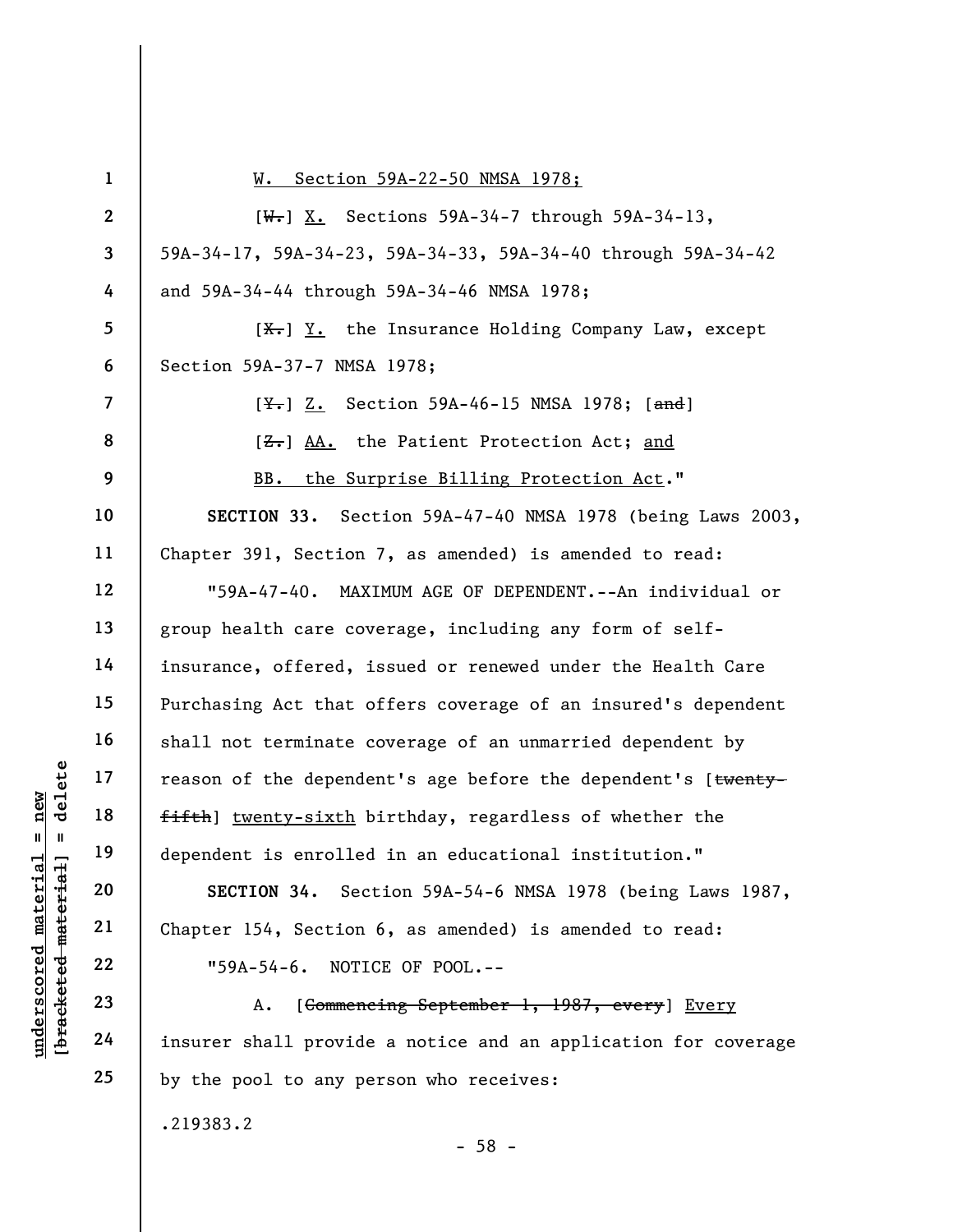underscored material = new [bracketed material] = delete 1 2 3 4 5 6 7 8 9 10 11 12 13 14 15 16 17 18 19 20 21 22 23 24 25 (1) a rejection of coverage for health insurance or health care services; (2) a notice that the rate for health insurance or coverage for health care services provided will exceed the rates of a pool policy;  $[ $\theta$  r]$ (3) a notice of reduction or limitation of coverage, including a restrictive rider, from an insurer if the effect of the reduction or limitation is to substantially reduce coverage compared to the coverage available to a person considered a standard risk for the type of coverage provided by the plan; or (4) a termination of coverage for health insurance or health care services by either the carrier or the covered individual. B. The notice required by Subsection A of this section shall state that [effective January 1, 1988 or an earlier date, that] the person is eligible to apply for health insurance provided by the pool. Application for the health insurance shall be on forms prescribed by the board and made available to all insurers." SECTION 35. Section 59A-54-8 NMSA 1978 (being Laws 1987, Chapter 154, Section 8) is amended to read: "59A-54-8. EXAMINATION.--The pool shall be subject to and responsible for examination by the superintendent  $[ $\theta$  f]$ insurance]. Not later than [March 1] June 1 of each year, the .219383.2 - 59 -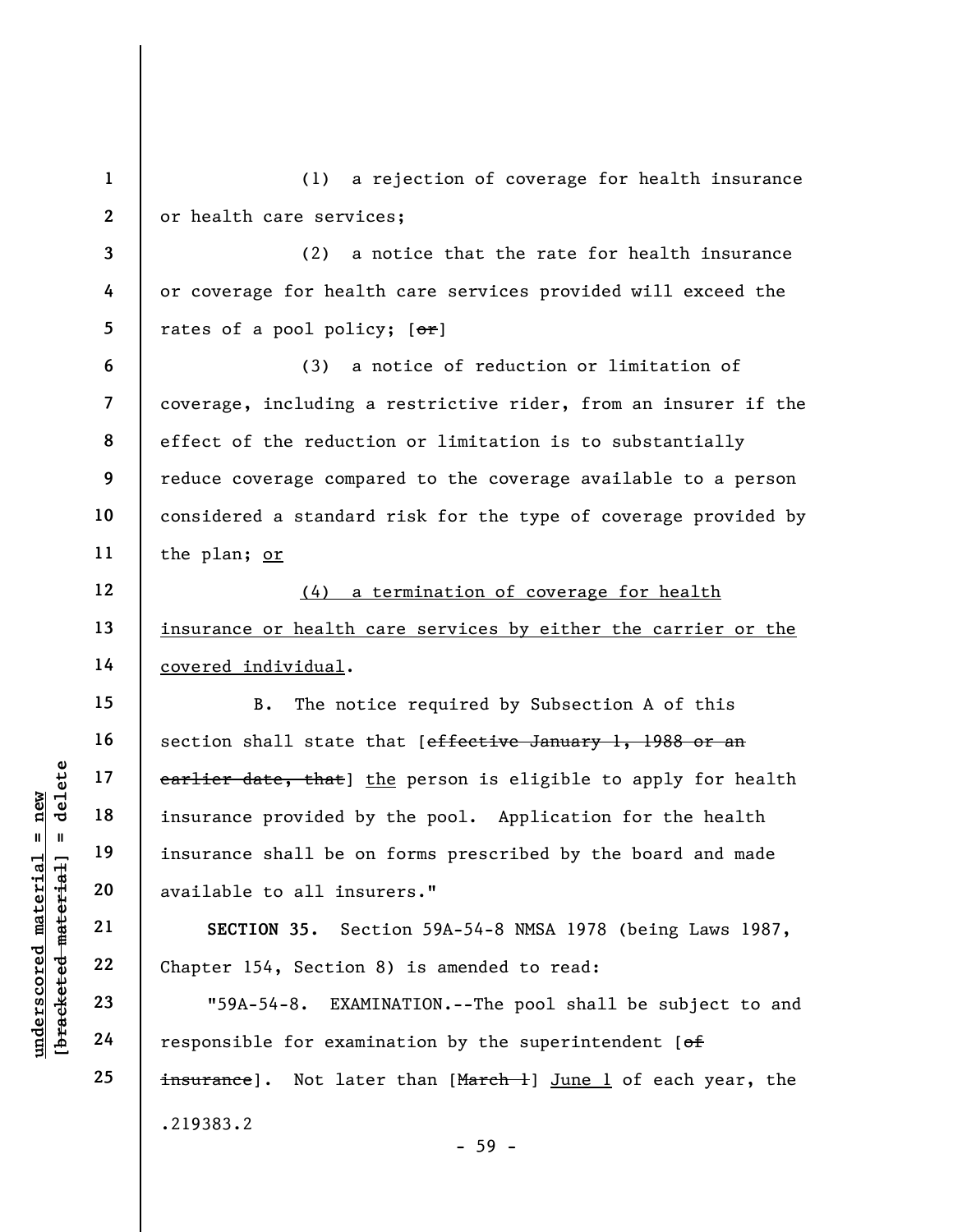|                                 | $\mathbf{1}$             | board shall submit to the superintendent an audited financial          |
|---------------------------------|--------------------------|------------------------------------------------------------------------|
|                                 | $\mathbf{2}$             | report for the preceding calendar year in a form approved by           |
|                                 | 3                        | the superintendent."                                                   |
|                                 | 4                        |                                                                        |
|                                 |                          | SECTION 36. Section 59A-54-11 NMSA 1978 (being Laws 1987,              |
|                                 | 5                        | Chapter 154, Section 11, as amended) is amended to read:               |
|                                 | 6                        | "59A-54-11. POOL ADMINISTRATOR--SELECTION--DUTIES.--                   |
|                                 | $\overline{\mathcal{L}}$ | The board shall select a pool administrator<br>Α.                      |
|                                 | 8                        | through a competitive bidding process. The board shall                 |
|                                 | 9                        | evaluate bids based on criteria established by the board, which        |
|                                 | 10                       | shall include:                                                         |
|                                 | 11                       | proven ability to handle accident and health<br>(1)                    |
|                                 | 12                       | insurance;                                                             |
|                                 | 13                       | (2)<br>efficiency of claim paying procedures;                          |
|                                 | 14                       | an estimate of total charges for<br>(3)                                |
|                                 | 15                       | administering the plan; and                                            |
|                                 | 16                       | ability to administer the pool in a cost-<br>(4)                       |
| delete                          | 17                       | efficient manner.                                                      |
| $n$ ew                          | 18                       | B.<br>The pool administrator shall serve for a period                  |
| $\mathbf{u}$<br>- 11            | 19                       | [of three years] not to exceed that provided in Subsection B of        |
|                                 | 20                       | Section 13-1-150 NMSA 1978, subject to removal for cause.<br>At        |
| material<br>[bracketed material | 21                       | least one year prior to the expiration of [ <del>each three-year</del> |
|                                 | 22                       | period of service by] the pool [administrator] administrator's         |
| underscored                     | 23                       |                                                                        |
|                                 |                          | contract, the board shall invite all interested parties,               |
|                                 | 24                       | including the current administrator, to submit bids to serve as        |
|                                 | 25                       | the pool administrator for the succeeding [three-year] contract        |
|                                 |                          | .219383.2                                                              |
|                                 |                          | $-60 -$                                                                |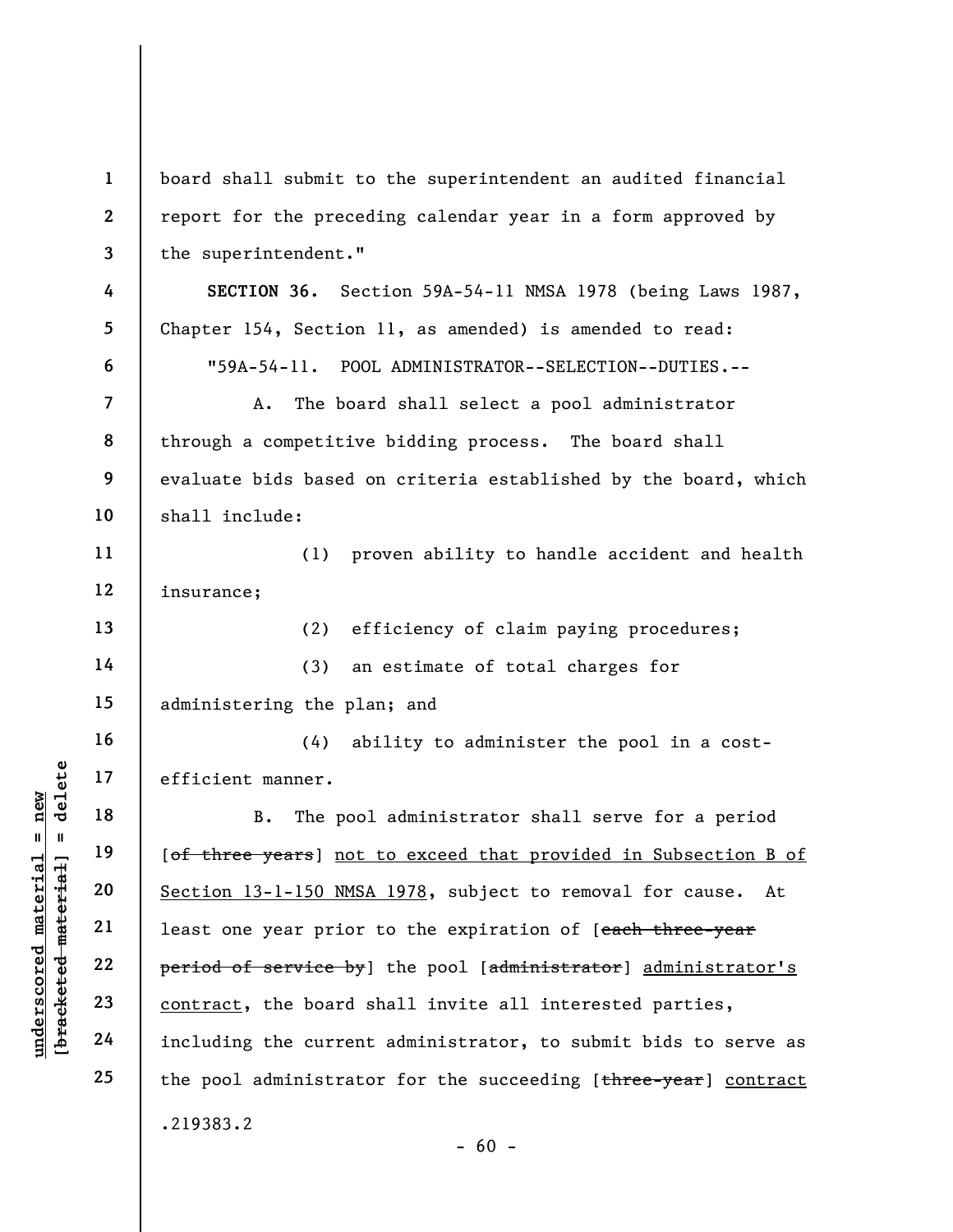understand<br>
understand<br>  $\begin{bmatrix}\n1 & 1 & 1 & 1 \\
0 & 1 & 0 & 0 \\
0 & 0 & 0 & 0 \\
0 & 0 & 0 & 0 \\
0 & 0 & 0 & 0 \\
0 & 0 & 0 & 0 \\
0 & 0 & 0 & 0 \\
0 & 0 & 0 & 0 \\
0 & 0 & 0 & 0\n\end{bmatrix}$  (4) su<br>
except 22<br>
23<br>
24<br>
24<br>
25 0<br>
24<br>
25 0<br>
29<br>
29<br>
29<br>
29<br>
29 1 2 3 4 5 6 7 8 9 10 11 12 13 14 15 16 17 18 19 20 21 22 23 24 25 period. Selection of the administrator for a succeeding period shall be made at least six months prior to the expiration of  $[a]$ three-year period of service by a pool administrator] the pool administrator's current contract. C. The pool administrator shall: (1) perform all eligibility and administrative claim payment functions relating to the pool; (2) establish a premium billing procedure for collection of premiums from insured persons. Billings shall be made on a periodic basis, not less than monthly, as determined by the board; (3) perform all necessary functions to assure timely payment of benefits to persons covered under the pool, including: (a) making information available relating to the proper manner of submitting a claim for benefits to the pool and distributing forms upon which submission shall be made; and (b) evaluating the eligibility of each claim for payment by the pool; (4) submit regular reports to the board regarding the operation of the pool. The frequency, content and form of the report shall be as determined by the board; and (5) following the close of each fiscal year, determine net written and earned premiums, the expense of .219383.2  $- 61 -$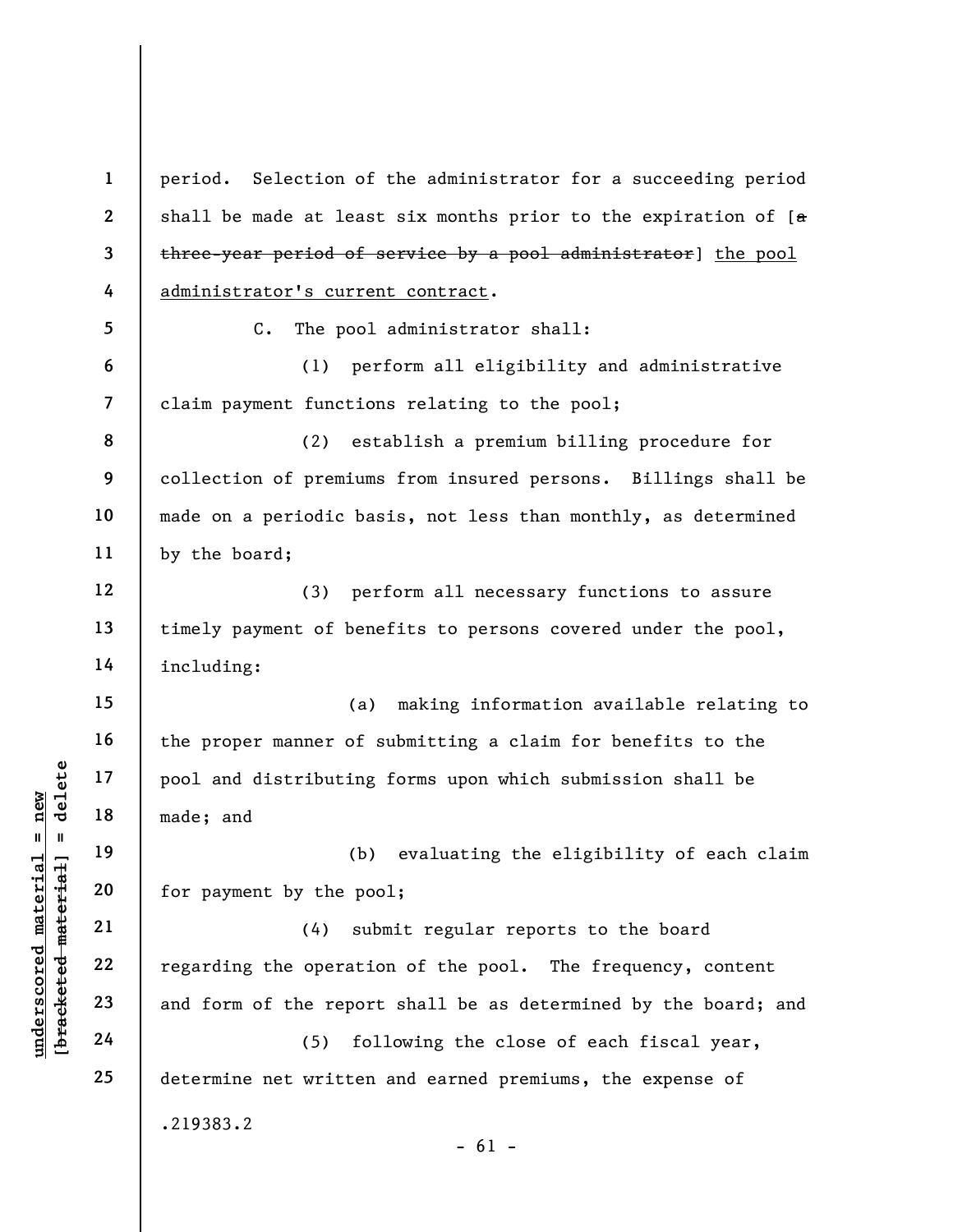administration and the paid and incurred losses for the year and report this information to the board and the superintendent on a form prescribed by the superintendent.

D. The administrator shall be paid as provided in the contract negotiated pursuant to the process for selection of the administrator established by the board."

SECTION 37. Section 59A-54-14 NMSA 1978 (being Laws 1987, Chapter 154, Section 14, as amended) is amended to read:

9 10 "59A-54-14. DEDUCTIBLES--COINSURANCE--MAXIMUM OUT-OF-POCKET PAYMENTS.--

A. Subject to the limitation provided in Subsection C of this section, a pool policy offered in accordance with the Medical Insurance Pool Act shall impose a deductible on a perperson calendar-year basis. Deductible plans of five hundred dollars (\$500) and one thousand dollars (\$1,000) shall initially be offered. The board may authorize deductibles in other amounts. The deductible shall be applied to the first five hundred dollars (\$500) or one thousand dollars (\$1,000) of eligible expenses incurred by the covered person.

underscored material = new [bracketed material] = delete B. Subject to the limitations provided in Subsection C of this section, a mandatory coinsurance requirement shall be imposed at the rate [of twenty percent of eligible expenses in excess of the mandatory deductible] determined by the board.

C. The maximum aggregate out-of-pocket payments for eligible expenses by the insured shall be determined by the .219383.2  $- 62 -$ 

1

2

3

4

5

6

7

8

11

12

13

14

15

16

17

18

19

20

21

22

23

24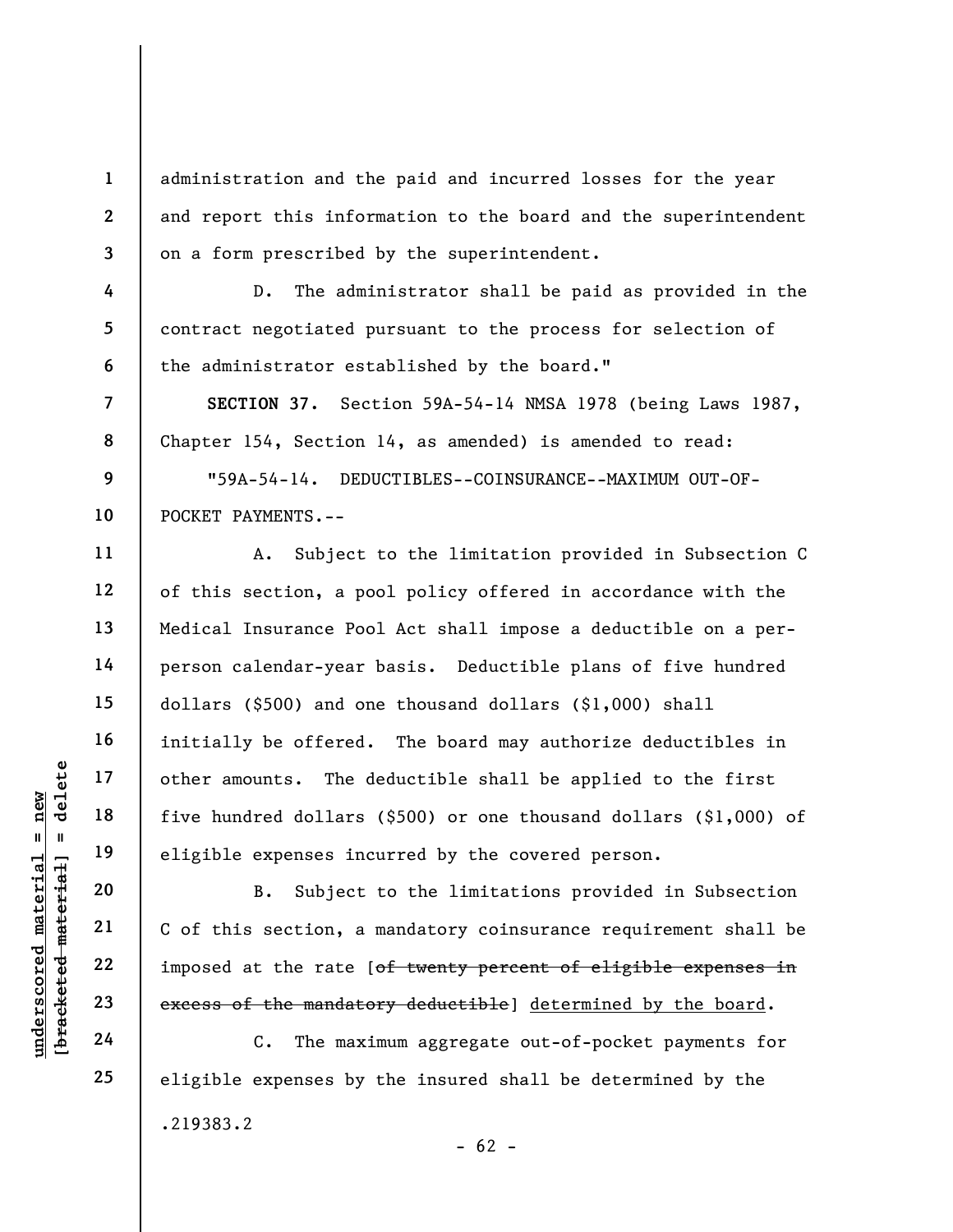1

2

3

4

5

6

7

8

9

10

11

12

13

14

15

16

17

18

19

20

21

22

23

24

25

board."

SECTION 38. Section 59A-54-19 NMSA 1978 (being Laws 1987, Chapter 154, Section 19, as amended) is amended to read: "59A-54-19. RATES--STANDARD RISK RATE.--

A. The pool shall determine a standard risk rate by actuarially calculating the individual rate that an insurer would charge for an individual policy with the pool benefits issued to a person who was a standard risk. Separate schedules of standard risk rates based on age and other appropriate demographic characteristics may be used. In determining the standard risk rate, the pool shall consider the benefits provided, the standard risk experience and the anticipated expenses for a standard risk for the coverage provided. The rates charged for pool coverage shall be no more than one hundred fifty percent of the standard risk rate for each class of insureds.

underscored material = new [bracketed material] = delete B. The board shall adopt a low-income premium schedule that provides coverage at lower rates for those persons with an income less than four hundred percent of the current federal poverty level guidelines applicable to New Mexico, published by the United States department of health and human services. For individuals with household incomes of one hundred ninety-nine percent of the federal poverty level or lower, the premium reduction shall be seventy-five percent. For individuals with household incomes of two hundred percent .219383.2

 $- 63 -$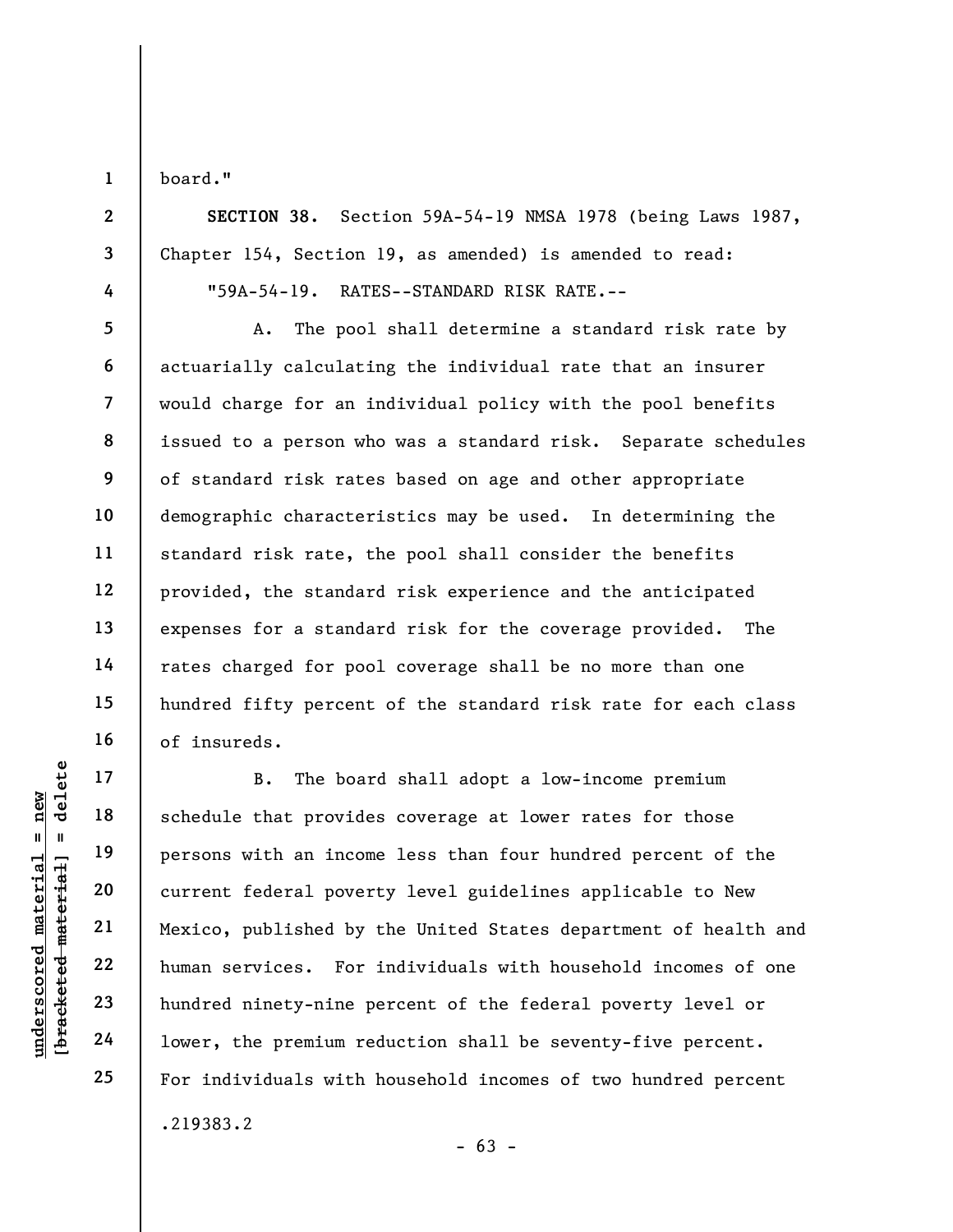1 2 3 4 5 6 7 8 9 10 11 12 13 14 15 16 to two hundred ninety-nine percent of the federal poverty level, the premium reduction shall be fifty percent. For individuals with household incomes of three hundred percent to three hundred ninety-nine percent of the federal poverty level, the premium reduction shall be twenty-five percent [ $w$ ith the exception of those individuals in this category who were enrolled and receiving a fifty percent reduction in premium prior to January 1, 2009, who shall be phased down to a twentyfive percent premium reduction over a two-?year period, provided that they continue to re-qualify annually for a premium reduction in the three hundred percent to three hundred ninety-nine percent of the federal poverty level category]. The board shall determine income based on the preceding taxable year. No person shall be eligible for a low-income premium reduction if that person's premium is paid by a third party who is not a family member.

C. All rates and rate schedules shall be submitted to the superintendent for approval."

underscored material = new [bracketed material] = delete SECTION 39. REPEAL.--Sections 59A-23-9, 59A-23A-11, 59A-24A-12, 59A-46-51, 59A-47-46 and 59A-48-16 NMSA 1978 (being Laws 1997, Chapter 243, Section 20, Laws 1993, Chapter 126, Section 15, Laws 1989, Chapter 28, Section 12, Laws 2010, Chapter 94, Sections 3 and 4 and Laws 1984, Chapter 127, Section 895, as amended) are repealed.

> SECTION 40. EFFECTIVE DATE.--The effective date of the .219383.2 - 64 -

17

18

19

20

21

22

23

24